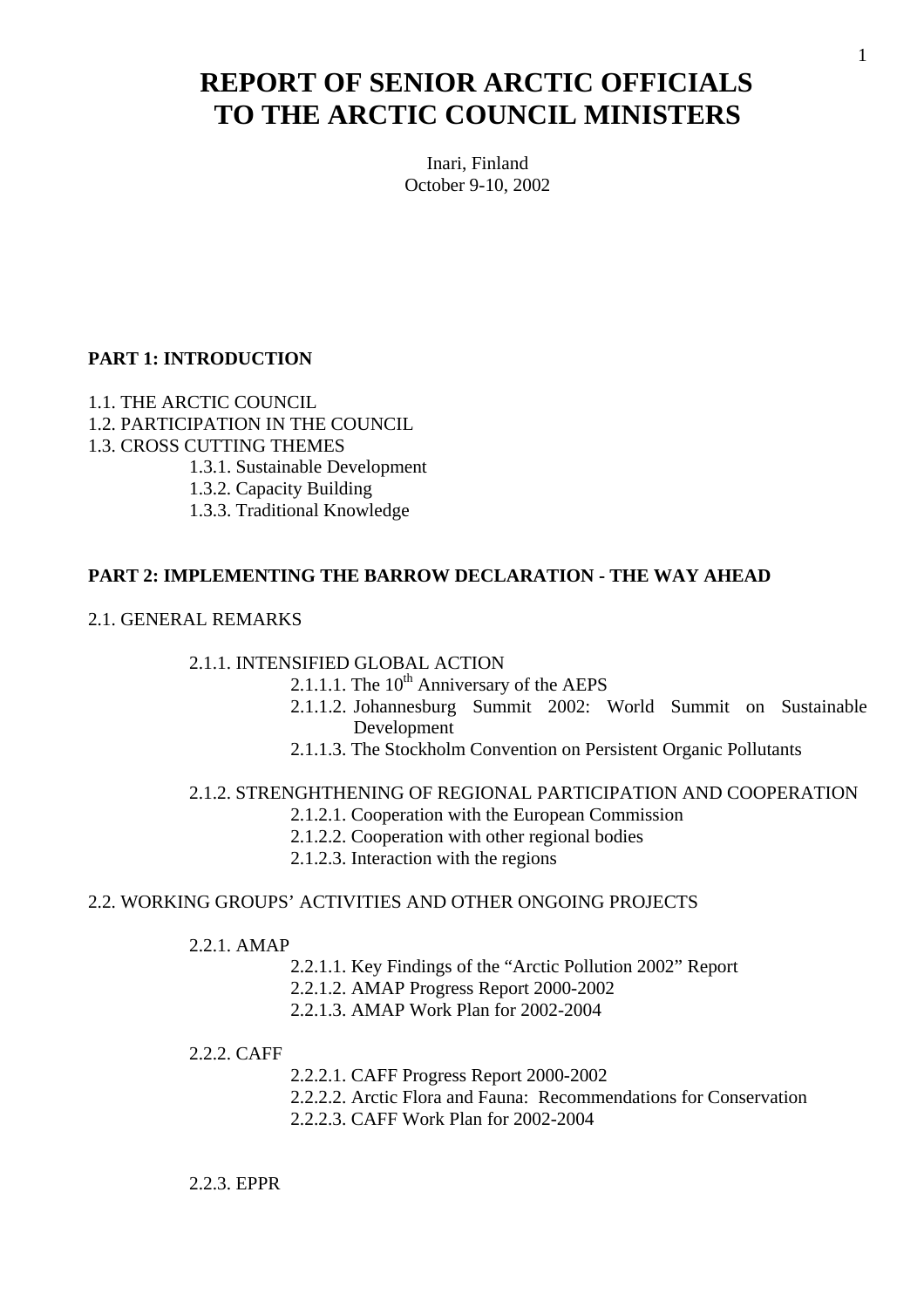2.2.3.1. EPPR Progress Report 2000-2002

2.2.3.2. EPPR Work Plan 2002-2004

2.2.4. PAME

2.2.4.1. PAME Progress Report 2000-2002

2.2.4.2. PAME Work Plan 2002-2004

2.2.5. SDWG

2.2.5.1. SDWG Progress Report 2000-2002 2.2.5.2. SDWG Work Plan 2002-2004

2.2.6. ACAP

2.2.6.1. ACAP Progress Report 2000-2002 2.2.6.2. ACAP Work Plan 2002-2004

2.2.7. ACIA

#### 2.3. OTHER INITIATIVES

2.3.1. Gender Equality

2.3.2. University of the Arctic

# **PART 3: ADMINISTRATIVE AND FINANCIAL MATTERS**

3.1. CALL FOR EFFICIENCY, PRIORIZATION AND INTERACTION: THE REVIEW PROCESS

3.2. ADMINISTRATION

3.3. OUTSIDE INVESTMENT IN AC PROJECTS AND ACTIVITIES

ANNEXES:

- 1: The Review of the Arctic Council
- 2: AMAP 2nd Assessment: "Arctic Pollution 2002"
- 3. AMAP Report and Work Plan
- 4: CAFF Recommendations: "Arctic Flora and Fauna: Status and Conservation"
- 5: CAFF Report and Work Plan
- 6: EPPR Report and Work Plan
- 7: PAME Report and Work Plan
- 8: SDWG Report and Work Plan
- 9: Preparing ACIA Policy Paper: The Way ahead

10: Taking Wing – Conference on Gender Equality and Women in the Arctic: Report

# ♦ **PART 1: INTRODUCTION**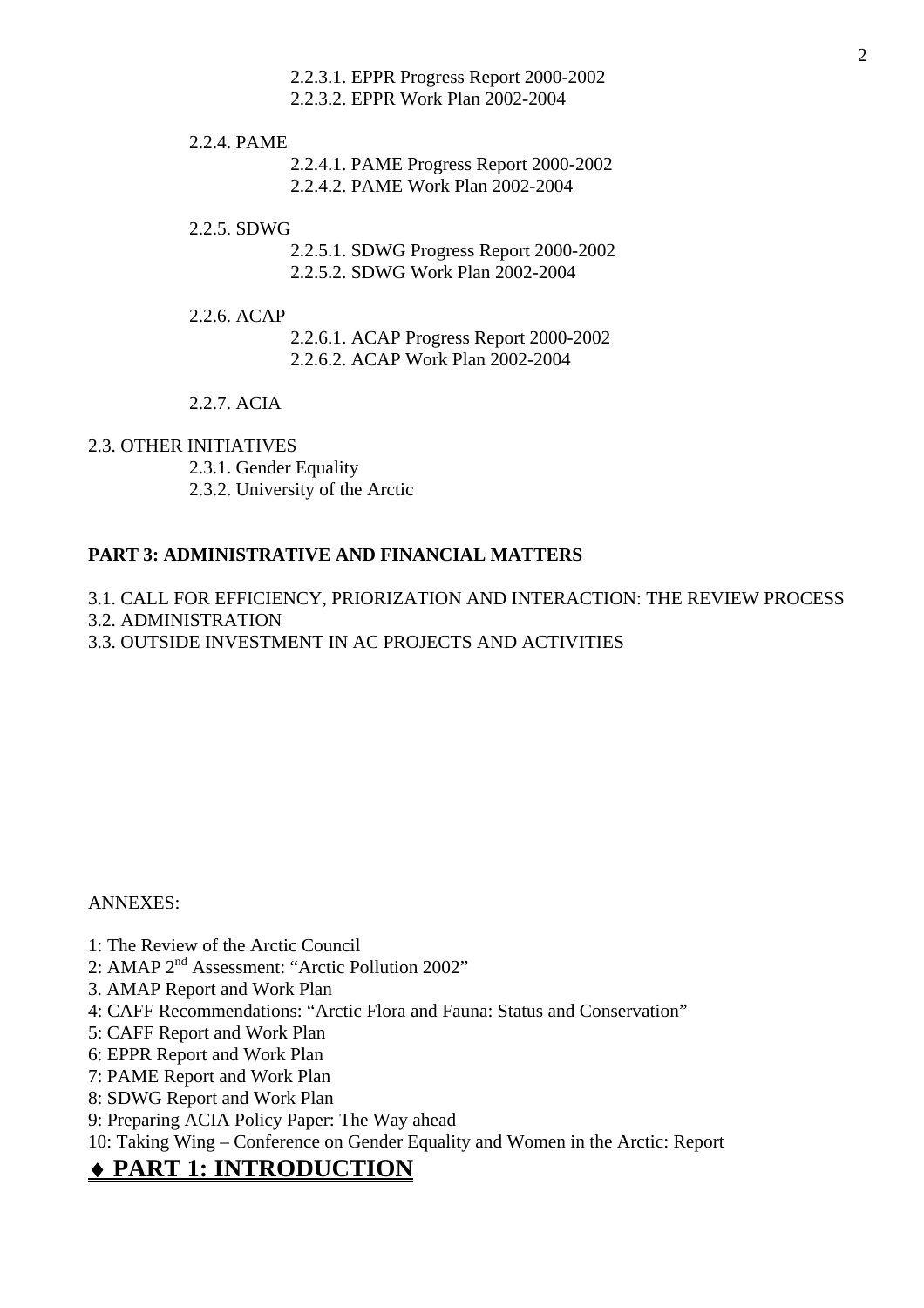# **1.1. THE ARCTIC COUNCIL**

The Arctic Council (AC) was established in 1996 as a high level intergovernmental forum for the Arctic states charged with promoting Arctic issues, particularly sustainable development and environmental protection. The Council distributes information, encourages education and stimulates interest in Arctic questions. The AC is a circumpolar high-level forum for development of Arctic policies, monitoring and assessment as well as exchange of information on activities of various Arctic partners. It is a unique arrangement, where the Arctic States cooperate with Arctic indigenous representatives on a de facto equal footing. The AC has a circumpolar agenda with an interface with global as well as European, North American and North Asian cooperative processes.

# **1.2. PARTICIPATION IN THE COUNCIL**

The members of the Council are Canada, Denmark including Greenland and Faroe Islands, Finland, Iceland, Norway, the Russian Federation, Sweden and the United States of America. The Chair of the Council rotates among the eight Member States. During the years 2000-2002 Finland has acted as the Chair of the Council. Six international organizations representing Arctic indigenous peoples have the status of Permanent Participants. The Permanent Participants of the Council are Aleut International Association, Arctic Athabaskan Council, Gwich'in Council International, Inuit Circumpolar Conference, Russian Association of Indigenous Peoples of the North (RAIPON) and Saami Council.

The Ottawa Declaration on the establishment of the AC allows for the participation in Council activities also by non-Arctic states; intergovernmental and inter-parliamentary organizations, global and regional; and non-governmental organizations that the Council determines can contribute to its' work. Since the establishment of the AC the number of Observers has steadily increased, and during the period of 2000- 2002 reached 21.

• **SAOs note that the following 20 partners have been granted Observer status in the AC under Rule 36 of the Rules of Procedure in the previous AC Ministerial meetings and wish to continue that status 2002-2004:** 

a) observer countries France, Germany, The Netherlands, Poland and United Kingdom

b) international organizations:

Conference of Parliamentarians of the Arctic Region, International Federation of Red Cross & Red Crescent Societies (IFRC), International Union for the Conservation of Nature (IUCN), Nordic Council of Ministers (NCM), Northern Forum, North Atlantic Marine Mammal Commission (NAMMCO), United Nations Economic Commission for Europe (UN-ECE) and United Nations Environment Program (UNEP),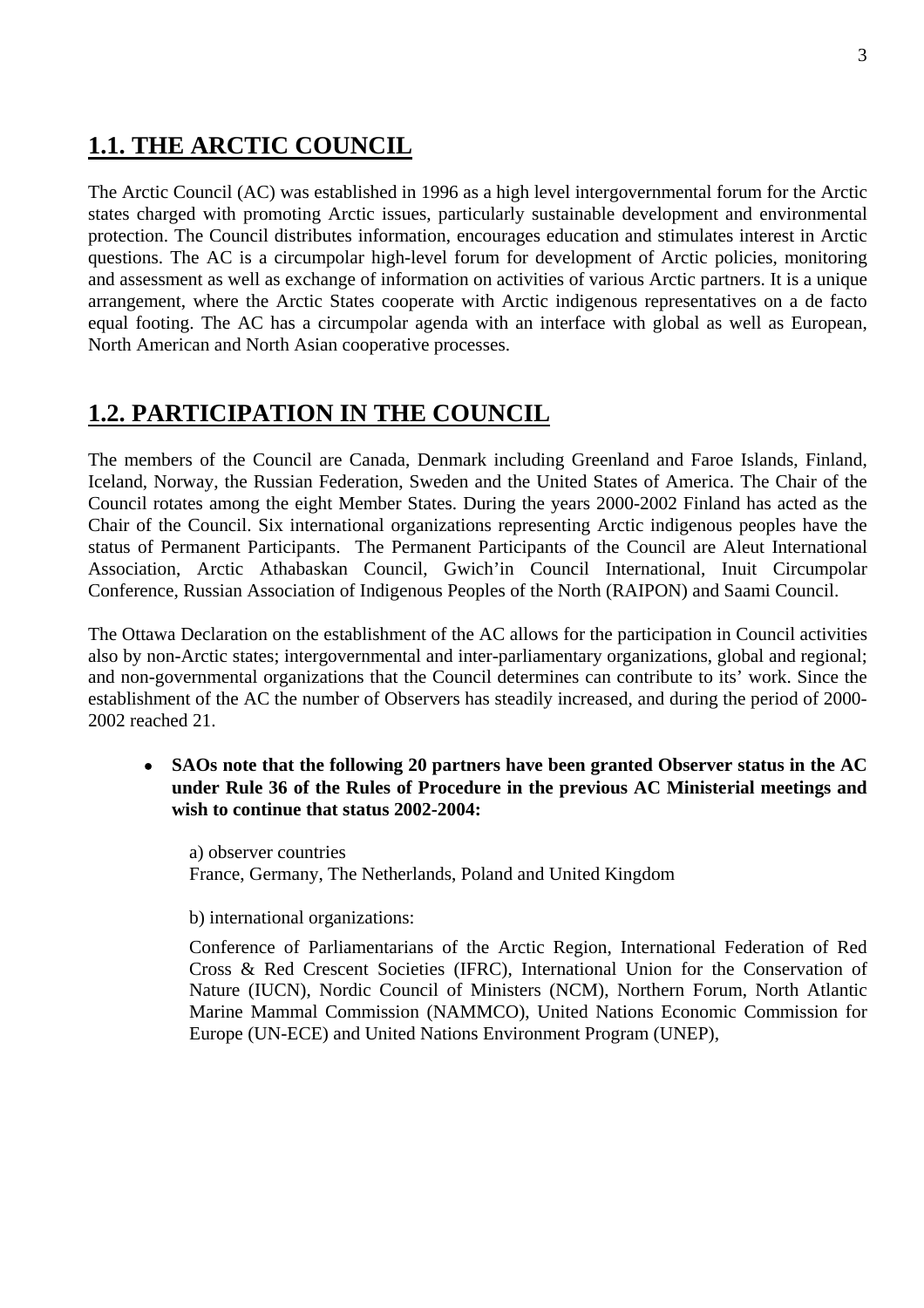c) non-governmental organizations:

Advisory Committee on Protection of the Seas (ACOPS), Association of World Reindeer Herders, Circumpolar Conservation Union (CCU), International Arctic Science Committee (IASC), International Arctic Social Sciences Association (IASSA), International Union for Circumpolar Health (IUCH) and Worldwide Fund for Nature (WWF),

# • **SAOs are also pleased to announce that the following three new organizations have also applied for Observer status to the Council 2002-2004:**

United Nations Development Programme (UNDP), International Work Group for Indigenous Affairs (IWGIA) and University of the Arctic

During the years 2000-2002 the SAOs have convened four times. All the meetings were held in Finland: in Rovaniemi June 12-13, 2001, in Espoo November 6-7, 2001, in Oulu May 15-16, 2002 and in Inari October 7-8, 2002. The SAOs have met twice in Helsinki for informal preparatory meetings. The 10<sup>th</sup> Anniversary of the Arctic Environmental Protection Strategy (AEPS) took place in Rovaniemi June  $11^{th}$ , 2001.

# **1.3. CROSS CUTTING THEMES**

# **1.3.1. SUSTAINABLE DEVELOPMENT**

Sustainable development, capacity building and decision-making based on science informed by traditional knowledge are cross-cutting themes integrated in all activities of the Council. It has also been expressed that there is a need to increase sensitivity to gender issues and promote gender equality in the work of the Council.

The Framework Document on Sustainable Development (the Barrow Chapeau) is meant to guide all activities of the AC and the SAOs have the responsibility to ensure that all activities in the Working Groups and other subsidiary bodies are in line and promote the general principles of sustainable development.

Member States and Permanent Participants have emphasized the need to strengthen the work on the economic, social and cultural dimensions of sustainable development in line with the Framework document. Therefore the SAOs agree that there is a growing need to seek input from experts from specialized ministries, departments, regional authorities and non-governmental institutions in AC matters.

The knowledge base on the state of the Arctic environment and biological diversity as well as human development will be further strengthened during the coming few years. CAFF delivered in 2001 the first circumpolar status report on Flora and Fauna and AMAP has just accomplished the  $2<sup>nd</sup>$  status report on environmental pollution and its interaction with human health. The final report of the Arctic Climate Impact Assessment (ACIA) in 2004 is expected to influence strongly on the future measures to promote sustainable development. The ongoing survey of living conditions in the Arctic (SLICA) as well as the Arctic Human Development Report, if approved by the Ministers in Inari, will provide significant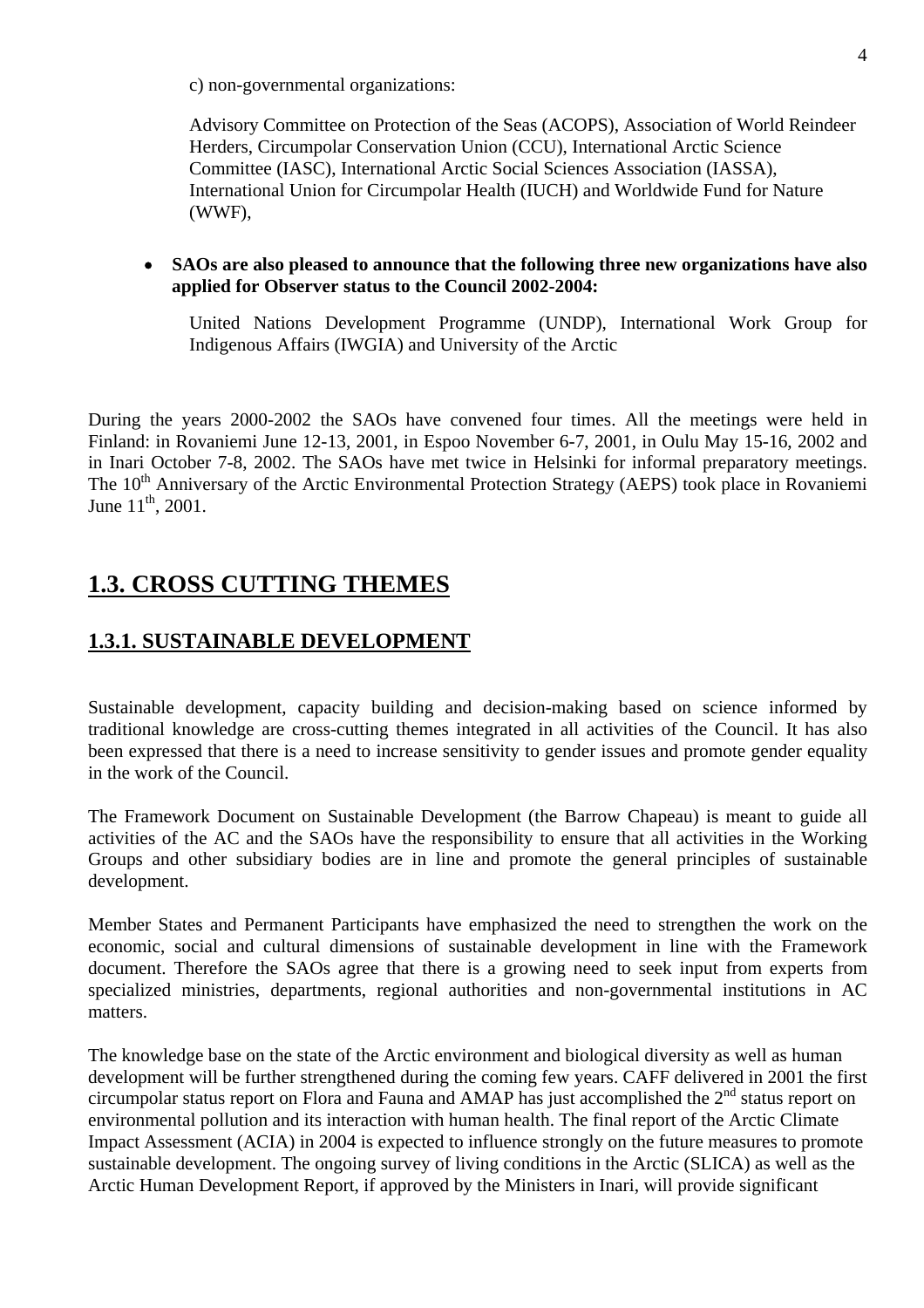information in the process of strengthening especially the social dimension of sustainable development in the Arctic. The possibility of developing a strategy on sustainable development on the basis of the strengthened knowledge base has been discussed.

# **1.3.2. CAPACITY BUILDING**

In Barrow the Ministers, recognizing that capacity building increases the ability at all levels of society to access and manage different capital resources to develop sustainability, welcomed an offer from Canada to organize a workshop on capacity building to explore practical ways of implementing a capacity building focus to the work and activities of the Arctic Council. Canada, together with Finland, hosted a two-day workshop in Helsinki in November 2001. Following the workshop and several bilateral discussions on a draft comprehensive strategy, action plan and a pilot project on capacity building Canada presented a modified proposal to the SAOs in Oulu.

On 16 May 2002, SAOs approved the proposal to collect and review "best practices" in capacity building in the Arctic. The Capacity Building Strategy is still "work in progress" and it will be further developed. The establishment of a permanent SDWG secretariat can be seen as one way of enhancing the ability of the AC to build sustainable development capacity within its own working groups and circumpolar stakeholders.

# **1.3.3. TRADITIONAL KNOWLEDGE**

From the beginning, Arctic governments and indigenous communities joined together to make environmental monitoring and assessment a key element of the AC's agenda. The approach of the Council encourages continuous dialogue among scientists, policy planners, Arctic residents and political level decision-makers. Scientifically based decision-making that is informed by the traditional knowledge of indigenous peoples is a deeply rooted principle that has been put into practice by all AC activities. Traditional knowledge is increasingly being seen as the potential foundation stone by which younger generations may cope with an even more complex world of potential resource scarcity, ecological uncertainty and social change due to the multifaceted effects of globalization. Traditional knowledge means significant contribution to the collective understanding of the circumpolar Arctic. The indigenous view should be part of the AC projects at as early a stage as possible. Therefore the participation of the Permanent Participants in the working group activities should be strengthened.

# **The SAOs recommend to Ministers**

- • **to reaffirm that activities of the AC should promote capacity building at all levels of the society as a means to promote sustainable development in the Arctic.**
- • **to accept Canada's offer to coordinate, during the period 2002-2004, the preparation of a report which identifies and reviews "best practices" in capacity building in the Arctic.**
- • **to ask SDWG to work closely with all Working Groups to promote the integration of a capacity building focus into the activities of the AC**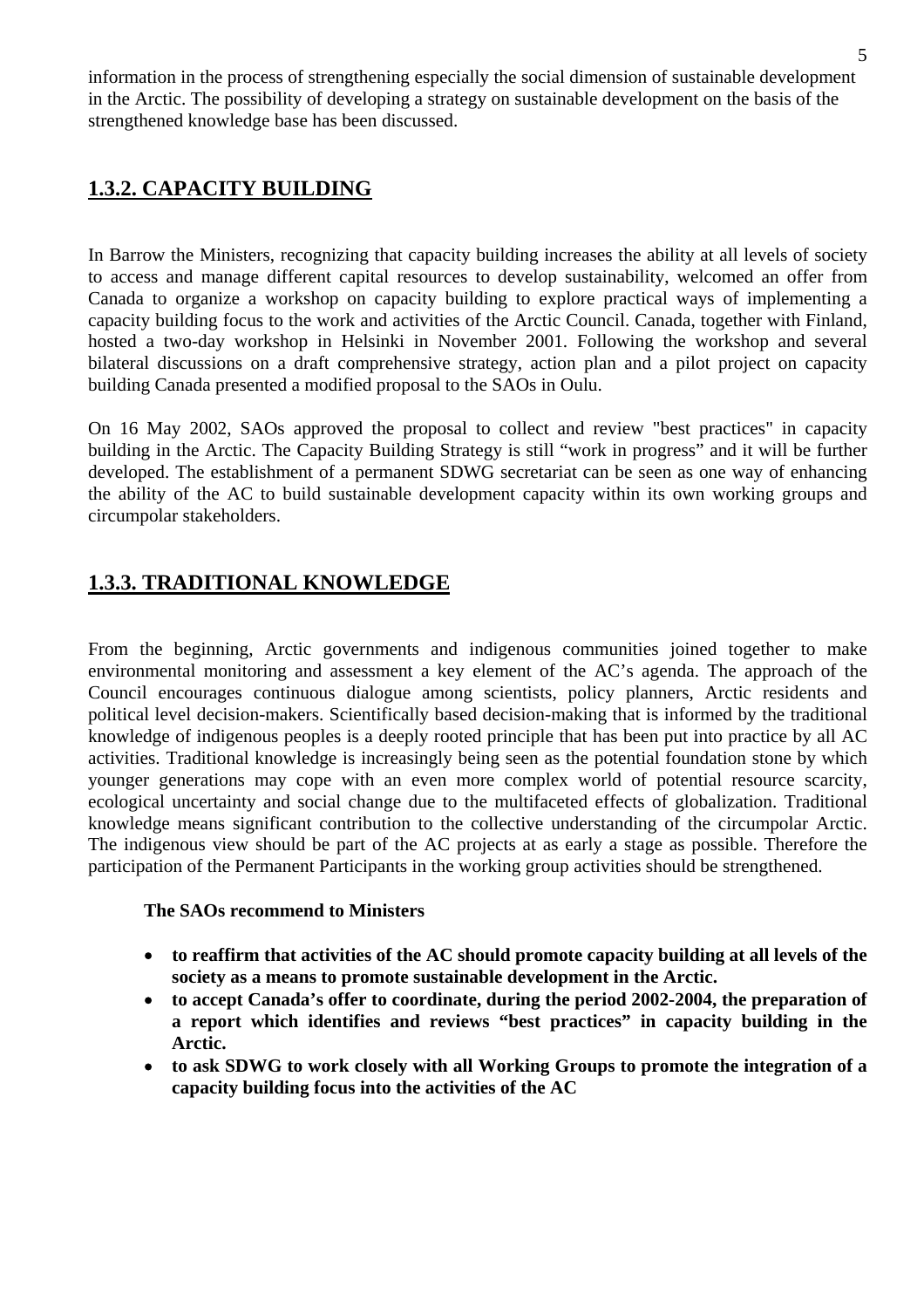# ♦**PART 2: IMPLEMENTING THE BARROW DECLARATION – THE WAY AHEAD**

# **2.1. GENERAL REMARKS**

The AC's 2<sup>nd</sup> Ministerial meeting in Barrow, Alaska, USA in October 2000 requested intensified promotion of sustainable development and further actions against contaminants. As tools to reach these objectives the AC's Sustainable Development Framework Document, the Arctic Climate Impact Assessment (ACIA) and the AC's Action Plan to Eliminate Pollution of the Arctic (ACAP) were adopted. Reports on the implementation of ACAP and ACIA are available in the chapters 2.2.1.-2.2.7.

Ministers requested the Council to coordinate closely in international fora on environmental and sustainable development matters. Implementation of this task was especially crystallized in the preparations for the Johannesburg Summit 2002: World Summit on Sustainable Development, WSSD (chapter 2.1.1.2.) and in the signing and implementation of the Stockholm Convention on POPs (chapter 2.1.1.3.). Ministers asked SAOs to intensify the exchange of information with other regional bodies (chapter 2.1.2.2.) and cooperation with the European Commission (chapter 2.1.2.1.). In Barrow, Ministers called the Council to find ways to improve the efficiency of its' work (chapter 3.1.) and to strengthen measures to secure funding for its' activities (chapter 3.2.). These last two questions were discussed actively during 2000-2002 in the framework of the review process. The main outcomes of this process can be found in the requested new mandates throughout this report as well as in the chapter dealing with the administrative issues (chapters 3.1. -3.2.).

# **2.1.1. INTENSIFIED GLOBAL ACTION**

Developments outside the Arctic have a strong influence on the preconditions for sustainable development and environmental protection in the Arctic. The AC has an important role in informing international bodies about the results of its' work and with consensus among the Arctic states make efforts to increase understanding of Arctic concerns in a global context. The AC has not the mandate to negotiate on behalf of its member states but can help to pave the way for progress in Arctic issues in international, multilateral processes. The Stockholm Convention on POPs can be seen as the first important milestone in the intensified dialogue between the Arctic and the global community. During the time period 2000-2002 the AC's profile as a promoter of Arctic issues was made especially visible in the activities related to the  $10<sup>th</sup>$  Anniversary of the AEPS in 2001 and the Johannesburg Summit 2002: World Summit on Sustainable Development (WSSD). The AC's RPA and the National Programmes of Action of the Russian Federation and Canada were highlighted as examples in the November 2001 Montreal UNEP Intergovernmental Review Meeting of the Global Programme of Action. Arctic States made a significant contribution to this international forum.

# **2.1.1.1. The Tenth Anniversary of the AEPS**

The 10<sup>th</sup> Anniversary of AEPS, chaired by Ms Satu Hassi, the Minister for Environment, Finland, was held in Rovaniemi June  $11<sup>th</sup>$ , 2001 in the same venue in the City Hall where the signing of the Rovaniemi Declaration in 1991 took place. The Anniversary was attended by 250 quests and it summed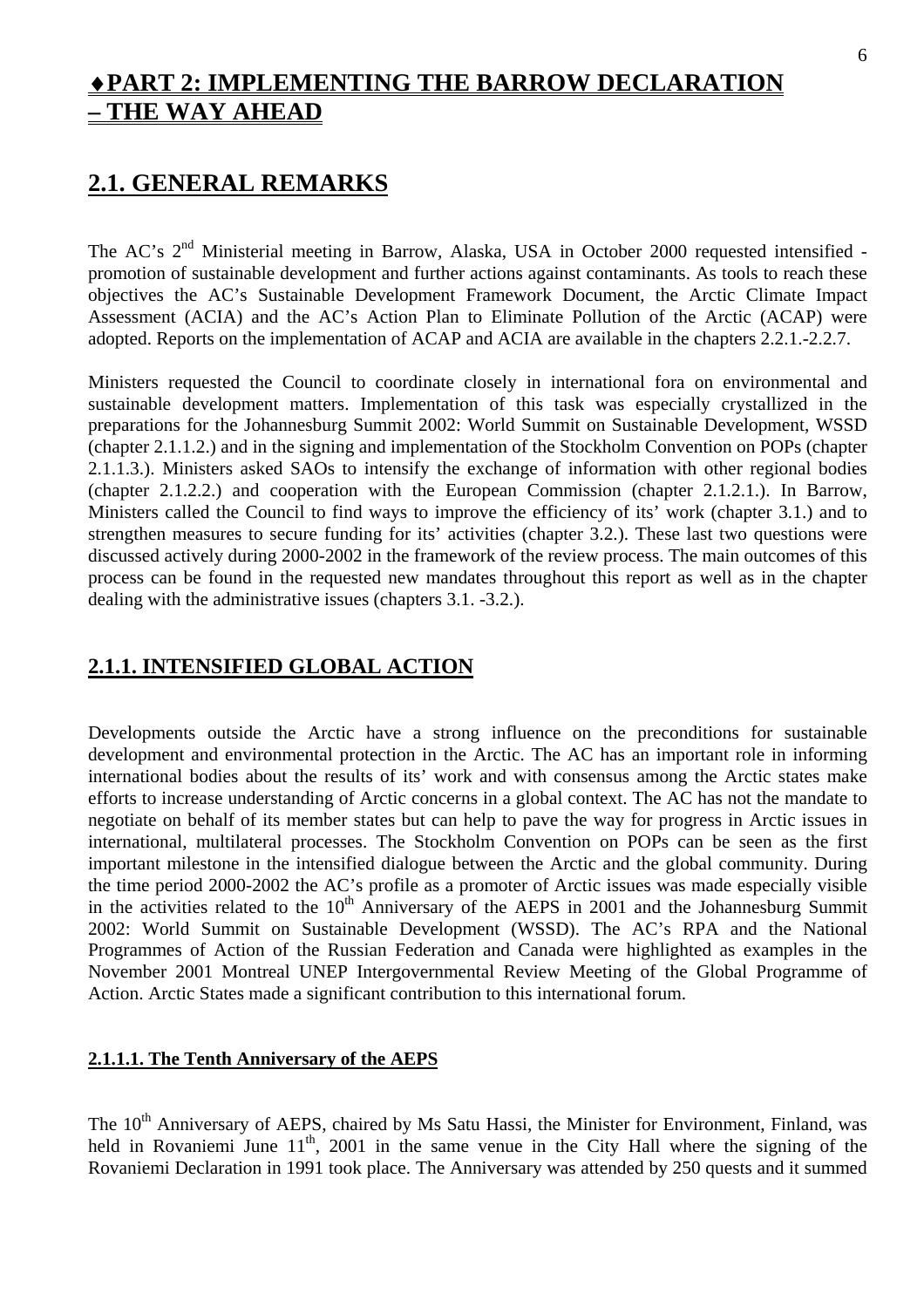up the achievements in Arctic environmental cooperation in the last 10 years and outlined future challenges. Mr. Paavo Lipponen, the Prime Minister of Finland and Dr. Klaus Töpfer, Executive Director of UNEP delivered the key note speeches at the meeting, which discussed such themes as Fight against contaminants in the North, Arctic People and their Environment – threats today and tomorrow, Conservation and Sustainable use of Arctic Biodiversity – Opportunities and Challenges for the future, Arctic Environment and Global Governance, Actions against Pollution and The Arctic Dimension of Sustainable Development. Also the question about revising the AEPS was raised.

All Anniversary speeches are available at the AC's web pages http://www.arcticcouncil.org/pmeetings/aeps10/index.asp and they were published as a booklet as well. CAFF released the first circumpolar overview report of the Arctic ecoregion and its biodiversity "Arctic Flora and Fauna, Status and Conservation" at the Anniversary. - Dr Claude Martin, Director General of WWF International opened an exhibition "Arctic Rings of Life" at the Arktikum House in Rovaniemi.

The Anniversary was granted the status of a regional WSSD preparatory meeting. The conclusions of the Chair of the Anniversary were delivered directly to the representatives of the UNCSD and UN/ECOSOC which ensured that Arctic as a special region was recognized globally already at the early stage of the WSSD preparations.

# **2.1.1.2. Johannesburg Summit 2002: World Summit on Sustainable Development**

The SAOs decided in Rovaniemi in June 2001 to make efforts in promoting Arctic interests all along the WSSD preparatory process. The Arctic Message to the Johannesburg Summit is comprised in a folder containing four fact sheets: "The Conclusion of the Chair of the 10<sup>th</sup> Anniversary of the AEPS", "Improving Regional Governance and Democratic Processes: The Arctic Council as a Model", "Environment and Health in the Arctic" and "Arctic Council: Sustainable Development Program".

The folder was distributed for the first time at the Arctic Side Event at the WSSD Prep Com II in New York on February 6, 2002. Canada served as the lead country in organizing the event and it was sponsored by the Governments of Canada, the United States, Finland and the Northern Forum. The side event was attended by approximately 200 people. The Chair of the SAOs delivered an Arctic speech in the general debate at the official session of Prep Com II and several delegations of the Arctic States included Arctic elements in their interventions. The global indigenous peoples' caucus presented a dialogue paper at Prep Com II where AC was recognized as an encouraging example of collaborative work.

At the WSSD Prep Com II the Arctic as a region became visible for the first time at the global level in the Rio process. This achievement was a good follow-up to the work done at the UNECE level in Geneva on September 24-25, 2001, where cooperation between the Arctic States, the European Union and Permanent Participants was fruitful.

The Arctic states and the indigenous organizations coordinated their efforts at Prep Com III in New York in April 2002 and in Bali in June. In the Bali Ministerial level Prep Com IV the Chair circulated a letter to the AC's member and observer states asking for their support in efforts to promote Arctic interests in the final documentation of the WSSD. A coordinating working lunch was organized in Bali, hosted by Finland.

Several Member States had a central role at the conference "Oceans and Coasts at Rio+10" in Paris on December  $6<sup>th</sup>$ , 2001 where lessons learned in the Arctic were presented by the Chair. The preparatory work done at this Conference had a remarkable influence on the WSSD.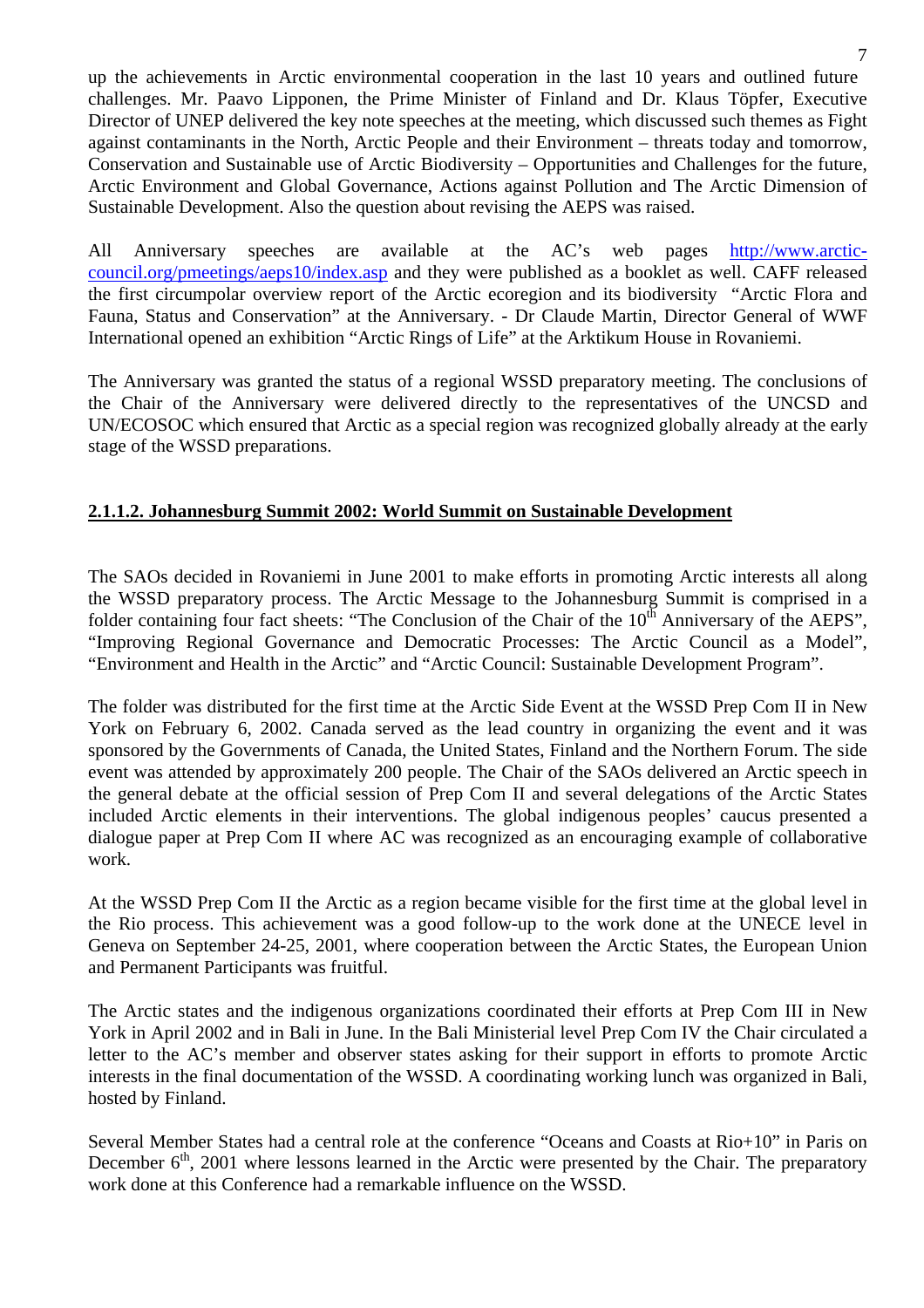AC organized a successful thematic parallel event in Johannesburg the  $30<sup>th</sup>$  of August 2002 – "Early Warnings and Sustainable Solutions: Climate Change and the Arctic Council", sponsored by Canada, Finland and the Northern Forum. ACIA was presented by the Chair of the ACIA Steering Committee Dr Robert Corell and keynote speeches delivered by the Mr Jouni Backman, Minister for Environment, Finland and Ms Sheila Watt-Cloutier, Chair of the Inuit Circumpolar Conference. AC distributed 500 folders, containing four fact sheets, and drew attention to the Arctic as an indicator region regarding the global environmental health, i.e. in the IIED publication "Words into Action". AC posters made the Arctic visible in the Conference Centre and in the Ubuntu village, where the Arctic Centre of the University of Lapland in cooperation with UNEP Grid Arendal and WWF organised an Arctic exhibition. Several presentations of circumpolar cooperation were given at the Canadian Pavilion in the Ubuntu Village. The Chair of the SAOs presented AC at the Side Event organised by the Indigenous Caucus, where AC Permanent Participants played an influential role. IPS distributed a brochure on climate change and its impacts on indigenous communities.

The WSSD expressed support for ACIA in the Plan of Implementation. (Para 37 (i))"Support initiatives to assess the consequences of climate change, such as the Arctic Council initiative, including the environmental, economic and social impacts on local and indigenous communities".) The AC was also recognized as in important contributor to sustainable development at the regional level (Para 74"In furtherance of the region's commitment to sustainable development, there are ongoing efforts at the regional, subregional and transregional levels, including, inter alia, the Environment for Europe process; the fifth ECE ministerial conference, to be held in Kiev in May 2003; the development of an environmental strategy for the 12 countries of Eastern Europe; the Caucasus and Central Asia; the Central Asian Agenda 21; OECD work on sustainable development, the EU sustainable development strategy; and regional and subregional conventions and processes relevant to sustainable development, including, inter alia, the Aarhus Convention, the Alpine Convention, the North American Commission on Environmental Cooperation, the Boundary Waters Treaty, the Iqaluit Declaration of the Arctic Council, the Baltic Agenda 21 and the Mediterranean Agenda 21.")

Many of the WSSD key themes, such as poverty eradication, changing unsustainable patterns of consumption and production, protecting and managing the natural resource base of economic and social development, health and sustainable development have bearing in the Arctic.

The Political Declaration reaffirmed the vital role of the indigenous peoples in sustainable development (25).

# **2.1.1.3. The Stockholm Convention on Persistent Organic Pollutants**

The AC's and especially AMAP's role as a catalyst of the Stockholm Convention on POPs can be described as crucial. All Governments of the eight Arctic States have signed the convention. Canada, Iceland, Norway, Sweden and Finland have ratified it by the third AC Ministerial meeting. The findings of AMAP's reports on pollution in the Arctic in 1997 and 2002 contributed to the scientific knowledge base of the convention and illustrated convincingly the need for an effective global agreement on POPs. The AC organized coordinating meetings at the meetings of the international negotiating committee in Johannesburg 2001 and in Geneva 2002 and a ministerial level working lunch at the Signing Conference in Stockholm in May 2001. Finland addressed these meetings in her capacity as Chair of the AC.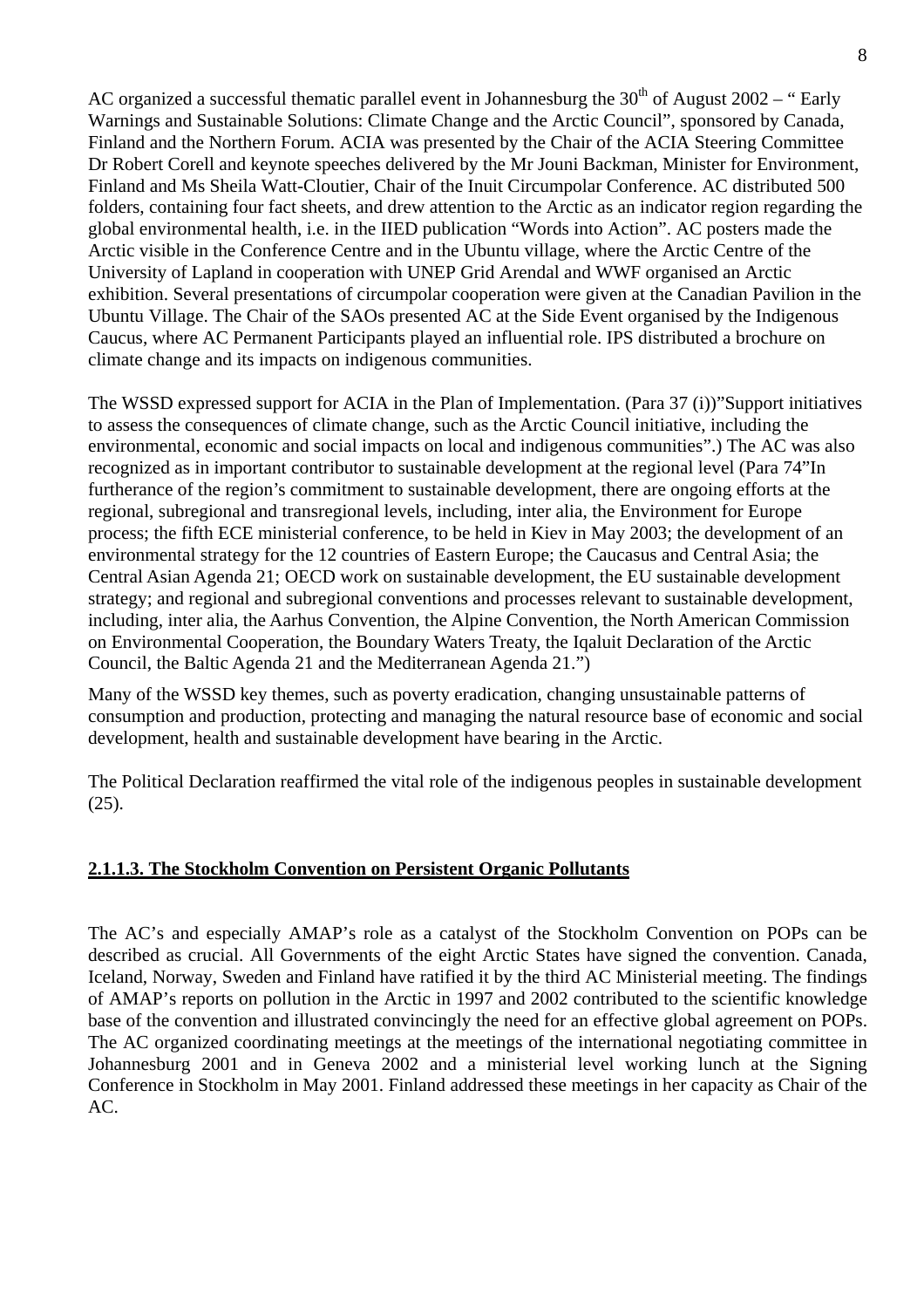In AMAP's State of the Arctic Environment Report 2002 new findings of POPs and recommendations for actions are included (Annex 2.). Data on some POPs not covered by the Stockholm Convention is included as well.

During the WSSD preparatory process the Arctic as an indicator region of the global environmental health was highlighted. The AC has urged the WSSD to emphasize the significance of the implementation and development of the Stockholm Convention and in this respect SAOs underline the importance of the Arctic States to ratify the Convention.

#### **SAOs recommend to Ministers:**

- to take note with satisfaction of the recognition by the WSSD of the AC as a sub**regional contributor to sustainable development as well as the expression of support to the ACIA;**
- • **to request the SAOs and the Permanent Participants, to explore how the AC, including its subsidiary bodies, best can contribute to the implementation of the WSSD Plan of Implementation, and on this basis raise Arctic concerns in the follow-up process;**
- **to request the SAOs to develop an action plan on sustainable development to realize the Framework Document adopted by the ministers in Barrow, the priorities in the Inari Declaration, latest scientific knowledge and the decisions by the Johannesburg WSSD 2002, with the aim to adopt this action plan at the next Arctic Council Ministerial meeting**
- • **that AC shall, with consensus among the Arctic states, make efforts to increase the visibility of issues relevant to the Arctic in a global context and actively inform international bodies about the results of its work.**

# **2.1.2. STRENGHTENING OF REGIONAL PARTICIPATION AND COOPERATION**

# **2.1.2.1. Cooperation with the European Commission**

In the Northern Dimension Action Plan 2000 – 2003 the European Union recognizes the AC as a partner, who may assume a significant role in consultations with the EU to identify common interests. Synergy gains related to the New Transatlantic Agenda and cooperation with the United States and Canada are also acknowledged (para 19). The Action Plan encourages the Commission to seek contacts with the AC to explore further possibilities for cooperation in the Arctic region (Para 75).

The Arctic aspect of the Northern Dimension was introduced at the Foreign Ministers' Conference in Helsinki, in November 1999. An initiative by Greenland, known as the Arctic Window of the Northern Dimension, was acknowledged as a reason for fostering close links between the Union and the Arctic Cooperation and increasing attention to Arctic indigenous peoples within the Northern Dimension cooperation. The concept of the Arctic Window was further developed in the Ministerial Conference in Ilulissat, Greenland on August 27-29, 2002. For this meeting, which was part of the Danish EU Presidency, the Greenland Home Rule Government prepared a background paper on the Arctic Window of the Northern Dimension. In the conclusions of the chair the conference recognised the wish of Arctic societies, including indigenous peoples, to establish closer ties with the EU on a number of areas falling under the Northern Dimension and the Arctic Window. It considered issues and opportunities relevant to the Arctic and recognised common interests in developing closer co-operation with Arctic regions.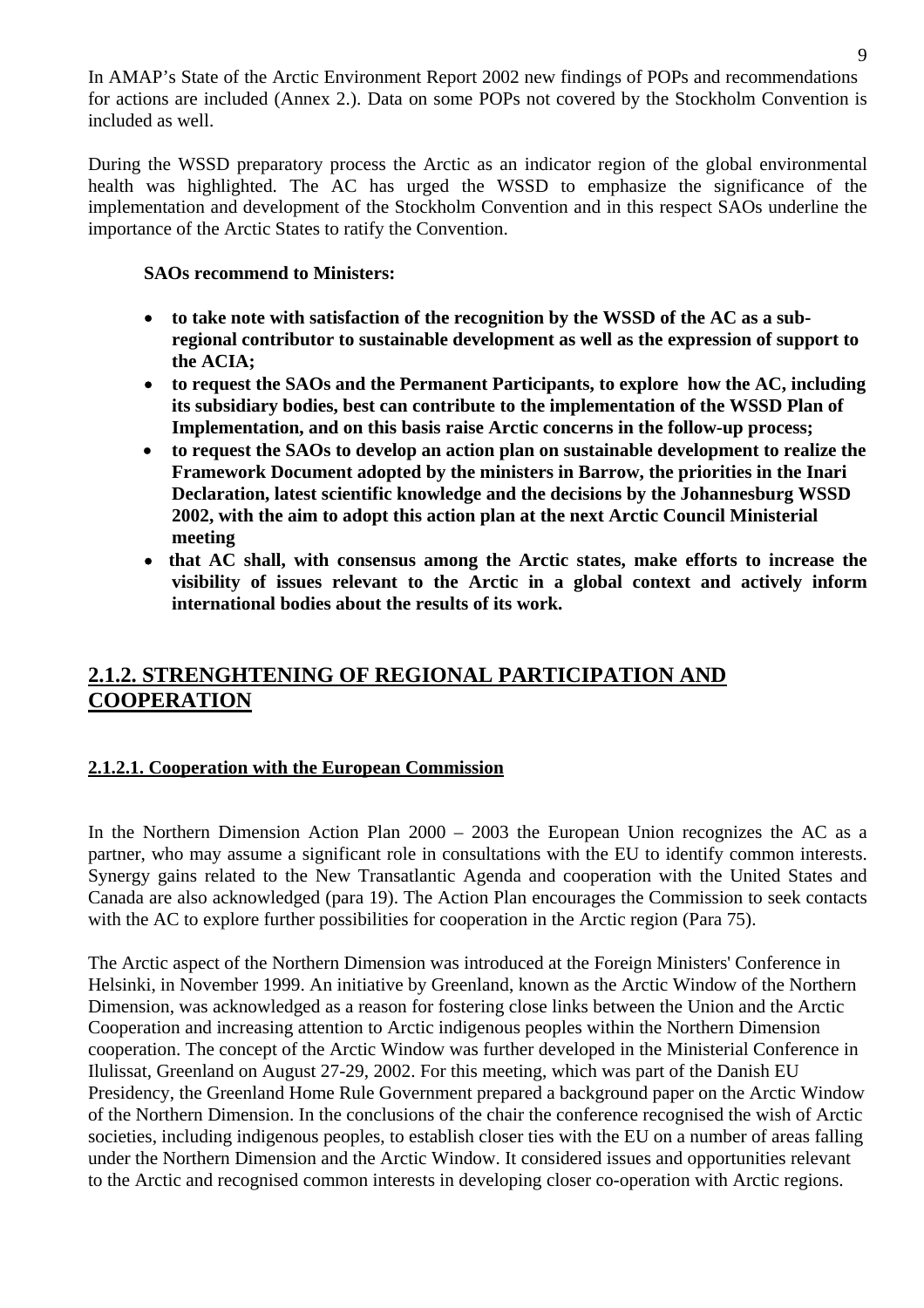The Conference stressed the importance of protecting the Arctic environment as well as the importance of the Arctic for environmental research, in particular on global climate change.

Arctic cooperation is in the focus of the transatlantic dialogue on the Northern Dimension. The Commission organized in October 2001 a successful EU-Canada-U.S.-Russia workshop on Arctic technology. The EU is contributing to Arctic sustainable development and environmental protection in the European Arctic through such instruments as Tacis and Interreg. The EU is financing Arctic research through the Community framework programs for research. The Commission is involved in a few projects led by AMAP. The European Environment Agency and the Joint Research Centre (Ispra) have indicated their interest to cooperate with AC's working groups.

The European Commission has since the Barrow Ministerial meeting participated in all the SAO meetings in 2000-2002 as an invited guest. The Commission has informed the Chair in 2002 that as a rule the Commission participates in regional bodies without acquiring either observer or member status. The Commission assures that this doesn't hinder it from making a full political contribution to the activities of the AC.

#### **SAOs recommend to Ministers:**

• **to encourage the development of a continuing cooperative working relationship between the Council and the European Commission and request the Host Country to invite representatives of the Commission to participate in the AC meetings as invited guests.** 

# **2.1.2.2. Cooperation with other regional bodies**

The Arctic area has experienced during the last 12 years a rapid growth in international regional cooperation both in terms of the number of institutions, their thematic scope as well as budgetary measures. As a result of this expansion questions of overlap of the work and possible ways of coordination have been raised. Norway called together a meeting for the Chairs of the regional bodies (AC, BEAC, CBSS and the NCM) in Oslo on September  $14<sup>th</sup>$ , 2001 to address these concerns. The conclusion of the meeting was not to build any formal structures for coordination between the regional bodies. Information sharing was seen as an important method of work in order to avoid duplication and enhance synergies. The new Arctic cooperation strategy introduced by the NCM can be seen as a concrete example of enhancing synergy. The decision between the AC and BEAC to synchronize the ministerials is a good example of better use of resources.

The SAOs are aware of the growing responsibility to coordinate with other institutions and bodies active in the Arctic. Enhanced dialogue, especially with the Observers of the AC, will contribute to this end. The Observer countries are valuable supporters of the AC. Their role and visibility in the meetings have been expanded. The Arctic Parliamentarians have an important role in initiating new cooperative activities and in informing about results achieved in circumpolar cooperation. Close contacts to the regional level should be nourished in all Arctic states.

# **The SAOs recommend to Ministers:**

- **to further strengthen the coordination with appropriate regional bodies with the aim of enhancing synergies and avoiding negative duplication of work**
- **to enhance the dialogue with all the AC's Observers and develop cooperation with them as appropriate.**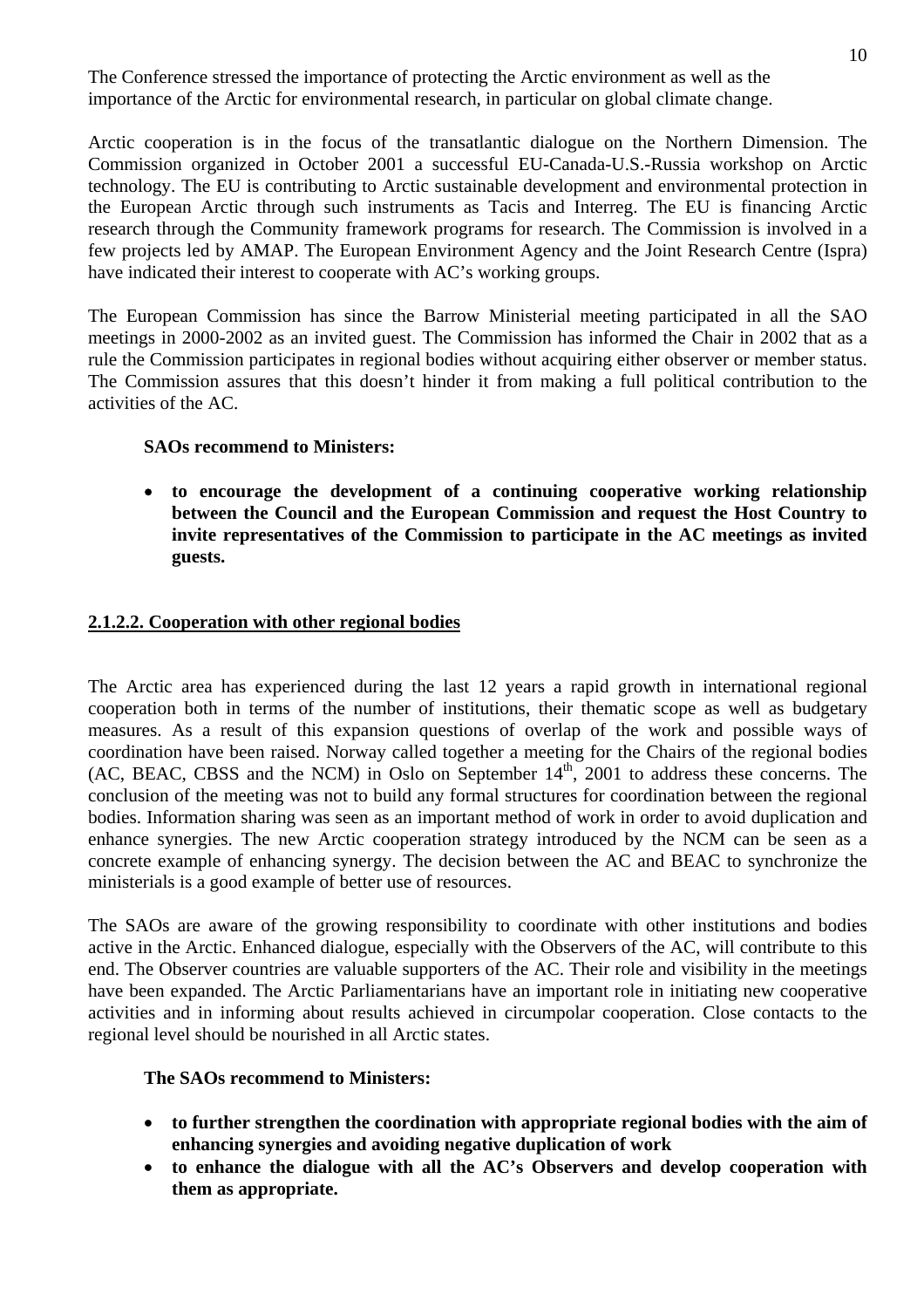# **2.1.2.3. Interaction between the Arctic Council and the regions**

Involvement of Arctic regions in the work of the AC is essential in the effort to promote sustainable development and protect the environment in practice. Representatives of the regions are taking part in the activities on the one hand through the delegations of the member states and on the other through the observer organizations, such as the Northern Forum. The SAOs and the Presidium of the Northern Forum have met regularly for consulting and coordinating meetings. Regional authorities, research centres and Arctic institutions for higher education are all involved in the Arctic Council Working Group and project activities and regularly invited to be members of the national delegations to Arctic Council meetings.

# **The SAOs recommend to Ministers to**

• **encourage further interaction between the Council and Arctic regional actors, including the Northern Forum.** 

# **2.2. WORKING GROUPS' ACTIVITIES AND OTHER ONGOING PROJECTS**

# **2.2.1. AMAP (Arctic Monitoring Assessment Program)**

Since its establishment in 1991, the principal task for AMAP has been to monitor, assess and report on the state of the Arctic environment with respect to persistent organic pollutants (POPs), radio nuclides, heavy metals, acidifying substances, pollution issues associated with petroleum hydrocarbons, climate change, ozone depletion and UV-radiation. The scope of the monitoring and assessment program embraces sources of pollution, both within the Arctic region and at lower latitudes, pathways of pollutant transfer to and within the Arctic, fate of pollutants, levels and trends, and their effects on Arctic ecosystems and human populations.

As requested by the Ministerial meetings in 1997 and 1998, AMAP has produced a new updated comprehensive assessment report of the pollution of the Arctic, "Arctic Pollution 2002". In addition, AMAP has produced five scientific reports on Persistent Organic Pollutants, Radioactivity, Heavy metals, Human Health and Changing Pathways, The 2002 AMAP Assessment Reports. All reports will be available on AMAP home page: http: //www.amap.no and the scientific ones also as a CD-ROM. "Arctic Pollution 2002" will be translated to Russian, Danish and Greenlandic. The key findings and recommendations for actions are presented in the AMAP report to the Ministerial meeting, Annex 2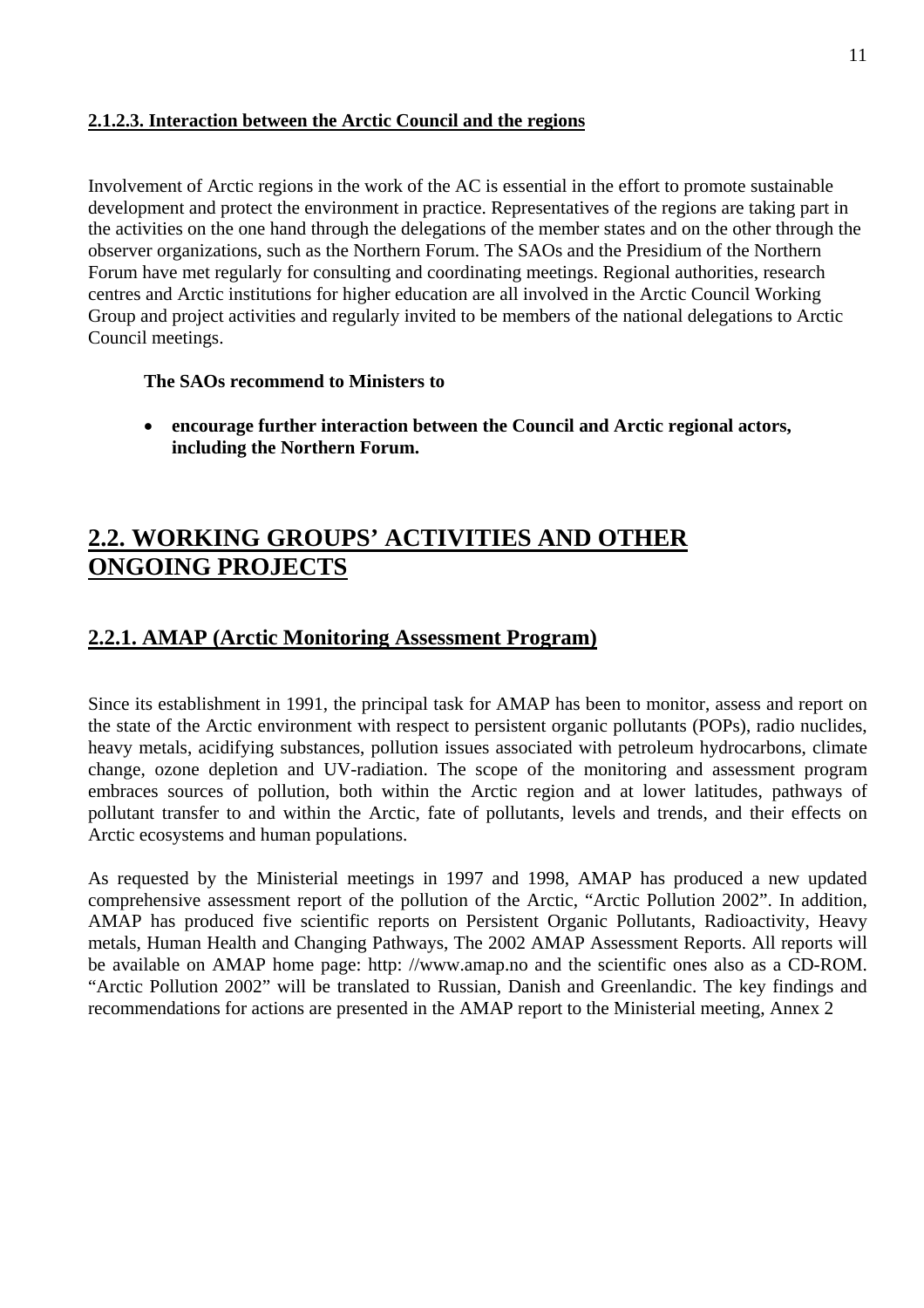**The SAOs acknowledge with appreciation the substantive and comprehensive work of the AMAP in preparing "Arctic Pollution 2002" (Annex 2) and based on this report propose the following priority measures to be taken into the consideration in the AC's future work** 

#### **concerning:**

# **a) International Agreements and Actions:**

From the Arctic human health perspective, it is of utmost importance that considerations for global actions against POPs and mercury take into account the concerns for the health of people living in the Arctic, therefore

! **The UN-ECE LRTAP Protocols on Heavy Metals and POPs and the Stockholm Convention on POPs should be ratified and implemented**.

#### **b) POPs:**

- ! **AMAP should be asked to further enhance studies aimed at detecting effects in Arctic species relating to exposure to high levels of POPs and, in collaboration with CAFF, to integrate this information with an understanding of general population effects and health.**
- ! **AMAP should be asked to continue trend monitoring of POPs in key indicator media and biota and maintain a capacity to detect current-use POPs in the Arctic.**

#### **c) Heavy Metals:**

- The AC should be encouraged to expand and accelerate research on critical aspects of **the mercury cycle and budget in the Arctic.**
- The AC should promote efforts at global, regional, and national levels to quantify all **sources of mercury and report results in a consistent and regular manner to improve emission inventories. Particular efforts should focus on measuring contributions made by the burning of coal for residential heating and small-scale power plants as well as by waste incineration.**

In view of the fact that reducing exposure to mercury can only be addressed by regional and global action to reduce worldwide emissions, and acknowledging the assessment for global action undertaken by UNEP and resulting proposals.

- ! **The AC should be asked to take appropriate steps to ensure that Arctic concerns are adequately addressed and to promote the development of regional and global action.**
- The AC should support continued efforts to eliminate the use of leaded gasoline in all **Arctic regions and encourage a complete ban on the use of lead shot in the Arctic, and that enforcement be improved.**
- ! **AMAP should be asked to consider the need to monitor trends of platinum, palladium, and rhodium in the Arctic.**

# **d) Radioactivity:**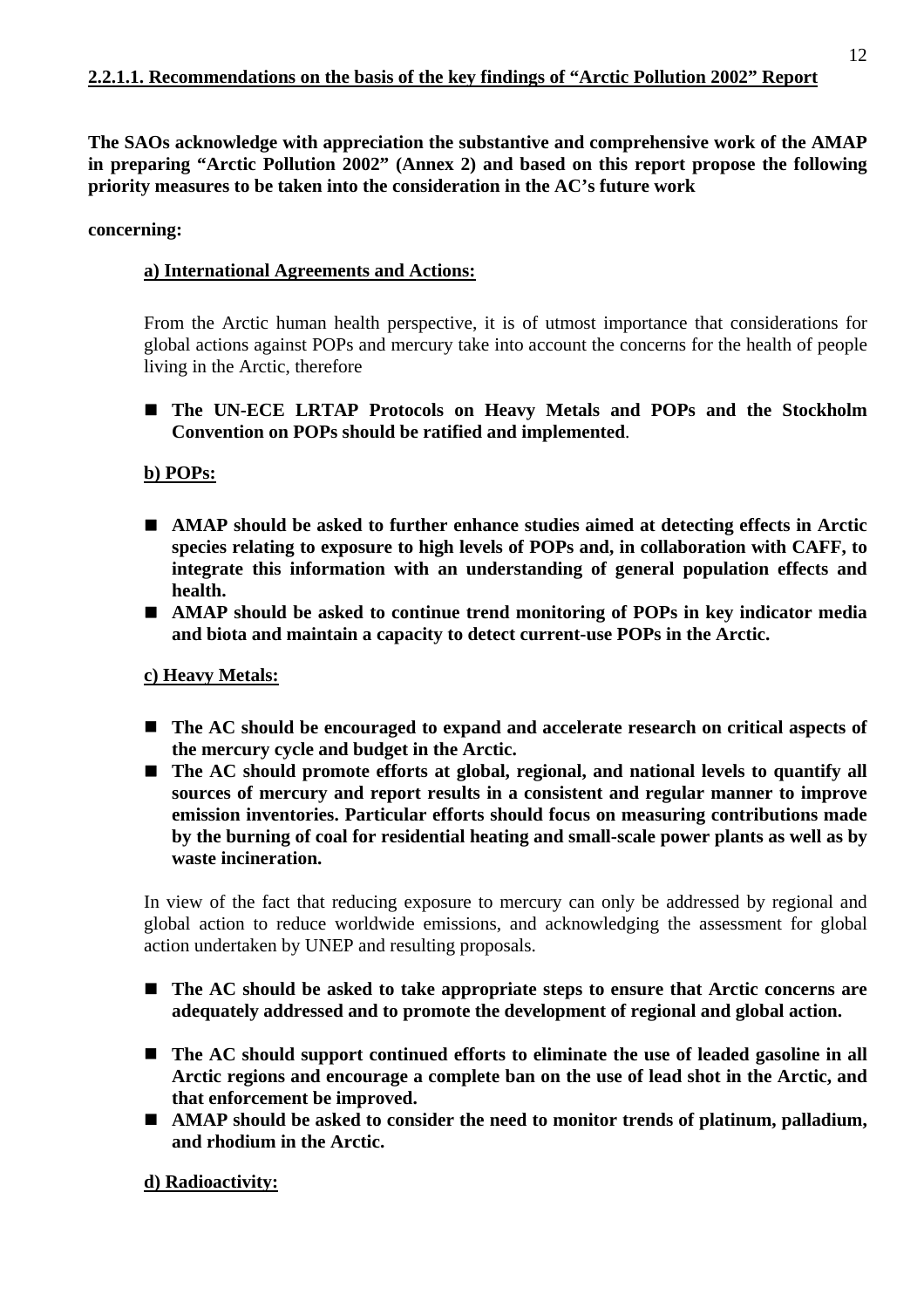- ! **The AC should promote more openness of information in this context.**
- ! **The AC should encourage non-Arctic states to continue with their plans for substantially reducing releases of radioactivity from reprocessing facilities**
- Risk and impact assessment programs should be performed prior to implementation of **actions to handle radioactive materials and wastes, and to reduce risk. These assessments, including accident scenarios, should be performed with regard to the transport of nuclear waste and fuel within the Arctic and nearby areas and with regard to planned storage and reprocessing within the Arctic and nearby areas.**

# **e) Human Health:**

- ! **The human health effects program developed by AMAP should be more extensively applied by the Member States in order to provide a better base for human risk assessment especially concerning pre- and neonatal exposures.**
- ! **Studies of the nutrient and contaminant content of traditional food items should be promoted in order to assess their benefits and to estimate exposures as a basis for public health interventions. In locations where exposures are high, carefully considered and balanced dietary advice which takes risk and benefits into account should be developed; and recommend that this information should be passed to the appropriate national and regional public health authorities for their consideration and attention in close consultation with affected indigenous and local communities.**
- ! **Breast-feeding should be recognized as a practice that benefits both mother and child. Nonetheless, if contaminant levels increase or more information indicates increased risk, the need for development of adequate dietary recommendations should be evaluated**
- ! **The Arctic Council should monitor proposals for global action on mercury being undertaken by UNEP, and contribute as necessary to ensure that Arctic concerns related to human health are adequately addressed.**

# **2.2.1.2. AMAP Progress Report 2000-2002:**

The SAOs have approved the Operating Guidelines for the AMAP. The list of AMAP observing countries and organizations available as Annex to AMAP's report to the SAOs has been accepted by the SAOs as well.

AMAP has established 6 Thematic Data Centres (TDCs) to store, provide quality assurance of data and assist the assessment process. Five of them have been in full operation during the last two years and the TDC for human health data will hopefully be in operation soon.

Fact Sheets regarding POPs, heavy metals and radionuclides have been produced and circulated. These fact sheets are also translated into Russian and Saami.

In accordance with ministerial requests expressed both in Iqaluit and Barrow SAOs reports the AMAP Human Health expert group have produced the biophysical health component of the Canadian sustainable development project entitled "The Future of Children and Youth in the Arctic".

The PTS project has been implemented according to the plans. Large data sets have been made available for the 2002 AMAP assessment, but more data are to come. The final report from the PTS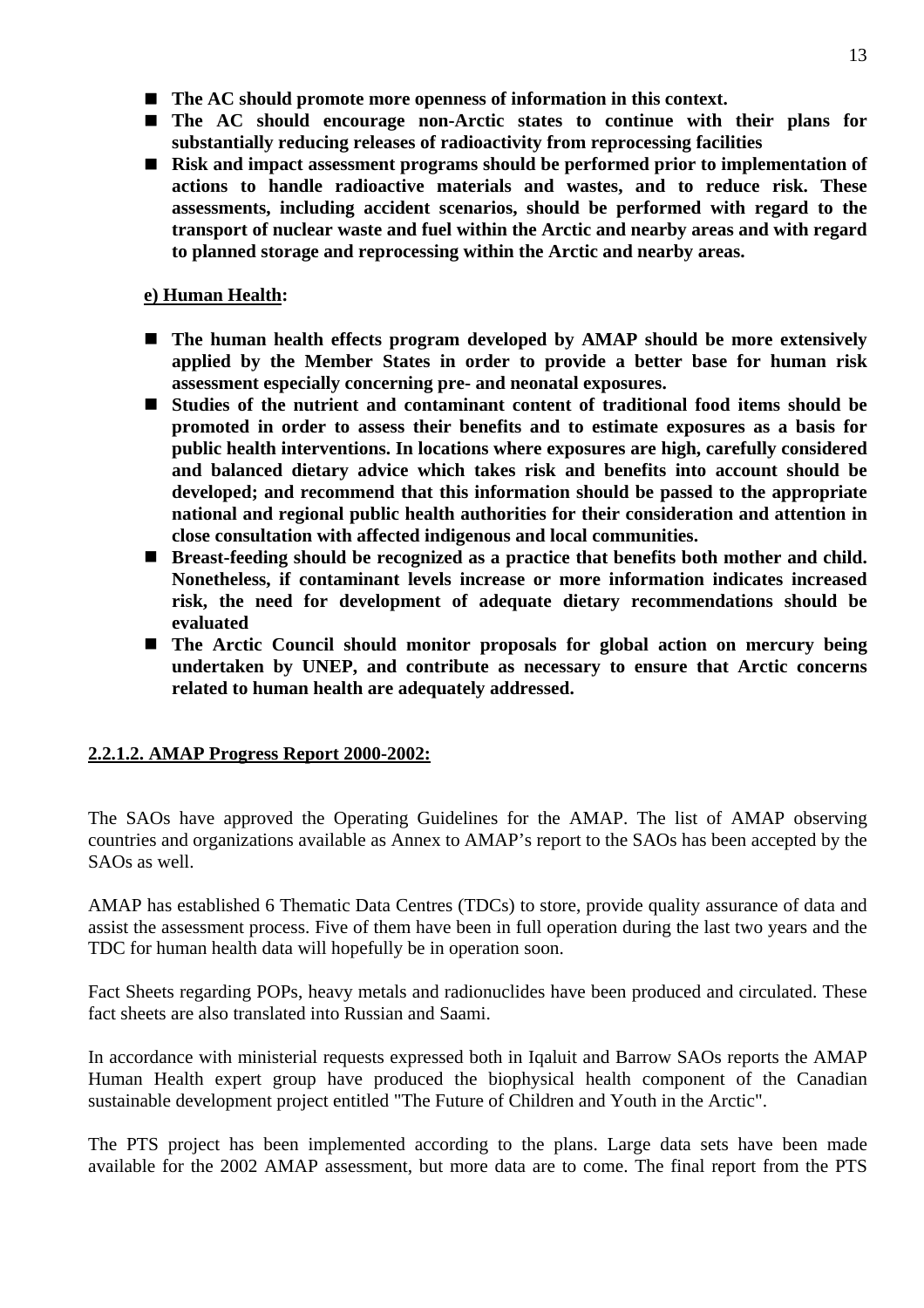project is planned by the end of 2003. Issues concerning the ACIA are available in this report's chapter 2.2.7.

In support of Ministerial wishes for closer cooperation with other international organizations to avoid overlap of work and to benefit from existing structures, AMAP has kept in contact with and pursued joint activities with several international organizations, e.g., the United Nations Environment Program (UNEP), the World Meteorological Organization (WMO), the International Council for the Exploration of the Sea (ICES), The European Environmental Agency (EEA), the Nordic Council of Ministers (NCM), International Arctic Science Committee (IASC) and the International Union of Radioecology (IUR).

In order for AMAP to complete the monitoring and assessment work that has been requested by the Ministers, it is important that the countries make sufficient financial support available for their lead country experts and national key experts. Funding is also required for the continued operation of some of the AMAP thematic data centres (TDCs), in particular for the period 2003-2005. During this period, the main data handling work necessary to support the AMAP assessments due in 2006 will be conducted. SAOs draw Ministers' attention to the need to ensure that necessary resources (human, financial and data) are made available to complete the AMAP assessments requested by Ministers. Thanks to financial support form Canada, Denmark, USA and Nordic Council of Ministers AMAP has managed to establish two atmospheric stations in Russia, in Amderma and Pewek, to monitor deposition of POPs and mercury.

# **2.2.1.3. AMAP work plan for 2002-2004:**

The AMAP's work plan for the years 2002-2004 is available as this report's Annex 3.

# **The SAOs recommend to the Ministers:**

- to take note of the AMAP progress report 2000-2002 and the work plan for 2003 **2004. (Annex 3)**
- • **to encourage AMAP to continue the ongoing and long-term monitoring activities, including temporal and spatial trends and human health and biological effect studies, including collecting information on new contaminants, other emerging issues, source information, etc. To ensure the continuity of these monitoring and assessment activities, AMAP should develop a new Strategic Plan for the period beyond 2004.**
- **to request the presentation of the assessment reports regarding acidification and petroleum hydrocarbons in the Arctic in 2006 based on relevant data from the Member States, and recommend close collaboration of the AC working groups, Permanent Participants, international organizations and private companies on these matters**
- **to endorse and nurture AMAP's efforts supported by funds from the Global Environment Facility (GEF) and participating AC states – to work with RAIPON and the Russian government to carry out their project entitled "Persistent Toxic Substances (PTS), Food Security and Indigenous Peoples of the Russian North.**
- • **to provide support to secure a long-term monitoring of transboundary atmospheric transport of mercury and POPs at atmospheric stations in northern Russia (Amderma, Pevek) established by AMAP, together with the Russian Federation, USA, Denmark and Canada**
- • **to welcome AMAP's close cooperation with other AC working groups, Permanent Participants and several international organizations with the goal to improve the**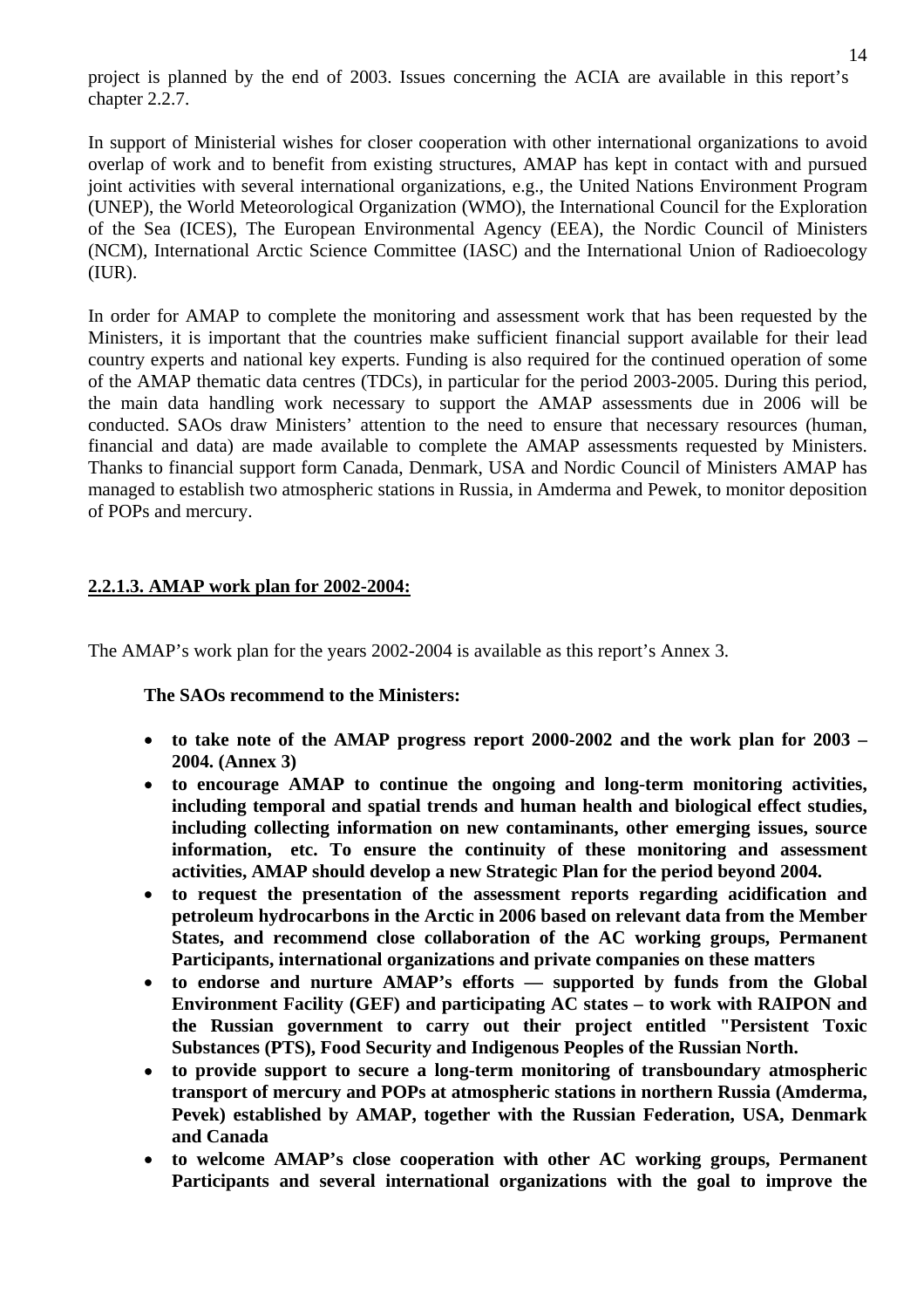**effectiveness of the monitoring and assessment work in order to avoid duplication of work** 

- • **to request AMAP and CAFF to prepare a coordinated common monitoring program and present it for endorsement by the SAOs by the end of 2003**
- • **to support a more detailed study on the remobilization of radionuclides from sediment and its potential effect on the Arctic**
- • **to further investigate how climate change and variability may influence the ways in which POPs, heavy metals, and radionuclides move with respect to the Arctic environment and accumulate in and affect biota**
- • **the monitoring of human exposure to mercury, relevant POPs, including dioxins and dioxin-like compounds and other chemicals of concern, should be continued in order to help estimate risk, further elaborate geographical trends, and begin to establish time trends of exposure.**
- **to request AMAP to contribute to the global network on the monitoring of POPs to the establishment by UNEP Chemicals within the framework of the Stockholm Convention in accordance with the Decision INC-6/17 of the International Negotiating Committee, and global monitoring of human exposure, to ensure that Arctic concerns are adequately addressed, without additional financial implications for the Arctic countries**
- • **to request AMAP to continue contributing to specific ACAP projects**

# **2.2.2. CAFF (Conservation of Arctic Flora and Fauna)**

CAFF is the principal biodiversity forum of the AC, working on a variety of projects related to the monitoring, research, sustainable use, and conservation of shared Arctic species and habitats. Since 1998, the CAFF's work has been guided by the Strategic Plan for the Conservation of Arctic Biological Diversity, as further defined through directions from the AC. The Second Ministerial Meeting in Barrow, Alaska, 2000, endorsed several activities for CAFF 2000-2002, following five main themes: Integration and information sharing; Monitoring of Arctic biodiversity; Species conservation; Protected areas; Biodiversity conservation outside protected areas. More information can be found on CAFF's home page at http:// www.caff.is. CAFF's full report to the Ministers is available as this report's Annex 5.

# **2.2.2.1. CAFF Progress Report 2000-2002**

# a) Integration and information sharing

In June 2001, CAFF published a major overview on the state of Arctic biodiversity, *Arctic Flora and Fauna: Status and Conservation*. The report has since then been widely distributed within the Arctic and has received much attention. Building on the report's conclusions, CAFF has forwarded policy recommendations to the Arctic Ministers (*Arctic Flora and Fauna: Recommendations for Conservation*) regarding needed actions to conserve and ensure sustainable use of Arctic flora and fauna (Annex 4). These are discussed in 2.2.2.2.

# b) Monitoring of Arctic biodiversity

As a first step in developing a comprehensive program to monitor circumpolar biodiversity, CAFF has established expert networks to harmonize circumpolar observations, data gathering, and analyses for eight key species and species groups (Arctic char, reindeer/caribou; shorebirds/waders; geese, Arctic vascular plants; polar bear; seabirds; and ringed seal). Raising operational funds for the networks from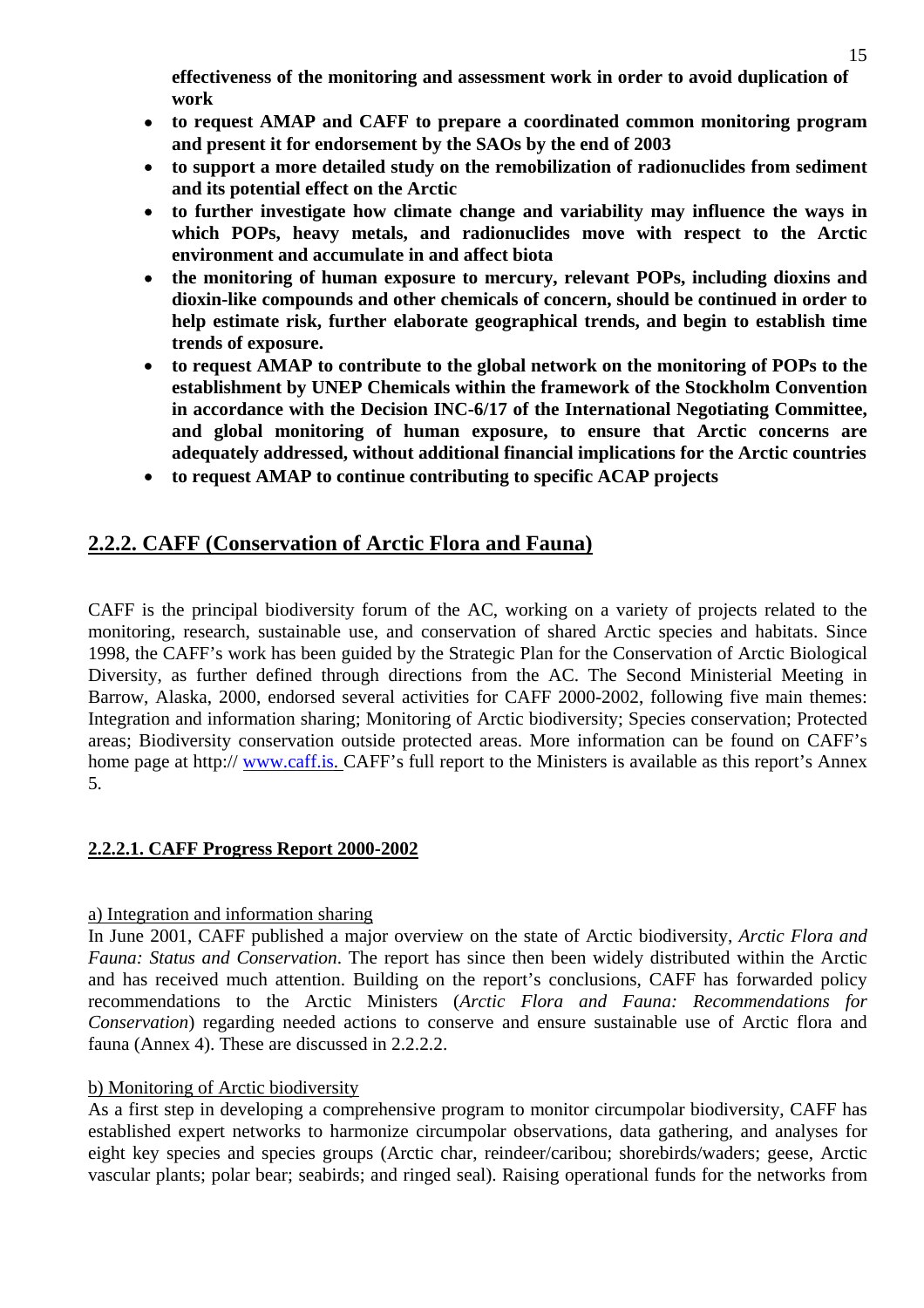Arctic governments has been a challenge. With support from the Nordic Council of Ministers, the network coordinators met with CAFF representatives in April 2002 to assess progress and develop a strategy to expand, link, fund, and make the networks functional in a cohesive program. An Expression of Interest was prepared and submitted to the European Union (EU) as a forerunner to a funding application to the  $6<sup>th</sup>$  EU Research Framework.

CAFF and AMAP held a joint meeting in Stockholm in August 2001 to discuss further coordination of CAFF/AMAP monitoring activities and agreed to begin work towards an Integrated Arctic Monitoring Program in the fall of 2002, after the  $3<sup>rd</sup>$  AC Ministerial meeting.

The CAFF Secretariat and Iceland, as the lead country for biodiversity monitoring within CAFF, have been collaborating with the U.S.-led GLOBE program to develop a GLOBE-Arctic protocol on Seasonal Markers (i.e. monitoring indicators of seasonal change). This protocol, which complements GLOBE – Arctic "POPs protocol", was presented at a GLOBE workshop in Akureyri, August 7-12, 2002.

#### c) Species conservation

Within fauna conservation, the focus of CAFF continued to be on seabirds and migratory birds, and primarily seabirds. The CAFF Circumpolar Seabird Group has continued to coordinate the circumpolar implementation of the CAFF eider and murre conservation strategies and action plans. Key initiatives for seabird conservation include: a common eider colony map to document the circumpolar distribution and abundance of eiders; a thick-billed murre population model to predict future changes; murre banding plans; and a murre climate change paper as an information item. To link with identified global threats to migratory birds, the group is also developing proposals for preparing: a List of Birds of Arctic Conservation Concern and threats posed to them on the wintering and staging grounds; an updated assessment of seabird bycatch in gillnets in the circumpolar region; and a follow-up to the CAFF Technical Report No. 9 *Seabird Harvest Regimes in Circumpolar Nations* (2001), especially with respect to improved seabird harvest monitoring in Russia.

The CAFF Flora Group will complete the Circumpolar Arctic Vegetation Map in early 2003, a major scientific undertaking that provided a common legend and language for the ecosystems of the Arctic. The Group has prepared specific recommendations for CAFF regarding flora conservation priorities and is developing proposals on a checklist of Arctic lichens and bryophytes; a second international workshop on the classification of arctic vegetation to be held in Kangerlussuaq, Greenland; and a revised Atlas of Rare Vascular Plants of the Arctic.

#### d) Protected areas

The CAFF Circumpolar Protected Areas Network (CPAN) Group has completed a public education booklet on the Full Values of Arctic Protected Areas. The report presents a number of case studies to demonstrate the range of values arising from protected areas and to increase the awareness of the benefits of protected areas locally, nationally, and globally.

CPAN is also completing a report detailing protected area activities in each of the circumpolar countries over the last 5 years (CAFF Habitat Conservation Report No. 10). Further, following a Ministerial request to enhance the marine component of CPAN, the group is preparing a project proposal to develop a compendium of maps, overlays, and supporting text to identify ecologically important marine areas in the circumpolar Arctic to support the establishment of protected areas and other protection measures in the marine environment.

With financial support from the Danish Environmental Protection Agency (DEPA), a RAIPON/CAFF/IPS pilot project to map and identify "the Conservation Value of Sacred Sites of indigenous peoples" is being implemented. The first phase of the project, completed with the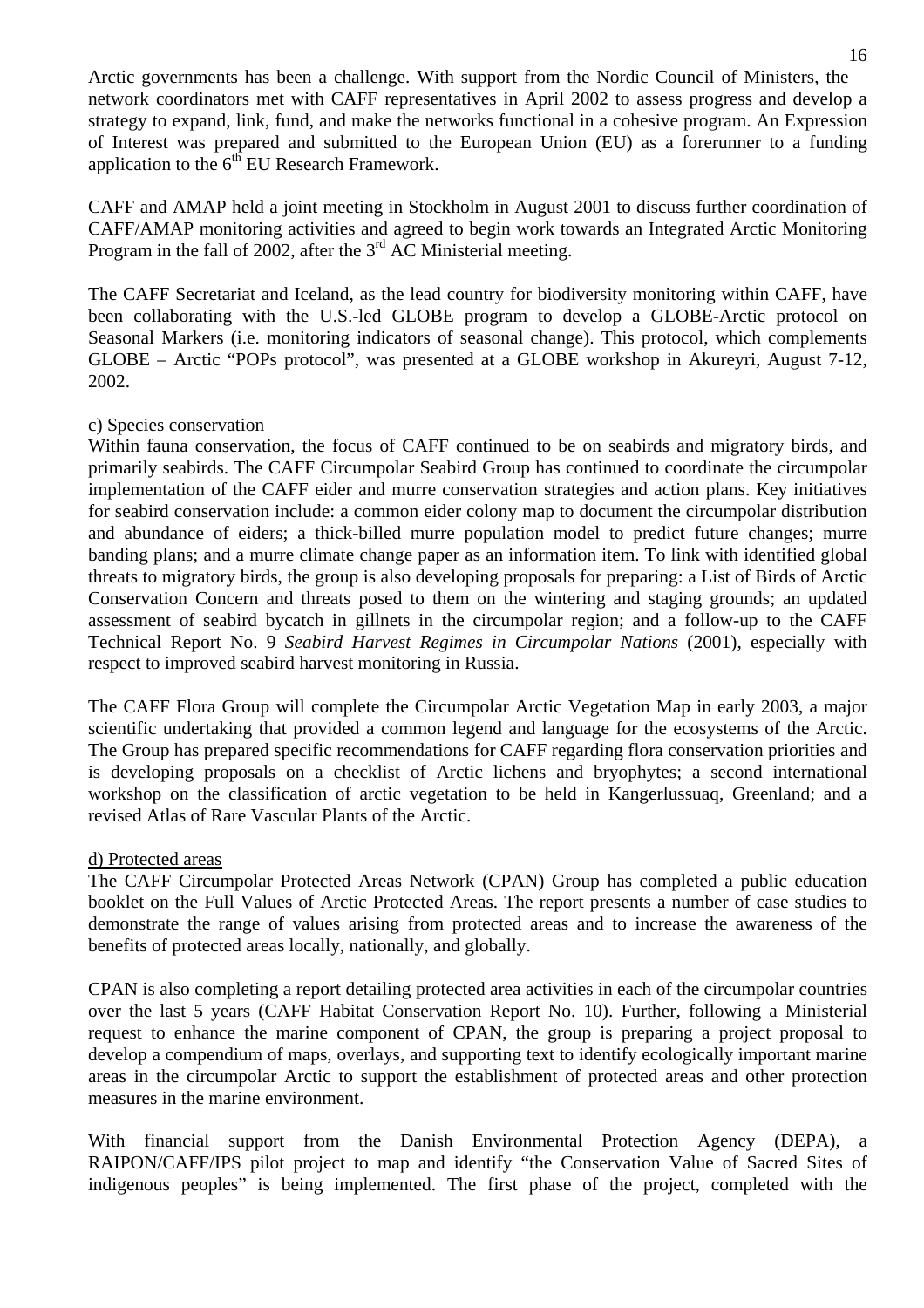participation of indigenous representatives, has already had a positive impact on legislative work in the model areas of Kamchatka/Koryak and Yamal-Nenets Autonomous Okrugs. Other regions of northern Russia are interested in conducting similar research. A project report is available in Russian with an Executive Summary in English. The second phase of this project foresees the organization of a circumpolar workshop, and the preparation of a CAFF Technical Report analyzing the project outcomes and recommendations.

#### e) Biodiversity conservation outside protected areas

Since 2000, CAFF has been intensely engaged in the development phase (PDF-B) of a United Nations Environment Programme (UNEP) Global Environment Facility (GEF) project entitled "ECORA: An Integrated Ecosystem Approach to Conserve Biodiversity and Minimize Habitat Fragmentation in Three Selected Model Areas in the Russian Arctic". The project will contribute to the conservation and sustainable use of biodiversity through the implementation of integrated ecosystem management strategies and action plans. Key components of the project are biodiversity and socio-economic inventories and assessments; training programs for local people; legislative, administrative and institutional capacity building; specific conservation measures; and pilot activities to test integrated ecosystem management approaches.

A full Project Brief was completed, submitted and subsequently approved by the GEF Secretariat in August 2002 for entry into the GEF work program. The UNEP Programme Coordination Committee lauded the project as comprehensive and innovative. The proposal goes to the next GEF Council meeting to be held in October 14-15, 2002 in Beijing for approval and if funded, the main phase of ECORA would be initiated in early 2003.

Two reports from the PDF-B phase: "A Circumpolar Review of Best Practices for Integrated Ecosystem Management" and "Review of Projects Relevant for Biodiversity Conservation and Use of Biological Resources in the Russian Arctic", have been published as CAFF Technical Reports Nos. 11 and 12, respectively.

#### **2.2.2.2.Arctic Flora and Fauna: Recommendations for Conservation**

A series of recommendations for conservation was prepared based on the main themes and conclusions of *Arctic Flora and Fauna: Status and Conservation* (Annex 4). The recommendations are intended to guide not only the future work of the Arctic Council but to serve as a resource and inspiration for others active in Arctic conservation. There are 11 recommendations organized under the themes of Conserving Arctic Species, Conserving Arctic Ecosystems and Habitats, Assessing and Monitoring Arctic Biodiversity, Global Issues, and Engaging Society. Future CAFF work will be organized around these five themes.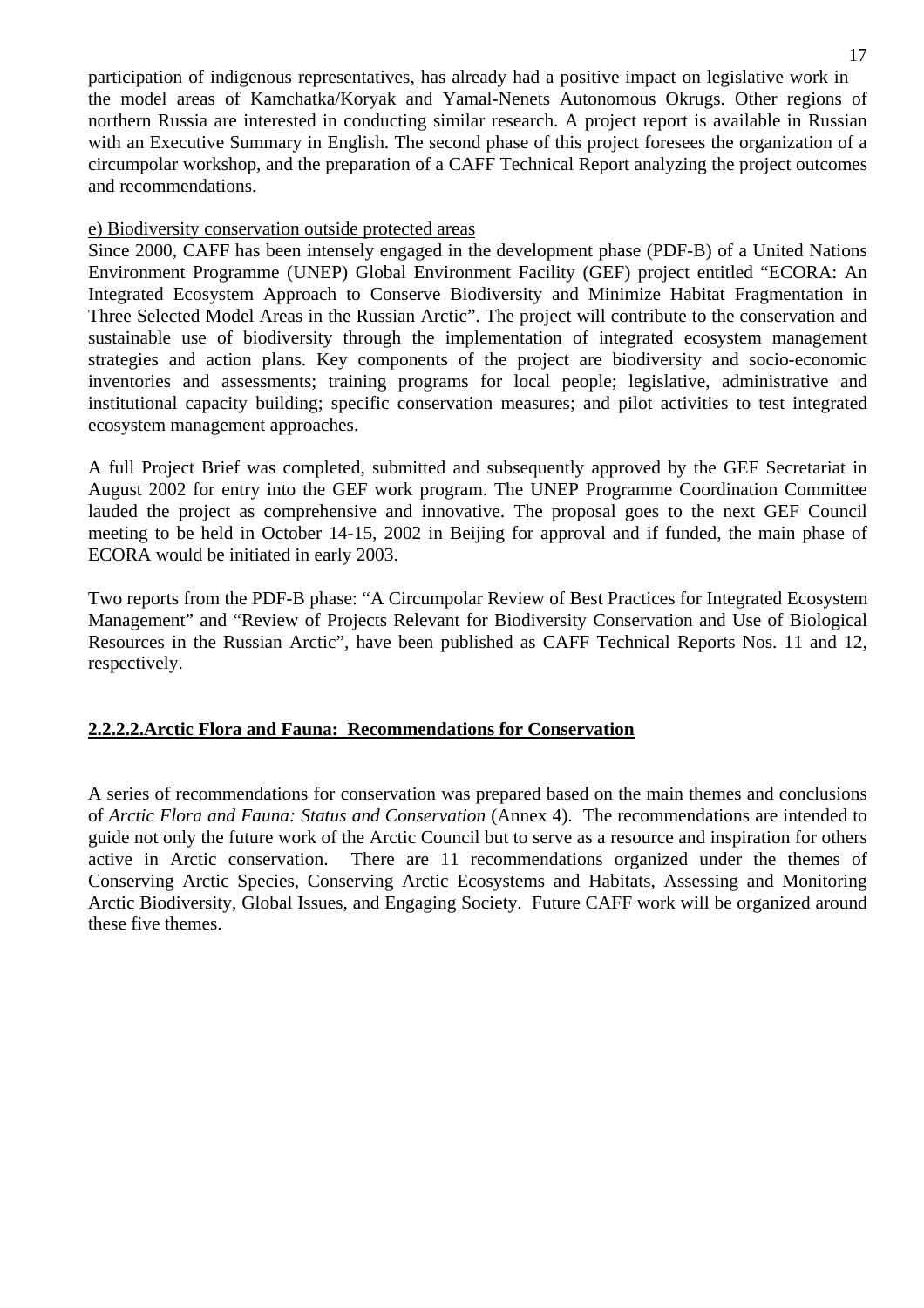- Identify threats to Arctic species of common conservation concern, and implement **necessary conservation measures for those species that currently lack concerted international action.**
- ! **Assess the scope and impacts of non-endemic species in the circumpolar Arctic and develop appropriate response strategies.**
- Identify important freshwater, marine and terrestrial habitats in the Arctic and ensure **their protection through the establishment of protected areas and other appropriate conservation measures.**
- ! **Promote an ecosystem approach to resource use and management in the circumpolar Arctic, through, inter alia, the development of common guidelines and best practices.**
- Promote activities that identify and classify Arctic species and ecological processes to **better understand Arctic ecosystems.**
- ! **Build on national and international work to implement a program to monitor biodiversity at the circumpolar level that will allow for regional assessments, integration with other environmental monitoring programs, and comparison of the Arctic with other regions of the globe.**
- ! **Assess the interaction between global changes and Arctic biodiversity, and develop strategies to address negative impacts.**
- In co-operation with non-Arctic states, strengthen conservation measures for those **migratory species that lack adequate protection outside the Arctic**
- ! **Document and incorporate the full range of values of Arctic natural resources into decision-making.**
- ! **Promote formal and public education, including outreach to non-Arctic countries, on the values, conservation, and sustainable use of Arctic natural resources.**
- ! **Encourage the participation of Arctic indigenous peoples, local communities, and schools in conservation and monitoring of Arctic species and ecosystems.**

# **2.2.2.3 CAFF Work Plan 2002-2004**

CAFF's Work Plan for the years 2002-2004 is available as this report's Annex 5.

**The SAOs recommend Ministers:** 

- **to take note of the progress report of CAFF 2000-2002 and the Work Plan for the 2002- 2004.**
- **to endorse the CAFF Recommendations for Conservation as listed above.**
- **to acknowledge the progress made on the integrated ecosystem management project ECORA, and to encourage Arctic states to support CAFF in the implementation of the full project**
- **to encourage CAFF, in cooperation with AMAP, to enhance monitoring of biodiversity at the circumpolar and regional levels to detect the impacts of global changes and to allow Arctic communities to respond and adapt.**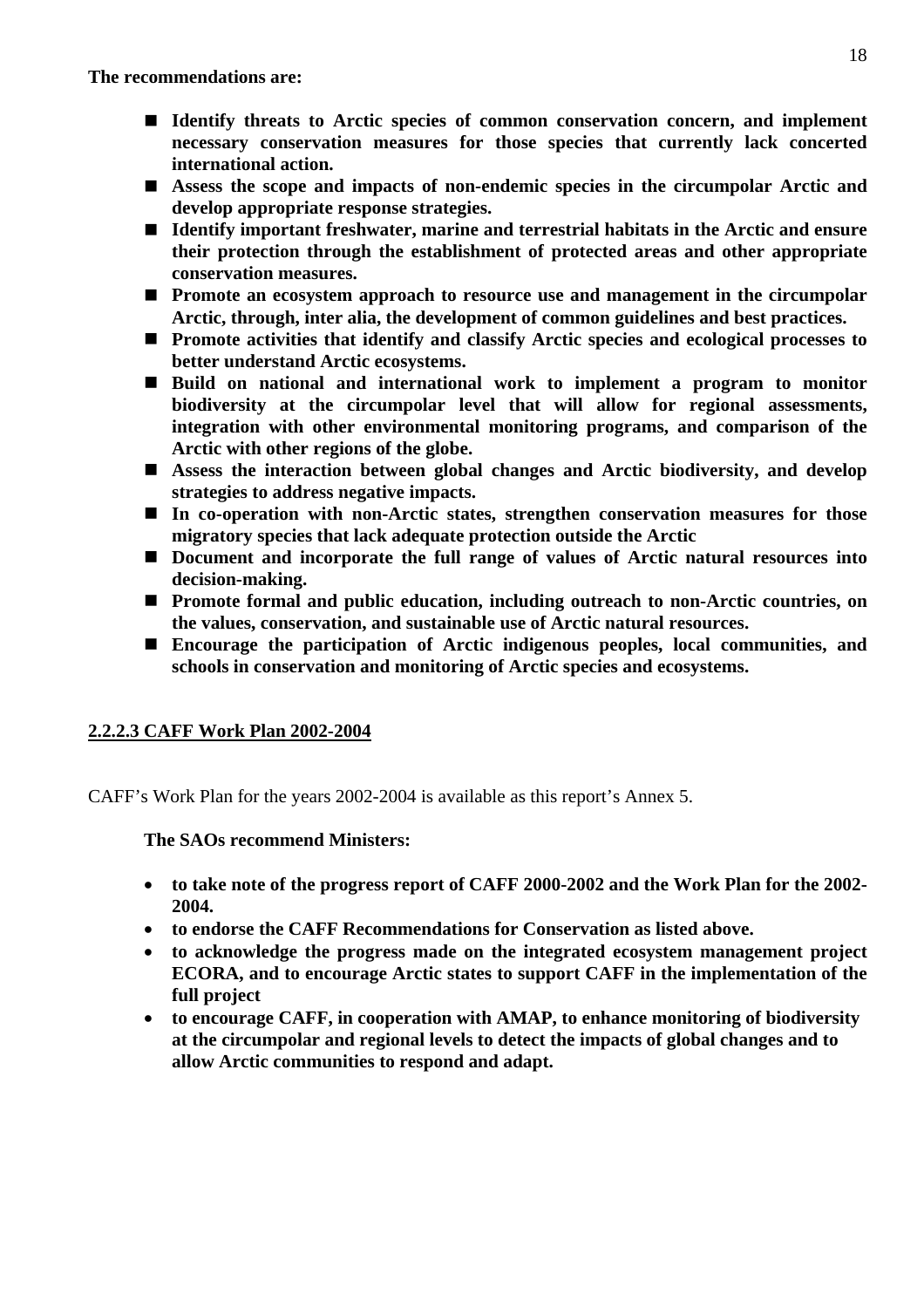# **2.2.3. EPPR (Emergency Prevention, Preparedness and Response)**

The goals of the EPPR working group are to protect the Arctic environment from the threat or impact of activities in the Arctic that may result from an accidental release of pollutants and to promote sustainable development in the Arctic area.

In the Barrow declaration the Ministers encouraged EPPR to continue with ongoing activities under EPPR's Strategic Plan of Action and endorsed EPPR's future activities as outlined in the SAO Report to the Ministers. The Ministers further expressed that they are looking forward to the finalization of the Circumpolar Map of Resources at Risk from Oil Spills in the Arctic by the next Ministerial Meeting in 2002. The endorsement to develop the Circumpolar Map of Resources at Risk from Oil Spills in the Arctic was given by the Ministers in Iqaluit. In Barrow, the Ministers also encouraged actions to reduce the risks of releases of radioactivity to the Arctic.

# **2.2.3.1. EPPR Progress Report 2000-2002**

In accordance with the tasks given in the Barrow declaration SAOs are pleased to report on the finalization of the Circumpolar Map of Resources at Risk from Oil spills in the Arctic. Under the lead of Norway the project has produced a series of GIS-based circumpolar maps showing the areas of highest risk of an oil spill and those areas with sensitive natural resources or subsistence communities. The idea has been to highlight a limited number of areas where sensitive Arctic resources overlap with potential oil spill areas, and in this way facilitate the prioritizing of mitigation actions. The Circumpolar Map is accessible to the public at the web address http://www.akvaplan.niva.no/eppr, as well as through the EPPR website http://eppr.arctic-council.org.

EPPR has further continued with activities initiated under EPPR's Strategic Plan. Under the lead of the US and Russia, EPPR has conducted a pilot project on source control management at the Apatityvodokanal. The aim of the pilot project has been to develop and test a methodology for reducing the potential for emergencies at facilities. The final report of the Emergency prevention/ Source control pilot project in Apatity-vodokanal and the first version of the developed methodology have been endorsed in principle at the 2002 EPPR meeting.

The project on developing an Arctic Shoreline Cleanup Assessment Technology (SCAT) manual is continuing bilaterally between US and Canada, with other countries giving possible input through correspondence. A draft report will be prepared prior to the next EPPR meeting. The final product, the Arctic SCAT manual is expected to be available in the fall of 2003.

A table top emergency exercise between Russia and USA was conducted at the Bilibino nuclear power plant (Chukotka, Russia) on August 21, 2002. Local, national and international emergency response plans and notifications were exercised with EPPR countries and the International Atomic Energy Agency. EPPR parties were able to test notification channels and other aspects of international cooperation for response to nuclear emergency with potentially widespread consequences.

EPPR has conducted a survey on past major accidents in the Arctic. Due to very little response the data gathered provide limited information on the issue and no conclusions can be drawn from it.

During the period 2000-2002 EPPR has finalized its operating guidelines. EPPR has also published a brochure telling about its activities. The brochure was published in February 2001. EPPR's full report to the Ministers is available as this report's Annex 6.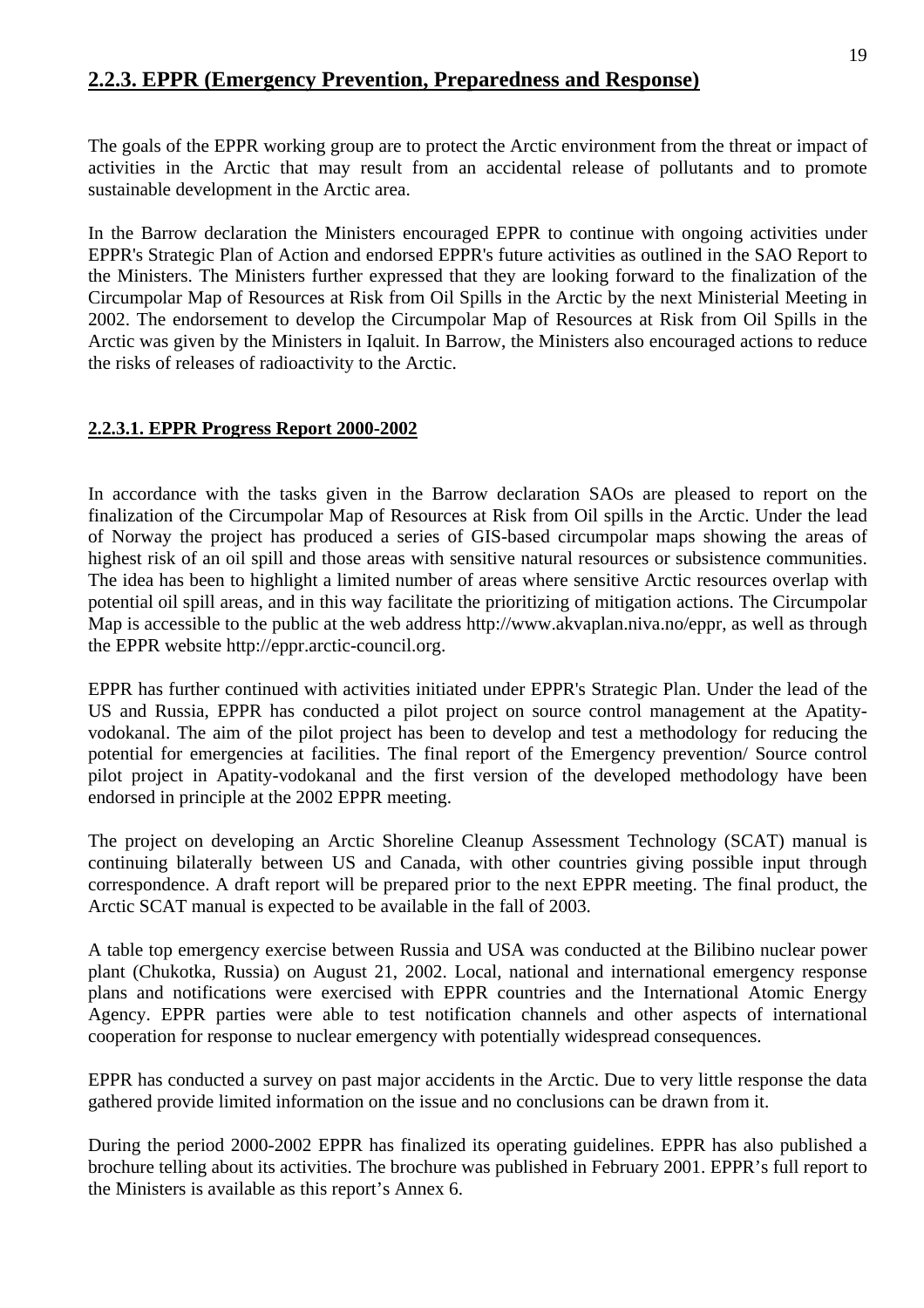# **2.2.3.2. EPPR work plan 2002-2004**

EPPR will continue to further develop the Circumpolar Map of Resources at Risk form Oil Spills in the Arctic. Among possible ideas that will be explored and elaborated on are to add data on other type of risk activities, e.g. mines, nuclear facilities and activities, to the circumpolar map. The development of the Circumpolar Map will possibly involve other AC working groups as well.

The Emergency prevention and source control management project will also continue. In Phase II of the project the developed methodology will be applied to a facility that presents radiation hazards. The aim with this approach is to test and refine the methodology to ensure it is applicable to a spectrum of hazards and is a useful tool for identifying hazards and planning for prevention of incidents and accidents.

EPPR will start a project that focuses on developing a best practices emergency program for prevention, preparedness and response for a nuclear/radiological emergency. The project will document the process for development of an emergency prevention, preparedness and response program to ensure that appropriate measures are in place for any nuclear event.

EPPR will further conduct a more extensive inventory of past natural disasters in the Arctic, as the survey conducted in 2001 did not yield very much response. Possibly this inventory will be done in close cooperation with the Northern Forum to ensure the valuable response from the regional authorities. The inventory of past natural disasters will serve as a base when developing projects in the field of emergency prevention and response to different natural disasters.

Several other activities are also planned for the period 2002-2004 such as research and development of oil spill response in ice, regional co-operation on effects of transboundary accidents, disposal of oily waste from response actions and spills, and co-operation with AMAP in organizing the International conference on oil and gas activities.

The present mandate of EPPR is to deal with prevention, preparedness and response to environmental emergencies in the Arctic that are a result of human activities. By tradition, the projects carried out within EPPR have focused mainly on oil pollution issues. The role and mandate of EPPR have been discussed among SAOs during the review process of the AC. The SAOs propose that EPPR in the future should give more emphasis to prevention, preparedness and response to accidents involving radiological and other hazardous materials, which fits within the present mandate of EPPR. The SAOs further propose that it could be appropriate to expand the mandate of EPPR to include also prevention, preparedness and response to natural disasters.

#### **The SAOs recommend to Ministers:**

- **to take note of EPPR's progress report and work plan 2002-2004 outlined above and ask EPPR to update accordingly its Strategic Plan adopted in 1998**
- **to encourage EPPR to develop and conduct the projects listed in the work plan above**
- • **to request EPPR to complete the inventory of past natural disasters in the Arctic to determine if the mandate of EPPR should be expanded to include also prevention, preparedness and response to natural disasters**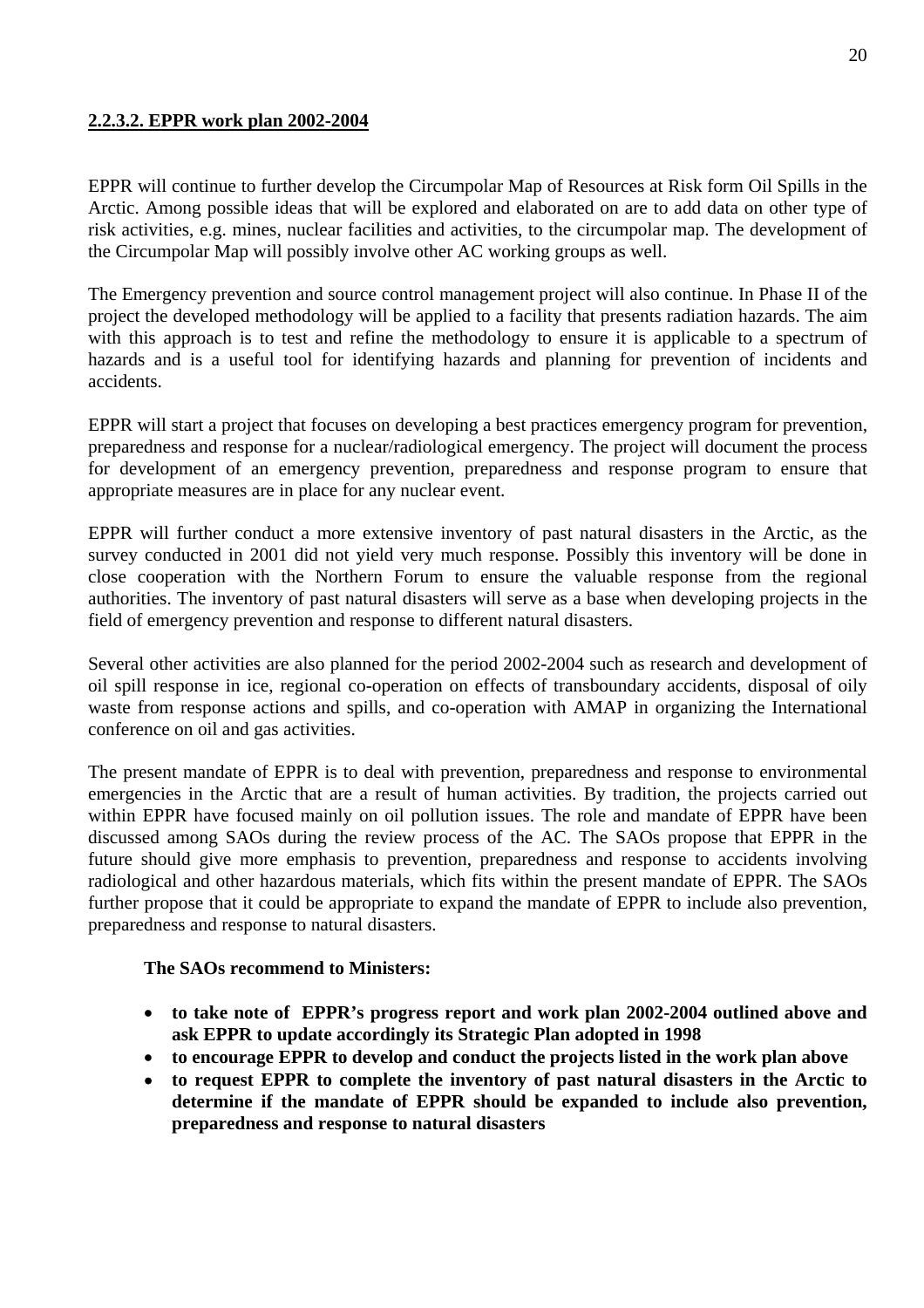- • **to ask EPPR, in collaboration with AMAP on the basis of a clear division of labor, to give more emphasis to prevention, preparedness and response to emergencies involving radiological and other hazardous material**
- • **to ask EPPR to continue its efforts related to emergencies resulting from extraction and transportation of oil and gas, in cooperation with PAME.**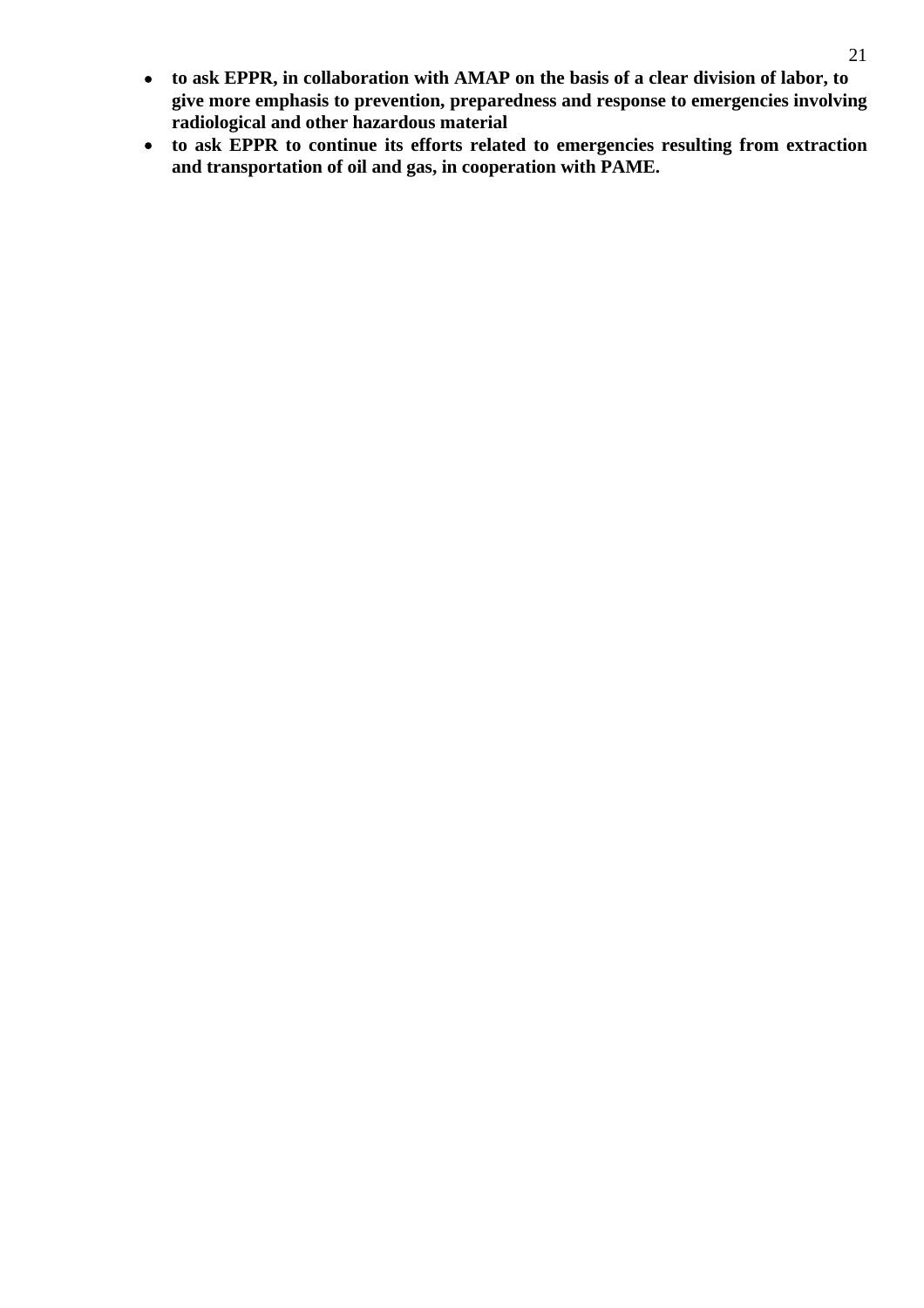# **2.2.4. PAME (Protection of the Arctic Marine Environment)**

The PAME Working Group addresses policy and non-emergency response measures related to the protection of the Arctic marine environment from land and sea-based activities. These measures include coordinated actions, programs and guidelines, complementing existing international arrangements. More information can be found on PAME's homepage at http://www.pame.is. PAME's full report to the Ministers is available as this report's Annex 7.

# **2.2.4.1. PAME Progress Report 2000-2002**

PAME's objectives are based on Ministerial mandates as identified in PAME's Work Plan 2000-2002 accompanied by a set of specific actions that have been successfully completed as follows:

#### a) Regional Program of Action for the Protection of the Arctic Marine Environment from Land-based activities:

The implementation and program support elements of the RPA are moving forward. The next phase proposes to expand the RPA to better address land-based activities in the context of sustainable development of the marine and coastal environment in collaboration with other working groups of the AC. PAME continues to participate in UNEP's annual meetings of Regional Seas Conventions and Action Plans in their efforts to strengthen these programs as many of the issues and problems addressed have relevance to PAME's work.

#### b) Russian NPA-Arctic:

It is the responsibility of each Arctic country to create and execute a National Action Plan for the Arctic, either as a separate plan or through other national mechanisms. Russia, Canada and Iceland have adopted such an action plan and PAME continues to support the Russian NPA-Arctic, consistent with the Ministerial Declarations of Iqaluit 1998 and Barrow 2000.

One concrete example of the implementation of parts of the Russian NPA-Arctic is the GEF project "Russian Federation – Support to the NPA-Arctic" which was approved by the GEF Council on 7 Dec, 2001. Other examples may be bilateral cooperation with the Russian Federation.

The basis for the development of the GEF Project was the Russian NPA-Arctic and the results of the GEF PDF B Project. Russian NPA-Arctic is now an integral part of Russia's "World Ocean" Federal Target-oriented Program (FTOP), and its sub-program "Use and Development of the Arctic". The NPA-Arctic is an important component of the RPA implementation phase.

Russia is planning a Partnership Conference with the aim to promote the implementation of the NPA-Arctic in cooperation with international financial institutions and concerned corporations. Round-table meetings have been planned as important steps in the preparatory process of the Partnership Conference. It is anticipated that the round table process could start in the beginning of the year 2003, or when project proposals of the GEF project have been prepared in more detail. Based on this, the Partnership Conference has preliminarily been scheduled for 2004.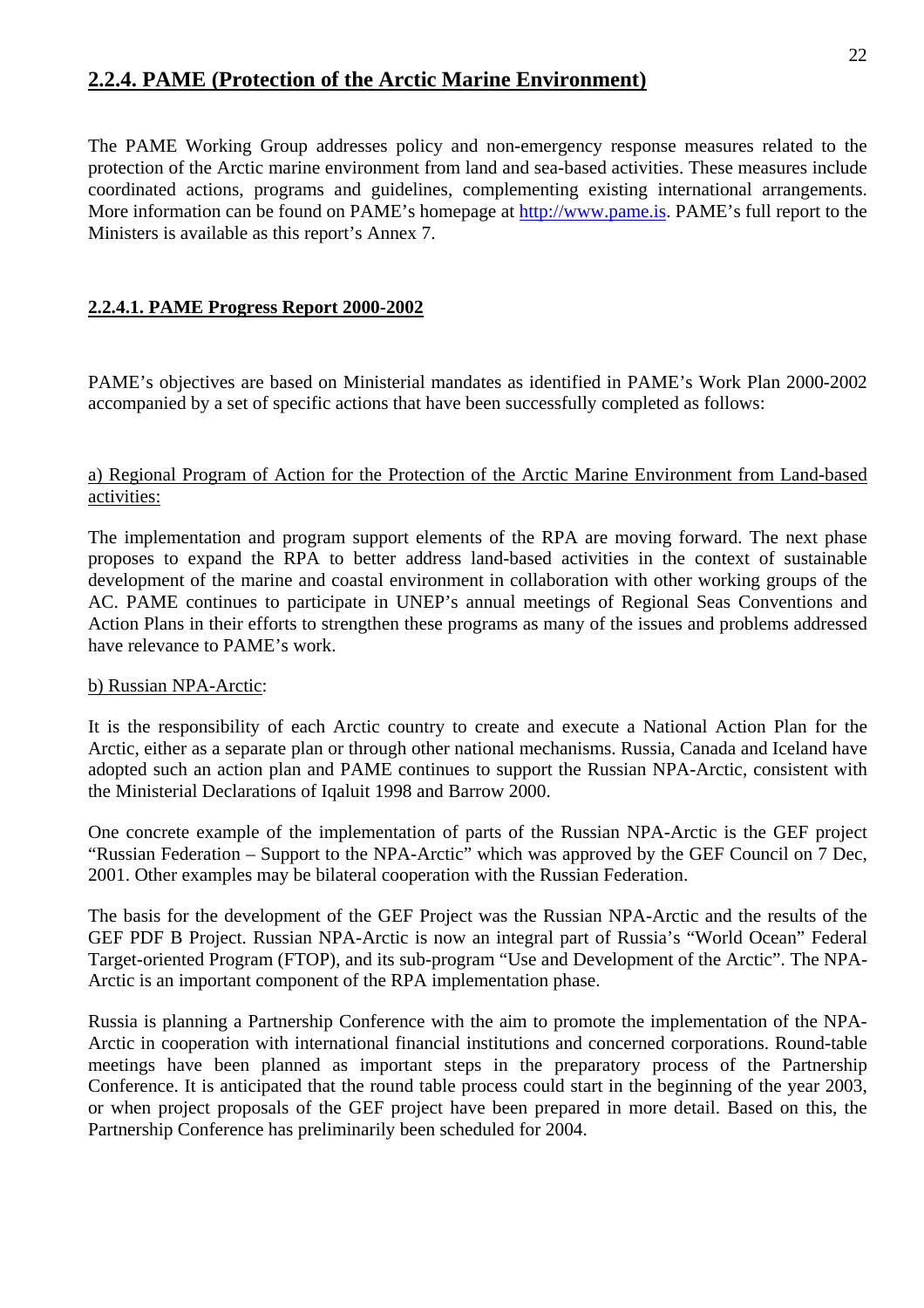#### c) Legal Analysis:

The SAOs are pleased to welcome PAME's review of the existing international agreements and arrangements and an update on 1996 report on source-by-source as follows:

- $\triangleright$  Highlights of progress made since the 1996 report
- $\triangleright$  Status of the 1996 report recommendations
- $\triangleright$  A factual update of the matrix of legal analysis

#### d) Offshore Oil and Gas Guidelines:

The update of the 1997 Offshore Oil and Gas Guidelines has been finalized through a correspondence group to be submitted at the AC Ministerial. The update process was done in close cooperation with other relevant working groups and organizations such as the Oil and Gas Producers (OGP), RUNARC and WWF.

#### e) Shipping Activities:

Norway as the lead-country on shipping activities is developing in greater detail its proposal on the follow-up activities of The Snap Shot Analysis of Maritime Activities and ways to address ship generated waste which will be addressed in the 2002-2004 Work Plan. Canada is the lead country on developing Arctic Waters Oil Transfer Guidelines. A website has been prepared for the correspondence group to post documents and comments. These Guidelines are intended to address additional provisions deemed necessary for consideration beyond existing requirements of the SOLAS Convention in order to take into account the climate conditions of Arctic ice-covered waters and to meet appropriate standards of maritime safety and pollution prevention.

# **2.2.4.2. PAME's work plan 2002-2004**

# **SAOs recommend to Ministers:**

- • **to take note of PAME's Progress Report 2000 2002 and the Work Plan 2002 2004 (Annex 7) and**
- **a) Strategic Plan for the Protection of the Arctic marine environment:**
- • **recognize the international call for increased coordination and collaboration, particularly at the regional level, and that existing and emerging activities in the Arctic warrant a more coordinated and integrated approach and further that this approach represents a cost-effective way to address the challenges of the Arctic coastal and marine environment.**
- • **ask PAME to develop a strategic plan for the protection of the Arctic marine environment as outlined in the PAME 2002-2004 Work Plan and in close cooperation with all AC working groups.**
- • **welcome Canada and Iceland's offer to co-host an AC workshop in support of the development of a strategic plan for the protection of the Arctic marine environment, to be presented to the Council in 2004.**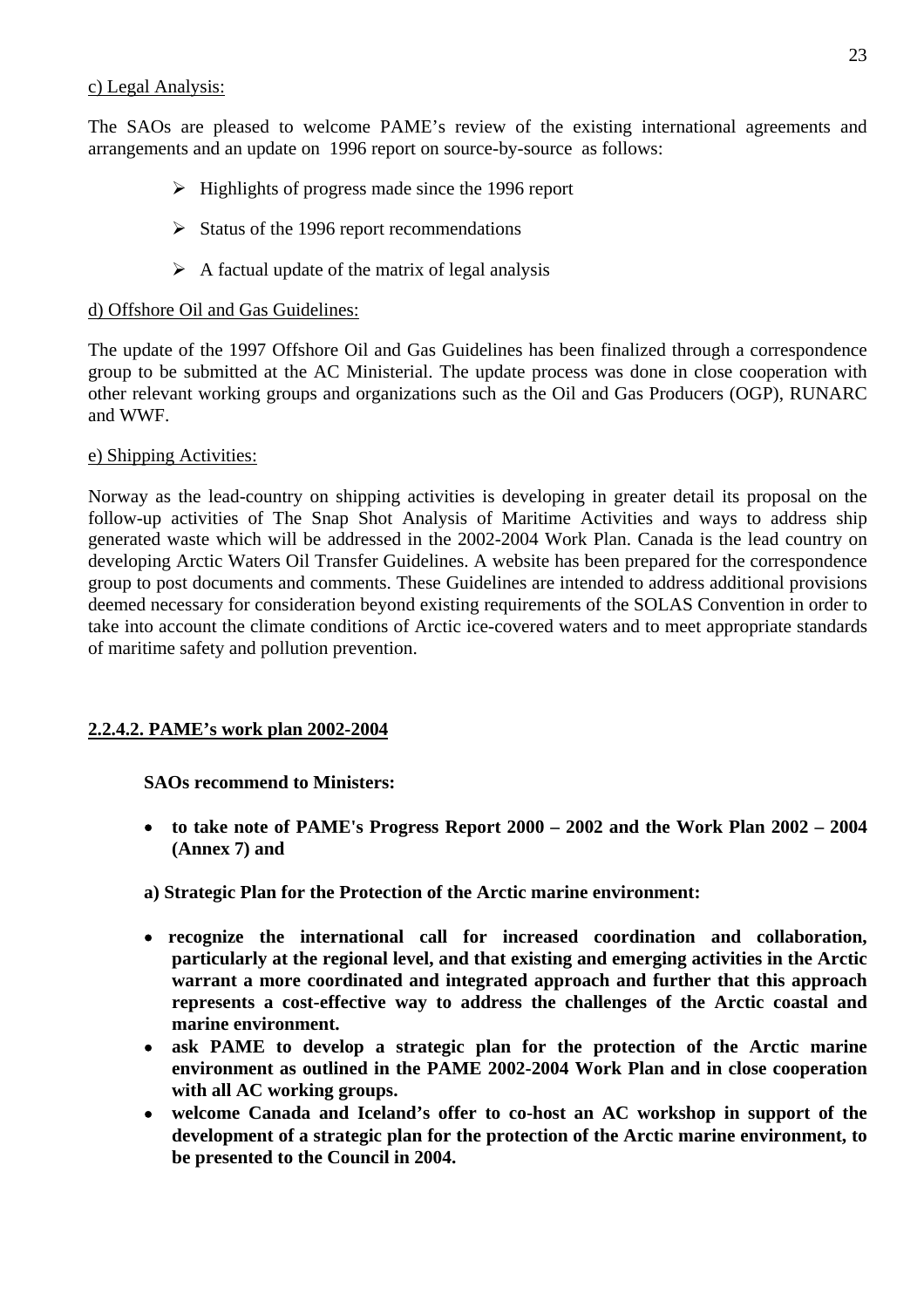- **b) Regional Program of Action:**
- **Support the implementation and further development of the program support elements for the Regional Program of Action for the Protection of the Arctic Marine Environment from Land-based Activities (RPA), and note with appreciation the proposed expansion of RPA to better address land-based activities in the context of sustainable development of the marine and coastal environment.**
- **Support the implementation and further development of the Russian NPA-Arctic and other National Plans as important components of the RPA and recognize the role PAME may have in providing support.**
- **Encourage the Russian Federation to continue her preparation of a Partnership Conference and the process of its preparatory Round Table meetings concentrating on concrete projects and pre-investment studies.**
- **Request PAME to continue to assist the Russian Federation in conducting the Round Table meetings and the planned Partnership Conference with participation of international organizations and IFIs in these events.**
- **Request PAME to report progress regularly to the SAOs who may give further guidance.**

**c) Shipping activities** 

• **encourage PAME in analysis of shipping activities and its potential environmental risks and further encourage Norway as the lead-country on shipping activities in developing in greater detail its proposal on the follow-up activities of The Snap Shot Analysis of Maritime Activities and ways to address ship generated waste.**

**The SAOs further recommend the Ministers to:** 

- • **endorse the updated Offshore Oil and Gas Guidelines and encourage the concerned stakeholders to apply them,**
- • **encourage the International Maritime Organization (IMO) to give full consideration to Arctic conditions as it completes the 'ballast water' convention**,
- encourage the Arctic countries to ratify the convention on the control of harmful anti**fouling systems on ships.**
- • **encourage the Arctic countries to collaborate in projects that promote communication and information sharing in the regulatory and technical processes and practices of Arctic offshore oil and gas exploration, development, and ship-to-ship/ship-to-shore transfer.**
- encourage the Arctic countries that have not yet done so to ratify the 1996 Protocol of **the London Convention on the prevention of marine pollution by dumping of wastes and other matter, 1972.**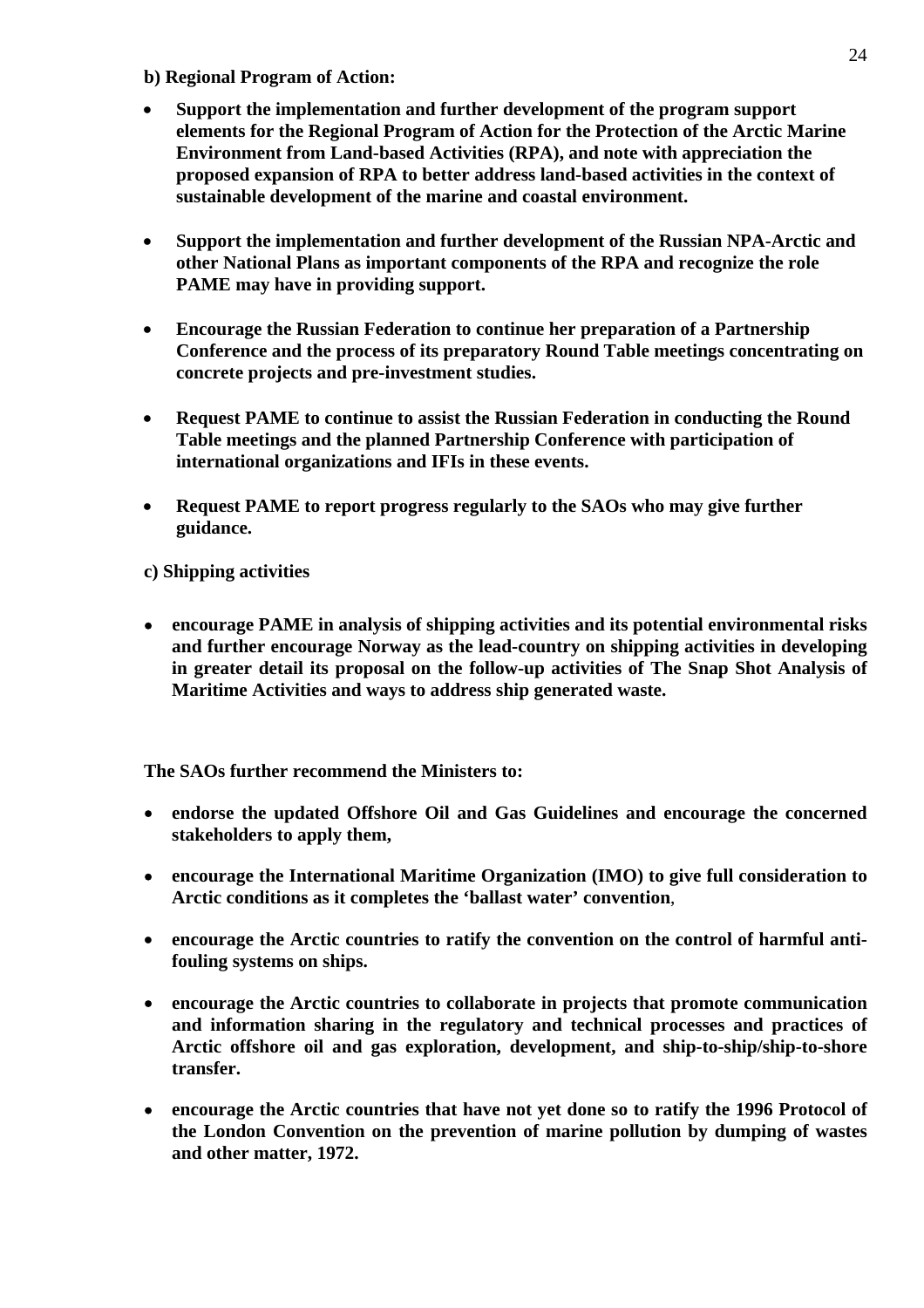# **2.2.5. SDWG (Sustainable Development Working Group)**

The Sustainable Development Working Group (SDWG) and the Sustainable Development Programme were established by the Ministers in Iqaluit 1998. The goal of the program is to propose and adopt steps to be taken by the Arctic States to advance sustainable development in the Arctic, including opportunities to protect and enhance the environment, and the economies, cultures and health of the indigenous communities and of other inhabitants of the Arctic, as well as to improve the environmental, economic and social conditions of Arctic communities as a whole.

In Barrow, the Ministers endorsed and adopted the Sustainable Development Framework Document to form a basis for continuing cooperation on sustainable development in the Arctic. Such new proposals as Survey of Living Conditions in the Arctic, International Circumpolar Surveillance System for infectious diseases, projects on sustainable reindeer husbandry and sustainable development in northern timberline forests were approved. The Ministers requested that the SDWG facilitate completion of work on these proposals and propose priority areas in the further development of the Sustainable Development Program.

In Barrow the Ministers welcomed the introduction of a capacity building focus to the work and activities of the Council, and further welcomed Canada's offer to host a workshop on capacity building during the period 2000 to 2002 to explore practical ways to implement this focus. SDWG's full report to the Ministers is available as Annex 8 of this report. Many of the SDWG projects have also submitted extensive progress reports. These can be found as annexes to the SDWG's report to the SAOs.

# **2.2.5.1. SDWG Progress Report 2000-2002**

Progress can be reported on most SDWG projects since Barrow.

# a) Future of Children and Youth of the Arctic

The project was first endorsed by the Ministers in Iqaluit in 1998. Endorsement for the second biennium was given in Barrow in 2000. The project is divided into three programs: the health program, the networking program and the internship program.

Within the health program data has been collected for many of the indicators and preliminary analysis has been carried out. At a meeting of health experts in May 2002 the findings were presented, and based on these the list of key indicators was refined. Best practice models were also shared at the health experts meeting. This work was facilitated by the cooperation of AMAP and WHO.

Within the Networking Programme progress has been made with the website "On Top of the World". The Learning Exchange involving the development of a compendium of best practices for teaching and learning about sustainable development in the Arctic has been initiated. The Youth Camp organized by the Saami took place in Finnmark, Norway, in July 2002 and was a great success.

In the Internship Programme the WWF and UNEP Grid Arendal have hosted interns in the second round of Internships. The International Institute for Sustainable Development carried out the administration, and organized an International Committee to provide programme direction. The Permanent Participants are welcoming the internship opportunities, but they do not have the resources to support nominations.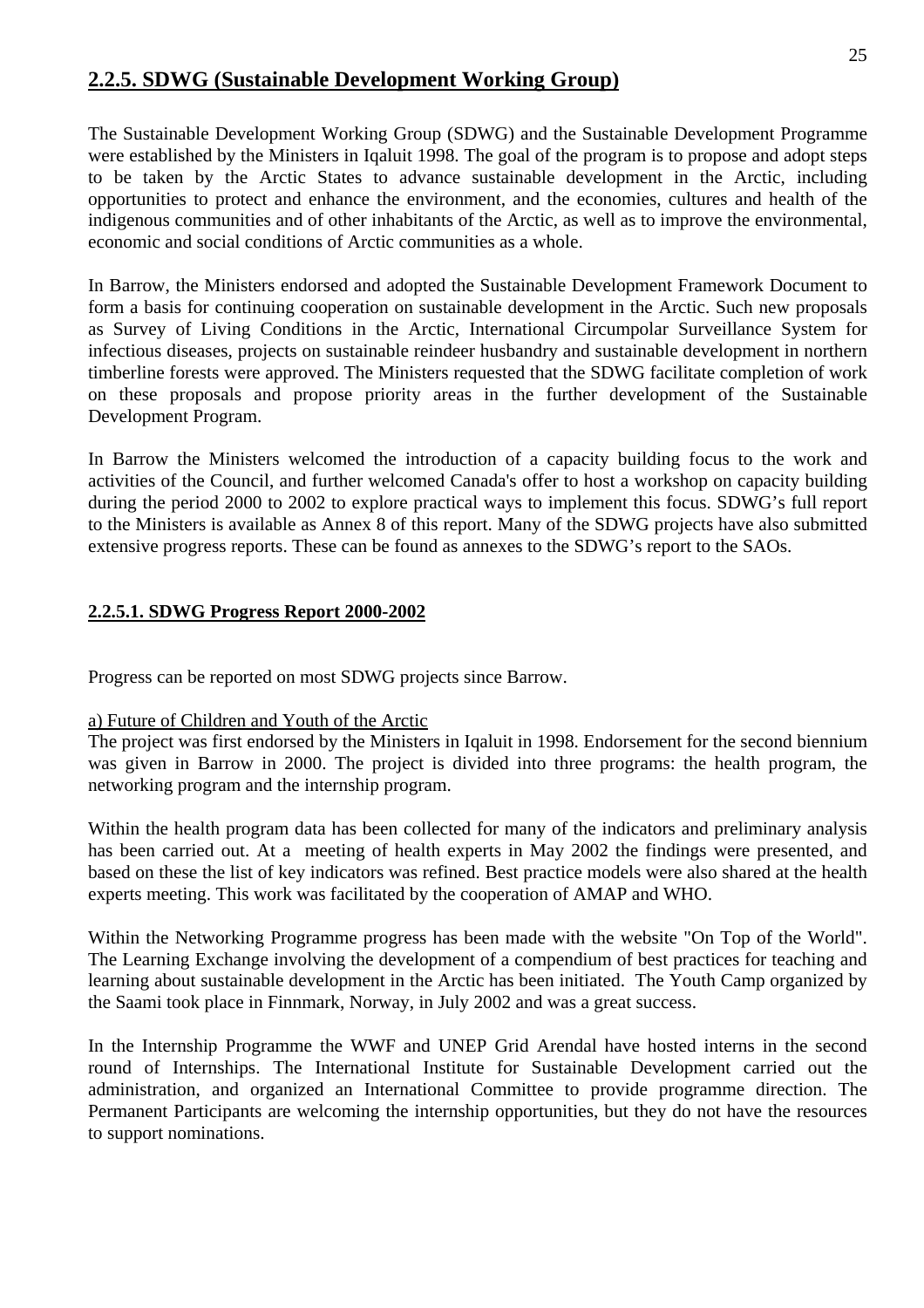Further two meetings on youth policy issues in the Arctic were held in 2000-2002; one in Rovaniemi in September 2001 and one in Oulu in May 2002. The meetings emphasized that in order to obtain greater understanding of youth in the Arctic Region special attention should be paid to the need for research-based knowledge on the circumstances and living conditions of young people in the Arctic. An initiative will be formulated in the fall of 2002 to launch an Arctic Youth Research Network. It was also highlighted that information concerning the living conditions of young people could be a part of the AHDR.

# b) Co-management of Marine Resources in Arctic Areas with Respect to Indigenous Peoples and Traditional Ecological Knowledge

The project is conducted by the Saami university college in Guovdageaidnu, Norway. Funding is secured for half a year, from  $1<sup>st</sup>$  of January to  $30<sup>th</sup>$  of June 2002. Further funding has been applied for. The project has focused on gathering information about the marine resource management in Canada, Greenland and Alaska and to what degree indigenous people influence management in these countries. The idea has been to investigate if the experiences of other Arctic indigenous people can be useful in the development of a co-management model for coastal- and fjord fishing in Saami fjord areas.

# c) Cultural and Ecotourism

The Cultural and Eco-tourism project was initiated in Iqaluit (1998). A number of significant steps have been taken since the Ministerial Meeting in Barrow. Over a three-year period, the two initial complimentary projects have been consolidated into a single, unified project. The project plan for this unified project, called Sustainable Model of Arctic Regional Tourism (SMART) Program has been developed and the program coordinators are in the process of applying for funding for the program. The project will offer capacity or competency building and business incentives, such as certification, to improve on the ground business practices.

# d) Sustainable Reindeer Husbandry

The Sustainable reindeer husbandry project was initiated and endorsed in Barrow (2000). The project has collected the latest available national statistics and information about reindeer husbandry, management policy and plans, predators, as well as scientific papers about the status and trends in reindeer husbandry. In addition to this written material, a set of interviews with reindeer herders and owners, bureaucrats and researchers in Sweden, Finland, Russia, Alaska and Norway, has been accomplished. A workshop on the development of national legislation in reindeer husbandry in the different Arctic countries took place on 26-27 April 2002 in Kautokeino, Norway. Based on all this material a review of the present situation in the circumpolar reindeer husbandry has been prepared. Based on this review, recommendations have been made and can be found as an annex to the SDWG report to the SAOs (Annex 8).

# e) Sustainable Development in Northern Timberline Forests

The project was initiated in Barrow (2000). The project arranged a workshop on Sustainable Development in Northern Timberline Forests in Rovaniemi, Finland in May 2002. The workshop reviewed recent research in the field and prepared recommendations on sustainable development in the tundra-taiga zone. Special emphasis was paid to the social and economic consequences of global change in the region and to the ecosystem management in these regions. The recommendations from the workshop are available as an annex to the SDWG report to the SAOs (Annex 8).

# f) Survey of Living Conditions in the Arctic

The SLICA project was initiated in Barrow (2000) and will run until 2004. On October 2001, phase 1 of the project, which included the development and pilot testing of a new research design for living conditions research among Inuit and Saami peoples in the Arctic was completed. In the spring 2001 SLICA hosted a conference on living conditions research in the Arctic in Nuuk, Greenland. Phase 2 of the project, which includes data collection, analyzing and reporting has started in March 2002. It will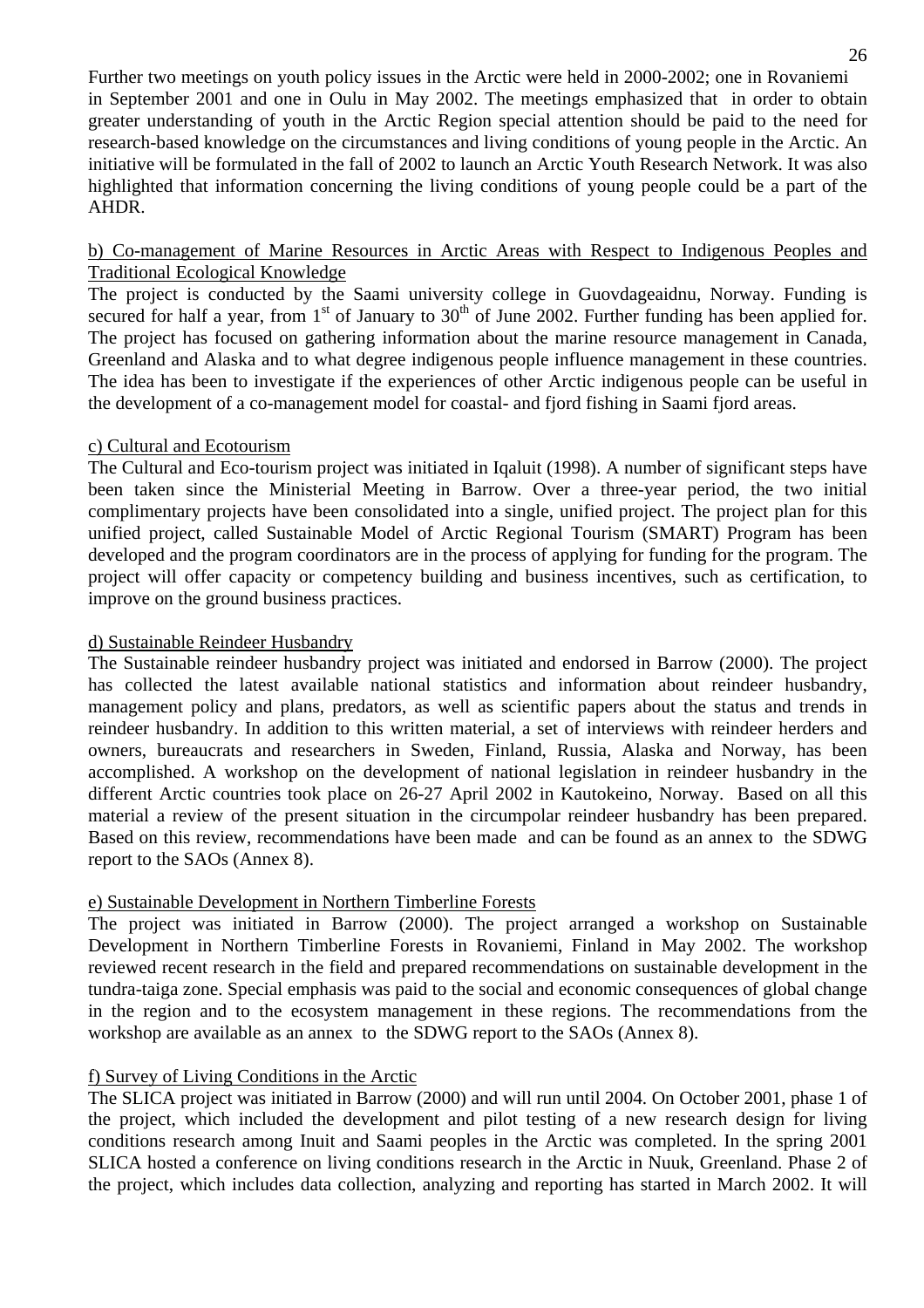include the implementation of 23.000 personal interviews among Inuit and Saami in the Arctic. Data collection in Canada has been completed and the data collection in the USA and in Chukotka has started.

#### g) Telemedicine

The goal of the Phase II Telemedicine initiative, that was initiated at Barrow, was to develop a structure among the nations of the AC to stimulate collaboration on telemedicine evaluation conducive to program development and sustainability. An international steering committee was established. The steering committee was invited to participate in an initial electronic dialogue and to several meetings concerning the prospects of telemedicine. Due to the tragic events of 11 September these meetings had to be cancelled.

# h) International Circumpolar Surveillance: Prevention and Control of Emerging Infectious Diseases in the Arctic

The International Circumpolar Surveillance (ICS) project was initiated in Barrow (2000). An ICS steering committee was established in September 2000 to guide and review activities of ICS as well as to identify, prioritize and initiate the development of new surveillance activities. Priority diseases of concern include invasive bacterial diseases, vaccine preventable diseases, and tuberculosis. Working Groups have been established to coordinate surveillance activities for invasive bacterial diseases and tuberculosis. Comprehensive reports for the surveillance of invasive bacterial diseases have been generated for 1999 and 2000.

#### i) Arctic transportation and infrastructure

On the invitation of the Ministry of Transport and Communication of Finland a workshop on Arctic Transport convened in Tornio-Haparanda (Finland/Sweden) in September 2001. The aim of the workshop was to discuss issues of Arctic transportation, to identify areas of cooperation and to find ways forward pursuant to sustainable transportation development in the Arctic. As a first step it was decided to establish an informal network of experts for exploring the issues of regional and interregional aviation in the Arctic. The US/CITF (Circumpolar Infrastructure Task Force) was chosen as the coordinator for the network.

The CITF arranged an Aviation experts meeting in Anchorage, Alaska in February 2002. The major recommendations from the workshop point out that a "vision statement" for Arctic aviation should be developed, that the lack of information about issues including market analysis and cost/benefit analysis needs to be rectified, and that there is a need to develop an outline for a feasibility study to promote additional air links.

# **2.2.5.2. SDWG Work plan 2002-2004**

Several of the projects that have been running in 2000-2002 are scheduled to continue during the next interministerial period. The work plans for the continuing projects follow.

# a) The future of Children and Youth of the Arctic

The plan is to proceed with the three components. The Health Programme plans to complete collection of indicator data, build capacity, perform detailed analyses and strengthen communication and networking. An inventory of best practices models will be pursued. A policy and protocols for monitoring trends in health status over time will be developed.

The Networking Programme has planned eight activities with leadership primarily by Permanent Participants. These include a youth program for reindeer herders in Russia; a seminar to showcase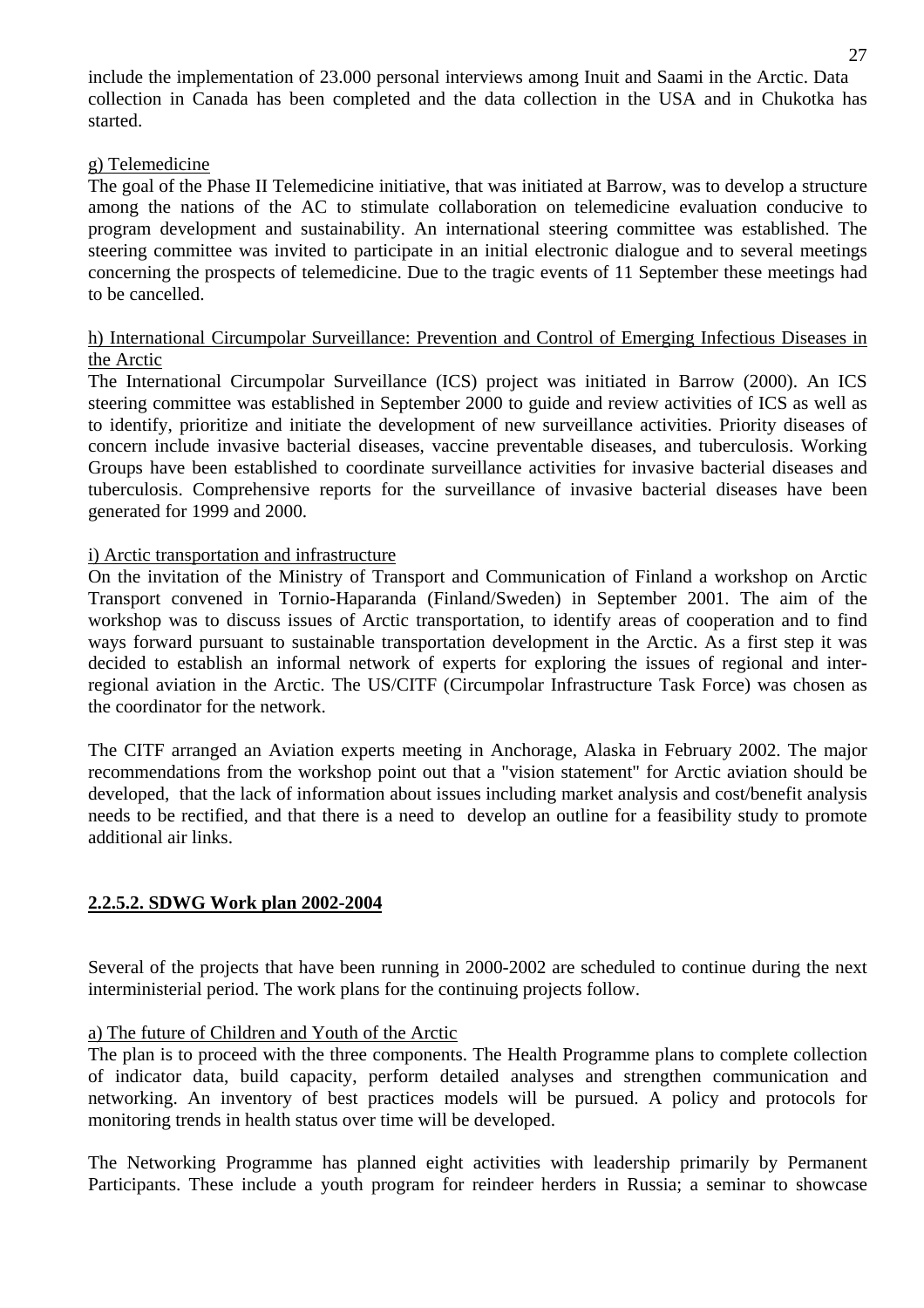capacity building workshops; exchange of circumpolar youth for summer employment; promotion of outreach programs; a youth-friendly resource book on sustainable development; further development of "On Top of the World" website; development of Youth Environmental Information Centers in northern Russia; and an internet project on salmon.

The Internship Programme has an annual target of at least one intern per Arctic Council member country and Permanent Participant. The Programme will promote marketing of internships and exchanges with other Arctic organizations.

#### b) Co-management of Marine resources in Arctic Areas

The continuation depends on the availability of funding.

#### c) Ecological and Cultural Tourism

The Sustainable Model of Arctic Regional Tourism (SMART) Program will consist of several smaller projects, all building upon each other with the main aim to empower the tourism sector in the Arctic to continually innovate more sustainable business practices. Among other things a set of best practices will be collected. The program aims to generate fact sheets and information kits to be used in awareness campaigns. A training course in sustainable tourism is also planned for. The training course will prepare the graduates for participation in a proposed market recognition scheme that is visualized as a certification program and/or a logo. Finally the program will focus on marketing products and businesses that have joined the recognition scheme.

#### d) Survey of Living Conditions in the Arctic

The collection of data from Greenland, Sweden, Finland, Norway and the Kola Peninsula is scheduled for fall 2002 and spring 2003. The 2003-2004 will be used for analyzing the collected data and preparing several reports.

#### e) Telemedicine

The Telemedicine Evaluation workshop is being scheduled to be held in Alaska in the fall of 2003. Funding has been secured for the planning of this workshop. Sessions to share information on current telemedicine activities will be provided in two venues. First, the Nordic Telemedicine Association meeting that is scheduled during September 2002 in Tromsø, Norway. Second, the  $12<sup>th</sup>$  International Congress on Circumpolar Health that is scheduled for September 2003 in Nuuk, Greenland is to have a special section on telehealth.

# f) International Circumpolar Surveillance

In this project it is planned to continue circumpolar surveillance of invasive bacterial diseases. Development of circumpolar laboratory quality control program for pathogens under surveillance is also planned for. The circumpolar surveillance of tuberculosis will be initiated and consideration is given to initiate circumpolar surveillance of infectious agents causing chronic diseases (HIV/AIDS, hepatitis C, Helicobacter pylori).

Other planned activities include exploring options for extending ICS activities into Arctic regions of the Russian Federation (Barents Sea region and Russian Far East) and seeking after options for linking ICS with AMAP Human Health Working Group and other international surveillance networks (WHO, EU, PAHO).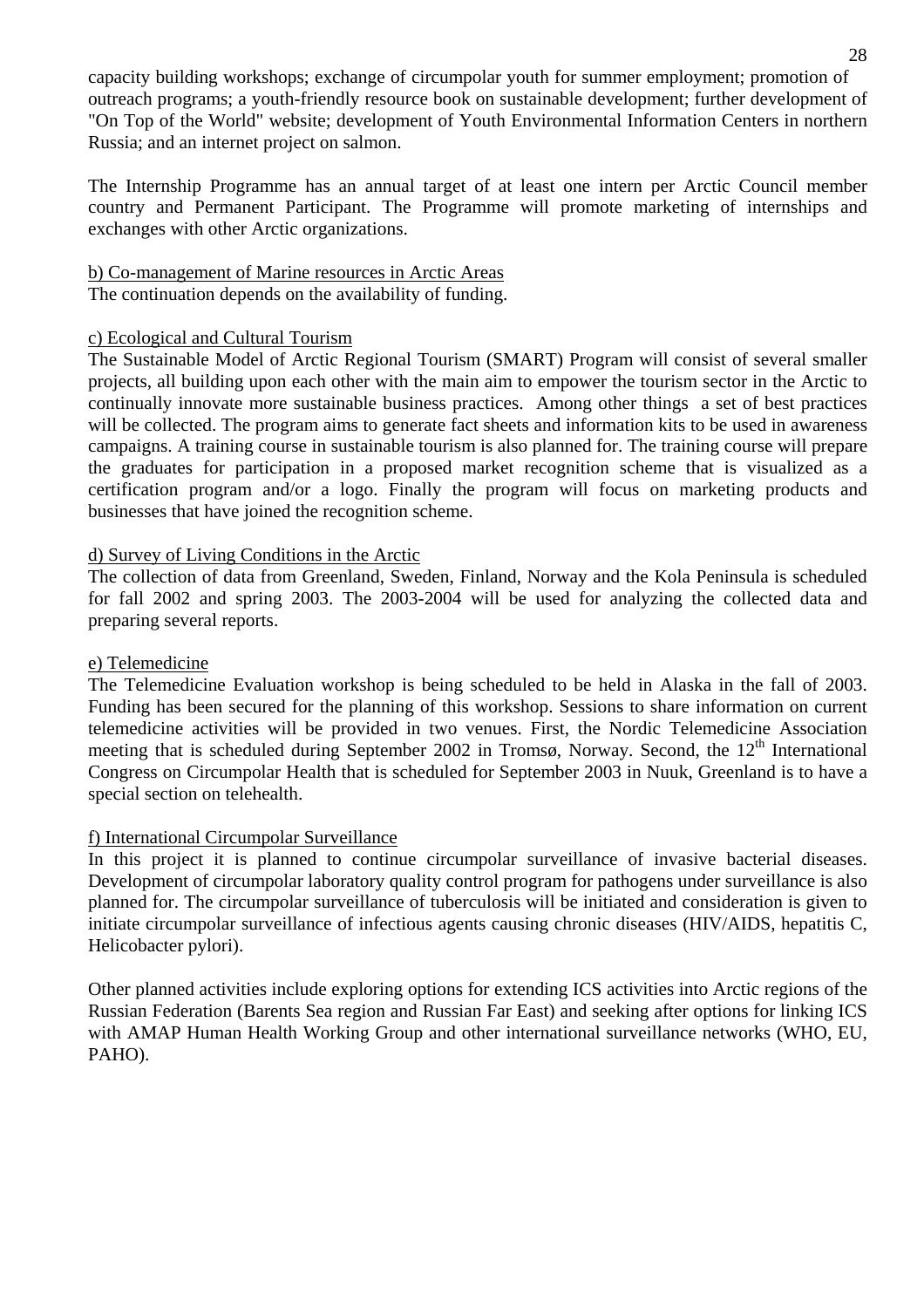#### g) Arctic transportation and infrastructure

The CITF (Circumpolar Transportation Task Force) will continue its efforts to improve circumpolar transportation, both in aviation and marine transportation. Arctic telecommunication problems are also on the future agenda. A small workshop on marine transportation is tentatively planned for October 2002, with the aim of establishing priorities in Arctic marine transportation. Norway is the lead part in EU's Interreg III B program, Northern Maritime Corridor, with partners from the countries around the North Sea Basin, North Atlantic and Russia. Within the framework of this programme an international conference will discuss the challenges for the harbors due to the increased economic activities, especially in the northern areas.

# h) Reindeer husbandry and Wild Reindeer/Caribou

The Sustainable Reindeer husbandry project will have a follow-up. The working title for this follow-up project is: 'Reindeer husbandry and Wild Reindeer/Caribou'. The project proposal is divided into two parts:

1) Through the work of the "Sustainable Reindeer Husbandry" project, the challenges with the fast growing wild reindeer/caribou herds are mentioned as one of the factors that has a great impact on reindeer husbandry. This part of the project will focus on the development of the wild reindeer and caribou herds and the different national population managements. The anticipated outcome is a better understanding of the relation between herd fluctuation and management and its influence on the indigenous communities.

2) Reindeer husbandry is traditionally based on the family. The role of the family, or the different members of the family, varies between different reindeer societies in the circumpolar area. But what is happening with the family members and the family structure in the "modern" societies and in the period of rapid changes? The focus in this part of the project is on the different strategies used by reindeer families in response to different external pressures. Is there a development towards dissolution of the family or are external pressures strengthening the role of the family?

# **In addition to these continuing or follow-up projects SAOs request Ministers' approval for the following two new projects:**

# **1) Arctic Human Development Report**

The Arctic Human Development Report (AHDR) is designed to be a comprehensive and updated assessment of human conditions in the entire circumpolar region. The product will be a scientificallybased overview and assessment written for the non-specialist, highlighting issues of particular concern for Arctic livelihoods and human well-being. As a baseline, the AHDR will not only identify problems encountered in the Arctic today but also lift out success stories and processes to be studied and adapted as fuel for building human and social capacity and enhancing community viability across the region. The goal is to have the AHDR completed in time for presentation at the fall 2004 Ministerial meeting of the AC.

# **2) Product development and processing in the sustainable reindeer husbandry**

The main aim of the project is to preserve and develop reindeer husbandry. Other aims are:

- to develop and improve the reindeer husbandry of each region in such a manner that pastures are used in the most effective and ecologically sustained way to improve the social conditions of the indigenous peoples of the North.

- to ensure sustainable reindeer husbandry by related product development and further processing of reindeer products through utilizing especially education and research connected to it.

Geographical emphasis is on Russia but all countries where reindeer herding is practiced can participate in the project. The project contains the following sections: 1. Training in self-supervising of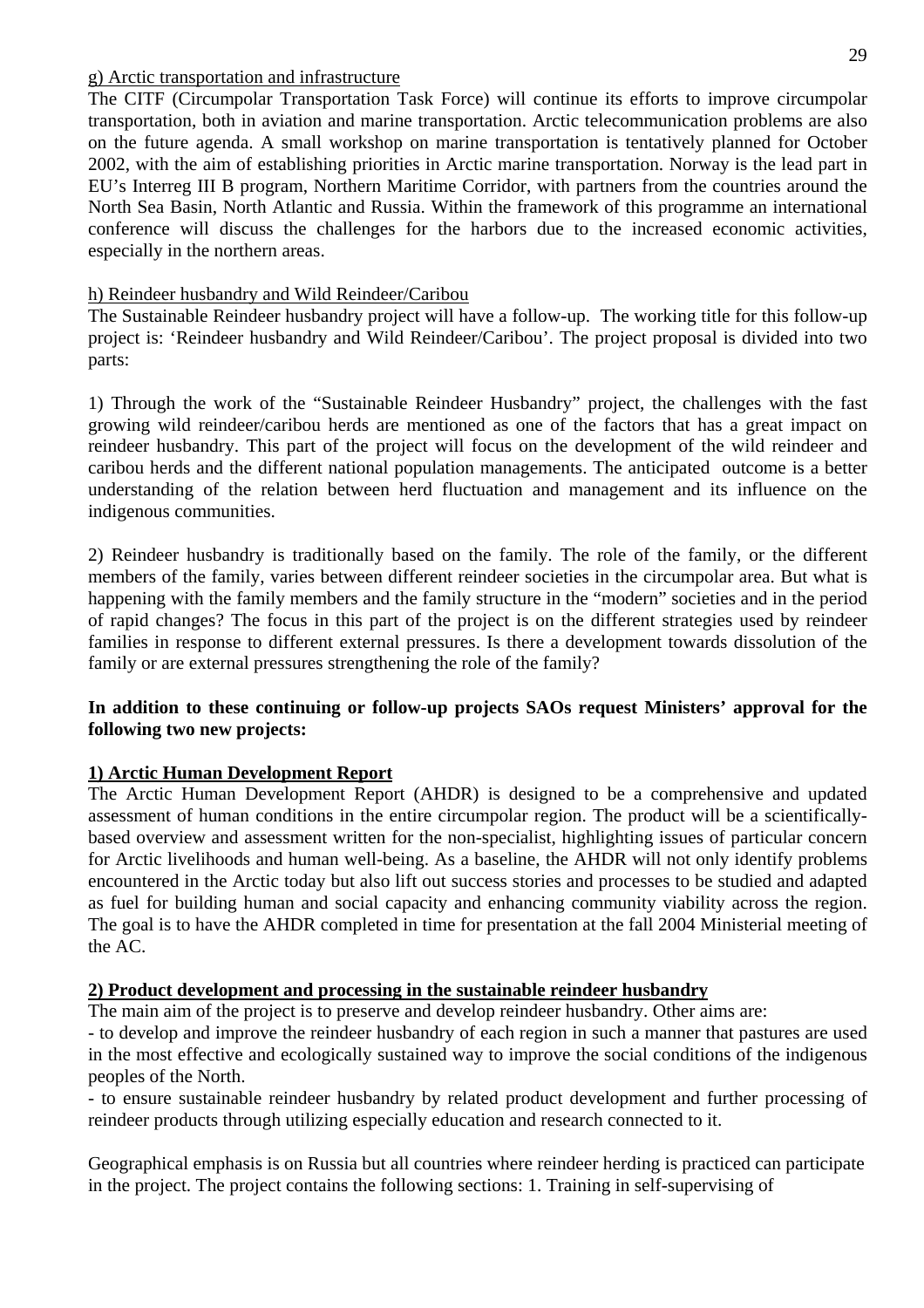slaughterhouses 2. Slaughtering and meat handling of reindeer 3. Uniform education in reindeer husbandry for the whole reindeer herding area 4. Tourism as a supplementary industry in reindeer husbandry 5. By-products of reindeer 6. Training in marketing and business management 7. Development seminars, excursions and negotiation trips

In addition the SAOs request mandate to consider possible initiatives on the basis of the recommendations from the Taking Wing – Conference on Gender Equality and Women in the Arctic.

# **The SAOs recommend to Ministers:**

- • **to take note of the SDWG progress report and the work plan for 2002-2004 as outlined in the Annex 8**
- • **to approve Arctic Human Development Report and Product development and processing in the sustainable reindeer husbandry as new projects in the SDWG**
- **to ask SAOs to consider and approve possible project proposals rising from the recommendations adopted by the Taking Wing – Conference on Gender Equality and Women in the Arctic**
- • **to ask SDWG to continue its assistance to the SAOs in developing and implementing the Sustainable Development Program of the Council**
- • **to ask SDWG to strengthen its role as the expert working group on the social, economic and cultural dimension of Sustainable Development**
- • **to ask SDWG to seek input from experts from specialized ministries, departments and observer organizations including IASC in its work as appropriate;**
- • **to ask SDWG to give priority to issues such as health, social affairs, education and training, tourism, children and youth,**
- **to ask the SDWG to develop new concrete proposals for economic cooperation in the Arctic, dealing with sustainable use of natural resources and improvement of infrastructure, including sea and air transport, information technologies and communication systems**
- **to ask SDWG to coordinate with CAFF its activities regarding living resources**

# **2.2.6. ACAP (Arctic Council Action Plan to Eliminate Pollution of the Arctic)**

ACAP was established in response to the AMAP findings. The Second Ministerial Meeting of the Arctic Council in Barrow, in 2000, adopted the Arctic Council Action Plan and determined that this plan would be a basis for developing and implementing actions under the Council's auspices with respect to pollution prevention and remediation addressing the pollution sources identified through AMAP. The Ministerial also established an ad hoc Steering Committee on an interim basis, for a period of two years. The Ministers recognized the need for PAME using the RPA, and ACAP to develop complementary activities.

Many Arctic States are represented in ACAP by experts in project preparation and administration and in international co-operation. The projects are managed by ad hoc project steering groups. To increase involvement and engagement the coordinating responsibility for the projects are distributed among the Arctic states and AMAP Secretariat.

# **2.2.6.1. ACAP Progress report 2000-2002**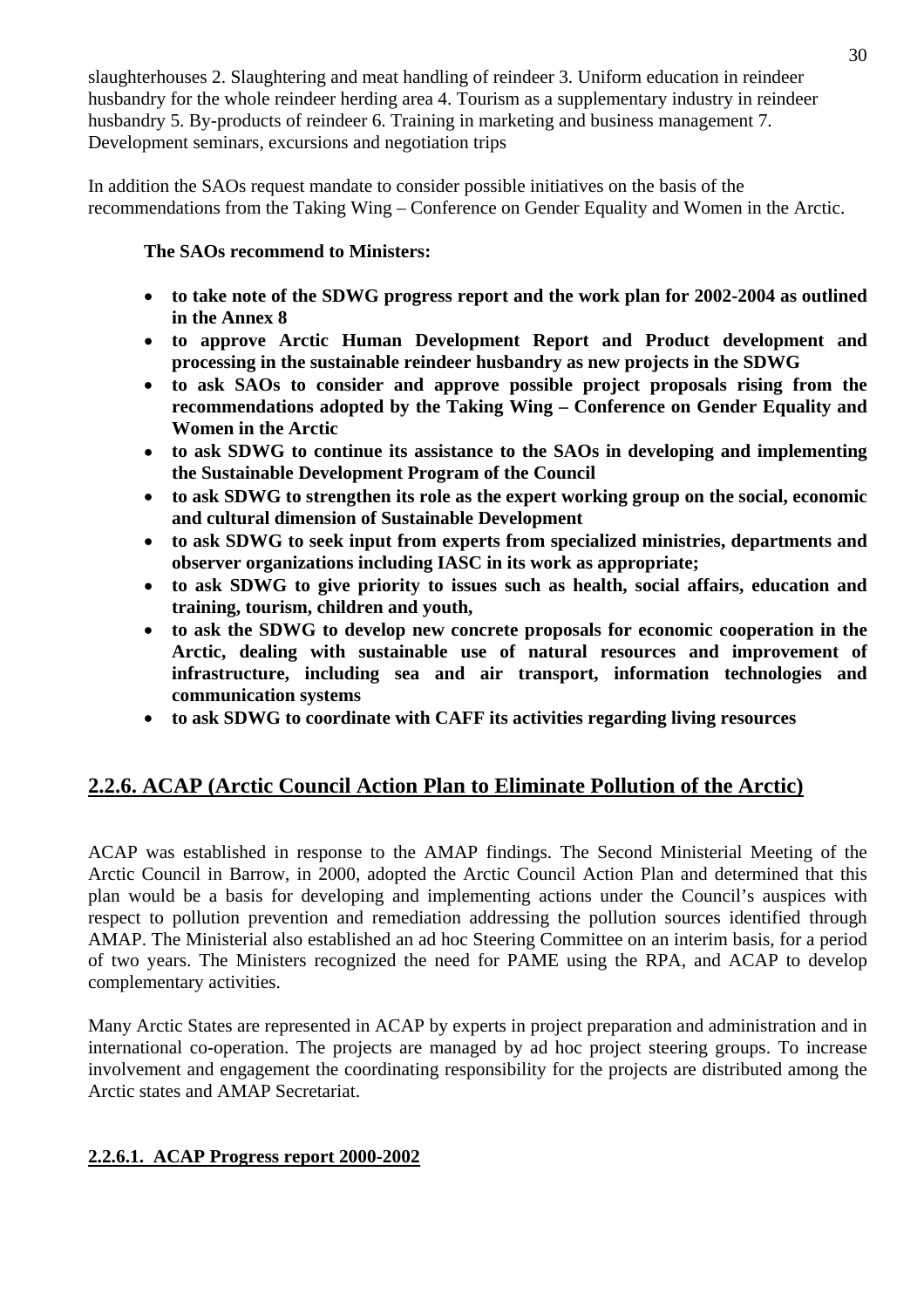The SAOs note the progress in implementing several projects;

# a) Multilateral Co-operative Project for Phase-out of PCB Use and Management of PCB-contaminated wastes in the Russian Federation

The project is aimed at developing and implementing pilot remedial actions that may serve as a model for the Russian Federal program on phasing out the use of PCB and managing PCB-contaminated waste. The project has three phases: Phase I: Evaluation of the sources and development of remedial actions, Phase II: Feasibility study on implementing remedial actions, Phase III: Implementation of demonstration projects with special focus on facilities for destruction of PCB-containing substances/equipment and rehabilitation of PCB-contaminated areas.

Phase I of the project was finalized in September 2000. Phase II is planned to be finalized in October 2002. The phase II activities will provide the basis for implementation of demonstration projects (phase III,). Canada, Denmark, Finland, Iceland, Norway, Russia, Sweden, USA and the Netherlands and UNEP Chemicals participate in the project. The AMAP Secretariat is the project co-coordinator. Reports from this work have been published in special reports by AMAP and CIP (Center for International Projects - Russian performing entity of the PCB project), and the reports are also available at the AMAP's home pages http: //www.amap.no

# b) Reduction/Elimination of Emissions of Dioxins and Furans in the Russian Federation with focus on the Arctic and northern regions impacting the Arctic

This project aims to make an inventory of Dioxins/Furans sources in the Russian Federation that can impact the Arctic, quantify the releases to the environment and prioritize sources for implementation of remedial actions. The project has 3 phases. Phase I: evaluation of sources and development of remedial actions, Phase II Feasibility Study of options for implementation of BAT (Best Available Technology) and BEP (Best Environmental Practice) requirements and develop a proposal for an implementation plan. Phase III: Implementation of demonstration projects.

Phase I was initiated in March 2002. Tentative timetable: Phase I: March 2002-June 2003, Phase II: March 2003- June 2004, Phase III: July 2004-August 2005. Russia, Sweden (co-coordinator), USA and UNEP Chemicals and AMAP participate in the project. The Ministry of Natural Resources of the Russian Federation through the Centre for International Projects (CIP) is co-coordinating project activities in Russia.

#### c) Development of fact sheets on Arctic contaminants for use by Arctic Council countries delegations in other fora

Fact sheets on POPs, heavy metals and radioactivity have been made. The project was completed in June 2001 under the co-ordination of the AMAP-secretariat. 2000 copies of the fact sheets have been distributed. The fact sheets have been translated into Danish, Greenlandic, Russian and Saami. The project has been financed by Denmark, Finland and Norway.

# d) Environmentally sound management of stocks of obsolete pesticides in the Russian Federation

The project is designed to provide a model for the Russian Federation on how the existing stocks of these pesticides should be managed. About 25.000 tons of obsolete, banned or severely restricted pesticides is stored in numerous locations and is waiting for safe storage and disposal, including destruction. The project has 3 phases; I: Inventory of stocks in 11 Russian Arctic regions and other prioritized areas, II: Evaluation and selection of technologies, techniques and facilities for the environmentally sound storage, disposal and destruction of stocks; III: pilot plant operation with the use of selected technologies (demonstration projects). The participants are Canada, Denmark, Finland, Norway, Russia, Sweden, USA (co-coordinator), UNEP Chemicals (secretariat) and AMAP.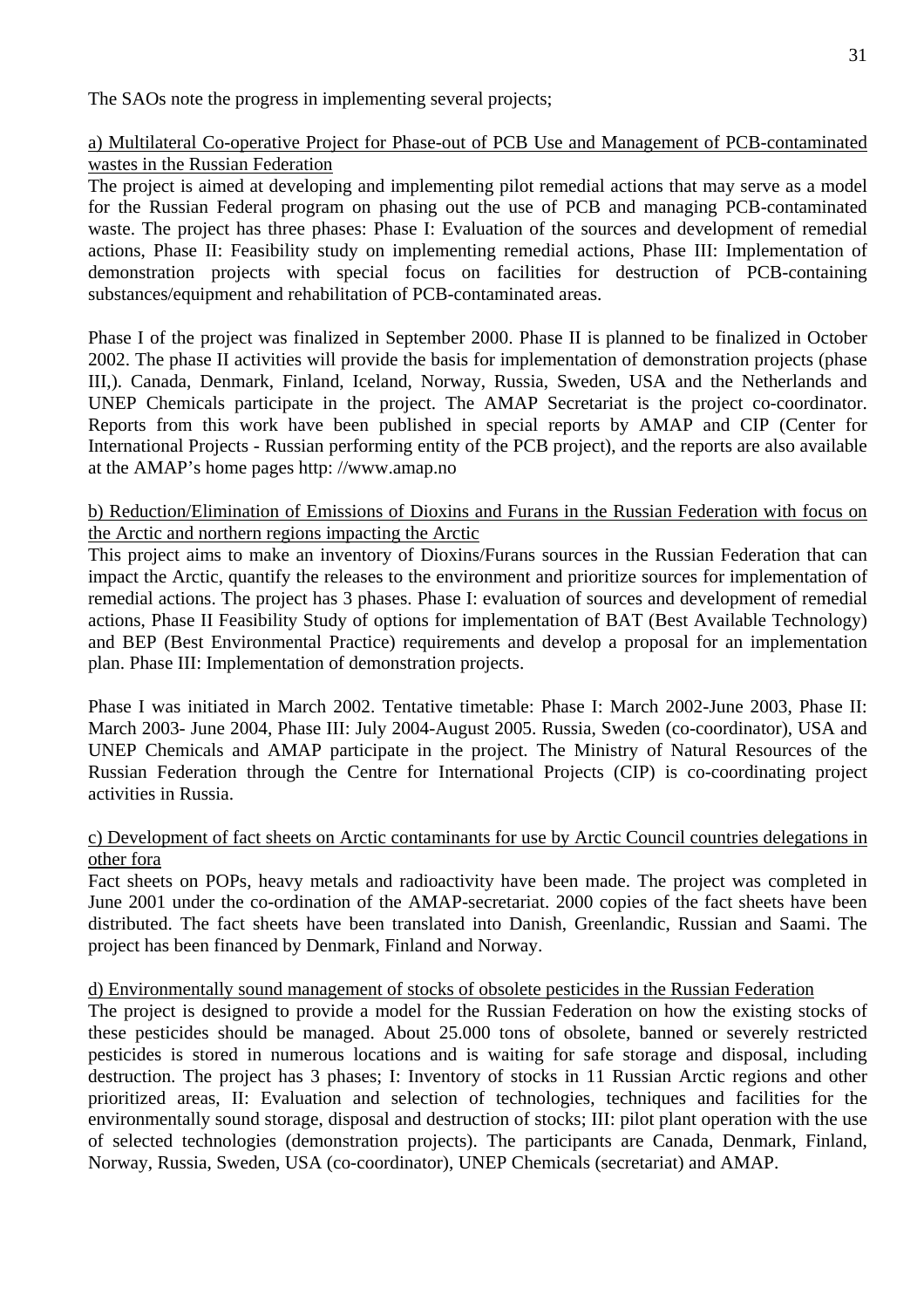# e) Reduction of Atmospheric Mercury Releases from Arctic States

The overall objective is to contribute to reducing atmospheric mercury releases from Arctic states by identifying important anthropogenic source categories for mercury emission and to initiate cost effective reduction measures as pilot projects. The project has three phases: Phase I: Source category identification and prioritization, and Phase II: Selection of pilot project(s). Phase III: Implementation of pilot projects, based on the results from phase I and II and dependent on the financial possibility.

Tentative time schedule: phase I: July 2002-October 2003, Phase II: July 2003-February 2004. Phase III: approx. 2004 - 2006. Canada, Denmark (co-coordinator), Finland, Iceland, Norway, Russia, Sweden, USA and UNEP Chemicals and AMAP participate in the project.

f) Implementation of the Cleaner Production, Eco-Efficiency and Environmental Management systems in the Norilsk Mining and Metallurgical Company in the City of Norilsk, Russian Federation

The objective is to carry out a full Cleaner Production Assessment of all production units and utilities in the city of Norilsk, and to introduce other instruments of eco-efficiency to these units as appropriate, and to train engineers of the company how to achieve economically sound environmental improvements. Concrete environmental projects will be developed in all participating production units and public utilities, and will be implemented as part of the training courses. The first training program was carried out in the period January-2002-July 2002. The second group for training is planned for the second half of the year 2002. The management of NN – Zapolyarny Branch (Copper Factory, Nickel factory, Agglomeration factory, Thermo-electrical power stations etc.) takes part in the program.

The participants are Russia, USA and Norway. The project is coordinated by Russia (The "Russian-Norwegian Cleaner Production Centre", Moscow). The financial support for the first Program was provided by the Company on the basis of the appropriate Agreement between RNCPC and Zapolyarny Branch of the Company.

Many of the projects are good examples of concrete action in implementing international pollution control agreements (Stockholm Convention, LRTAP). ACAP has held three meetings in the Steering Committee, several project meetings, and separate meetings with UNEP Chemicals to establish a project co-operation and with NEFCO to co-ordinate international financing.

# **2.2.6.2. ACAP Work plan 2002-2004**

The SAOs recommend that ACAP continue the implementation of the projects a-f listed in the progress report above with special attention of the phase III of the PCB-project. The possibility of preparing new fact sheets on POPs, heavy metals and radioactivity presenting the latest findings of AMAP should be considered. The project "Guidelines for performing environmental impact assessments of handling and storage of radioactive waste in Russia" is an Annex B project in ACAP's project listing and needs some further development, but could be implemented with SAO direction and approval.

Several of the projects are not fully financed and the SAOs note that further financial and other support has been requested to ensure the continuation of the projects or to ensure that there is no interruption of the project activities. The SAOs note that the implementation of pilot- and demonstration projects may need extensive financing (e.g. the PCB project, phase III).

In the planning of new projects, the ACAP Steering Committee will be guided in large part by the findings of AMAP, presented in the 2002 State of Environment report.

# **The SAOs recommend to Ministers:**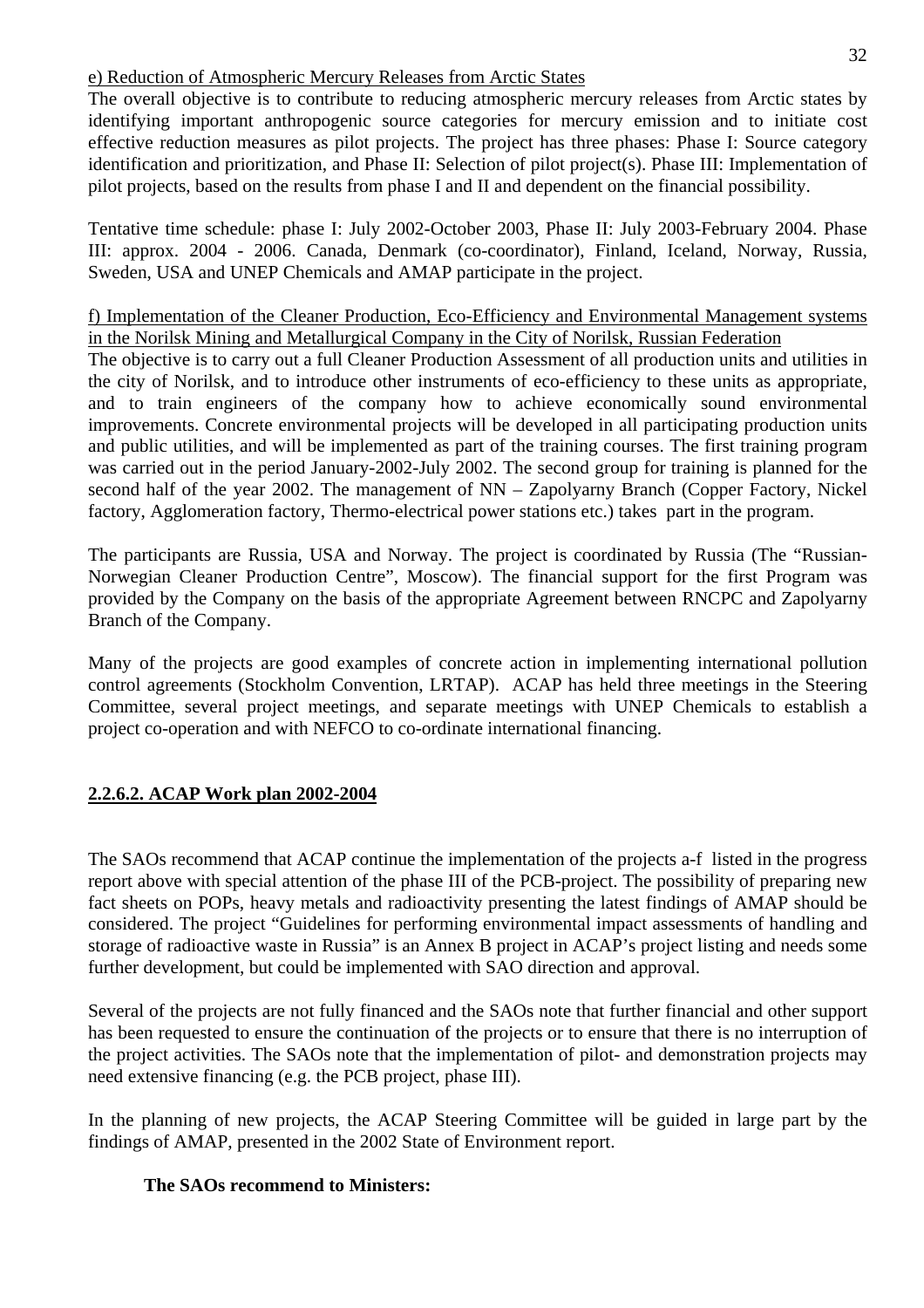- • **to take note of ACAP report for 2000-2002 and the work plan for 2002-2004 as outlined above**
- • **to extend the mandate of ACAP as described in the Barrow declaration until the Ministerial Meeting in 2006;**
- • **to welcome the report on Phase II of the 'Multilateral Co-operative Project for Phaseout of PCB Use, and Management of PCB-Contaminated Waste in the Russian Federation', which was supported by all eight Arctic States and the UNEP Chemicals,**
- **to support going forward with Phase III of the PCB Project and mandate SAOs to review the progress**
- **to welcome the progress of the other ACAP projects as described in the Barrow Declaration and support their further implementation**
- **to request ACAP to engage in the administration of pre-investment, feasibility studies or other specific preparation of investment projects managed by third parties only after approval by the SAOs**
- **to ask ACAP to work closely with all Working Groups, especially with AMAP and PAME.**

# **2.2.7. ACIA (Arctic Climate Impact Assessment)**

Climate variability and change, and increases in UV radiation, have become important issues in the Arctic over the past few decades. It has become imperative to examine possible future impacts on the environment and its living resources, on human health, and on relevant economic sectors. The ACIA is expected to lead to useful information for the nations of the Arctic region, their economy, resources, and peoples. Three major volumes will be completed by 2004 for submission to the AC; they are a peerreviewed scientific volume, a synthesis document summarizing results, and a policy document providing recommendations for coping and adaptation measures.

The ACIA selected a moderate IPCC future emission scenario which is being implemented on 5 climate models (GCMs) that are readily available to scientists in North America and European centers. The resulting climate change scenarios will be presented, focusing on time slices around 2020, 2050 and 2080. Impacts on the natural and socio-economic environments of the Arctic will be considered in light of these projected changes.

Following the AC request, AMAP and CAFF, in collaboration with IASC, are actively participating in ACIA work. They, together with UNEP GRID-Arendal and Russian experts, have prepared an application to GEF for financial support to secure the active participation of Russian scientists in the work. As a part of the preparation of the 2002 AMAP assessments and planning of the ACIA, several international conferences and workshops have been held since the Ministerial meeting in 2000, see Annex 3 of the SAO Report.

CAFF and AMAP have submitted a plan for the preparation of the ACIA Policy Document to the SAOs. Work on the policy document, which builds on the results of the ACIA Scientific assessment. This work will commence in early 2003. The ACIA Policy Document will be prepared in laymen's terms and as a stand-alone document. The background for the scientific conclusions and all references to scientific literature will be in the ACIA Scientific Report, which will be presented at the same time. The primary audience for the ACIA policy document will be AC Ministers, SAOs and Permanent Participants, but the policy document will also be of interest to international fora dealing with climate and UV/ozone questions (e.g. EU, UN/IPCC), Arctic residents, business interests and other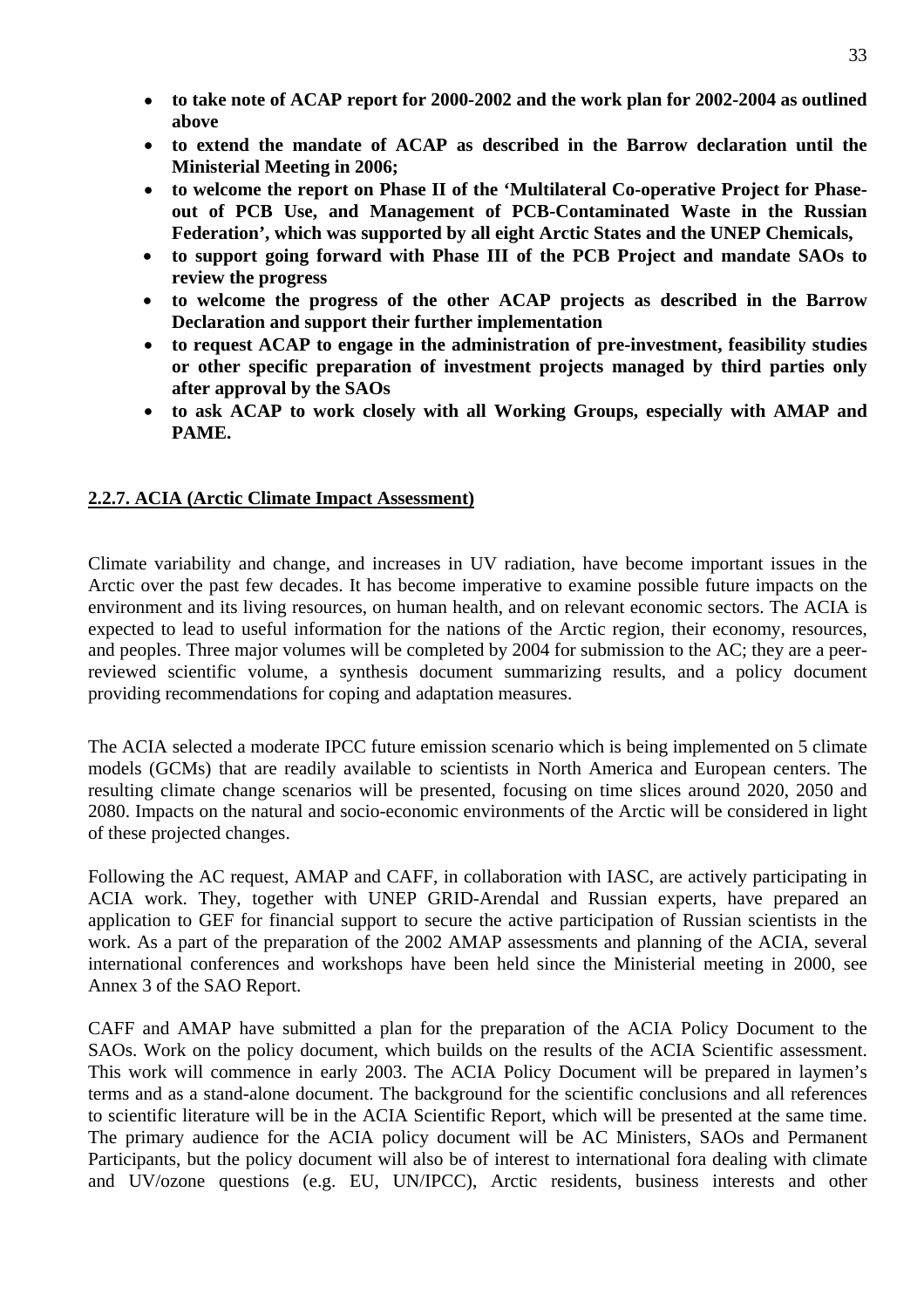stakeholders. Representatives from the other AC working groups are invited to participate in the review of relevant chapters of the ACIA policy document.

The USA has funded a secretariat to facilitate the production of the Assessment as well as to provide for the preparation and publishing of associated reports. Other Arctic countries have made substantial in kind contributions.

# **The SAOs recommend to Ministers**

- • **to encourage ACIA to work further aiming at completion of the ACIA scientific volume and synthesis document by the AC's 4th Ministerial Meeting in 2004**
- • **to approve the proposal for preparation of the ACIA Policy Document by AMAP, CAFF and other relevant bodies under AC (Annex 9).**

# **2.3. OTHER ONGOING INITIATIVES**

# **2.3.1. GENDER EQUALITY REPORT FROM TAKING WING – CONFERENCE ON GENDER EQUALITY AND WOMEN IN THE ARCTIC**

The Arctic Council's conference on Gender Equality and Women in the Arctic under the title 'Taking Wing' was held in Saariselkä, Inari, Finland on 3-6 August 2002. The conference brought together approximately 200 participants including representatives of all Member States of the Council, the Permanent Participants, the Northern Forum, the Nordic Council of Ministers, indigenous and nonindigenous women's organisations, administrators and researchers.

Finland's initiative to host the conference was adopted by the SAOs in Rovaniemi in June, 2001. The conference was organised in co-operation with the Nordic Council of Ministers and with the assistance of a reference group comprised of representatives of Member States, Permanent Participants and some Observers.

The conference addressed three themes: 'Women and Work in the Arctic', 'Gender in the selfdetermination of indigenous peoples' and 'Violence against women'.

All conference papers and recommendations made during the conference were published in the Conference Report in English and in Russian. The report is also available online at http://www.arcticcouncil.org/pmeetings/gender/index.asp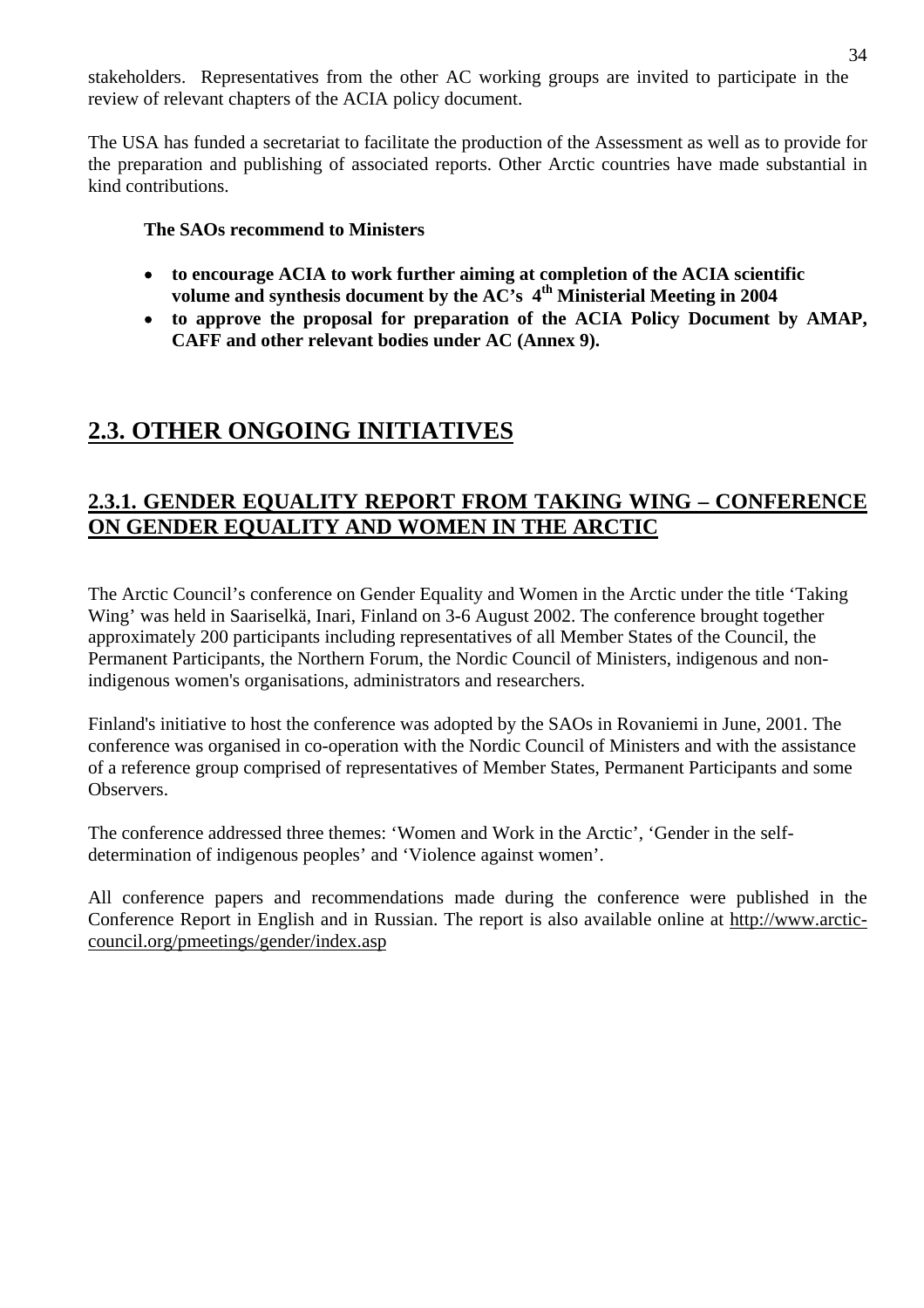**to take note of the Annex 10 as the report of the Taking Wing conference including the recommendations and request the SAOs, assisted by the SDWG, to consider possible future actions taking into account these recommendations:** 

- **to mainstream gender equality in the Arctic Council,**
- **to work for balanced participation of indigenous and non-indigenous women and men in Arctic decision-making, to encourage the Member States to recognize, legislate as appropriate and implement full equality between women and men in the management and ownership of land and resources, and to continue their efforts to ratify the ILO Convention on Indigenous and Tribal Peoples**
- **to encourage the Member States to develop and sponsor projects and programs on the advancement of entrepreneurship by Arctic indigenous and non-indigenous women**
- **to promote capacity building and education by and for indigenous and non-indigenous women in the Arctic in particular on management of Arctic resources**
- **to establish a work plan on combating violence against women, including prostitution and trafficking**
- **to promote women's health in the Arctic particularly determining the impact of contaminants on indigenous women and all women of reproductive age**
- **to encourage gathering and publishing disaggregated data pertaining to indigenous and non-indigenous women and men for the ADHR**
- **to take note of the need to support networking among Arctic women**
- **to recommend to the Member States to take action in the United Nations recommending establishing a Year of Indigenous Woman**

# **2.3.2 UNIVERSITY OF THE ARCTIC**

In Barrow, Alaska, in October 2000, the Ministers of the Arctic Council saw the promise that the University of the Arctic (UArctic) represented for the sustainability of northern peoples and communities. In the two years since that meeting, the University of the Arctic has transformed itself from an idea to reality, and begun delivering on its promise. During 2000-2002, UArctic established both its administrative capacity and academic programs with its official Launch in June 2001. Students are now accessing UArctic curriculum content using new delivery methods that were only imagined two years ago.

UArctic is governed by the Board of Governors, with overall responsibility to oversee its operations, and the Council, where UArctic's member institutions and organizations are represented. The daily administration of the University has been strengthened by the appointment of a full-time Director, and the continued administrative support of the Circumpolar Coordination Office, both with funding from the Government of Finland.

The Core programs of the University of the Arctic, the Bachelor of Circumpolar Studies (BCS), Arctic Learning Environment (ALE), and Circumpolar Mobility Program (CMP) were all piloted in the 2001- 2002 academic year. The first course, BCS100: Introduction to the Circumpolar World was successfully piloted online in spring 2002, using the Arctic Learning Environment, with 26 students from Canada, Greenland, Finland and Russia participating. With support from the government of Canada, the Nordic Council of Ministers and others, BCS curriculum and the ALE portal continue to be developed and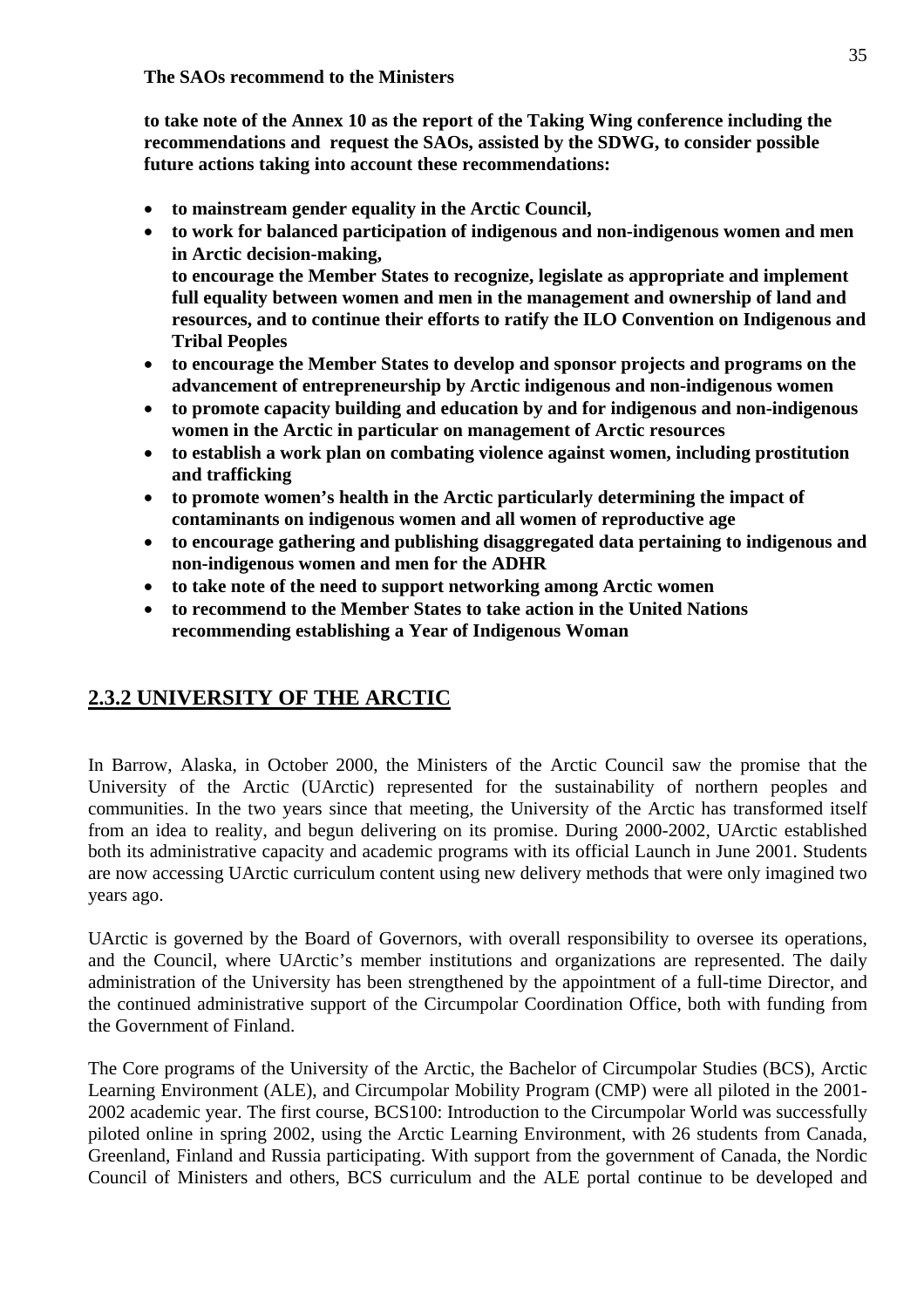piloted. The north2north program, part of UArctic's Circumpolar Mobility Program, is currently being piloted with the funding and participation of Finland, Sweden, Norway, Russia, and USA (supported by the Scandinavian Seminar Group). Other UArctic programs include the Northern Research Forum and the UArctic Field School and PhD Networks.

Having successfully established both its basic operating structure and piloted its initial slate of academic programs, the University of the Arctic looks forward to consolidating these accomplishments and expanding the delivery of its programs. The gains made in the past two years put UArctic well on the road towards its goal of breaking down barriers to higher education in the North in order to promote sustainability and community viability. To meet the challenges ahead will require the continued support of the governments of the AC.

# ♦ **PART 3: ADMINISTRATIVE AND FINANCIAL MATTERS**

# **3.1. CALL FOR EFFICIENCY, PRIORITIZATION AND INTERACTION: THE REVIEW PROCESS**

The Barrow Ministerial meeting requested that the SAOs, with assistance from the chairs of the AC subsidiary bodies, consider the future of the ACAP and recommend appropriate ways to improve the way work is structured in the AC and present a report to the next Ministerial Meeting. This report with specific recommendations is available as this report's Annex 1.

During the review process the limits of undertakings of the Council was thoroughly discussed, bearing in mind that the Council is operating as a high level forum without a permanent secretariat or financial resources of its own. The AC Secretariat will rotate with the chairmanship and funding will continue to be voluntary. The lead country approach is essential in project managing. The active dialogue between the SAOs and working groups is considered crucial. It was agreed that the working groups must report regularly and in a timely fashion to and seek guidance from the SAOs. The SAOs should from their part prepare and coordinate more carefully the mandates to be given to the working groups.

To help the working groups present their activities to the SAOs the AC Chair should continue to organize regular meetings or electronic forums of the Working Group Chairs accompanied by their secretariats and representatives from the IPS. These consultations have served as a way for the working groups to inform each other of planned activities and thus helped to avoid overlaps. Also active use of email correspondence between the Chair, SAOs, working groups and Permanent Participants have contributed to the better planning and coordination of the AC activities between the official meetings.

SAOs are pleased to report that there has been an increase in the number of joint workshops hosted by working groups and increased cooperation can be noted. As an example of this coordination, AMAP and CAFF have held a second joint working group meeting and several joint workshops to discuss collaboration, implementation and delivery of data to the ACIA, and related work on biological monitoring.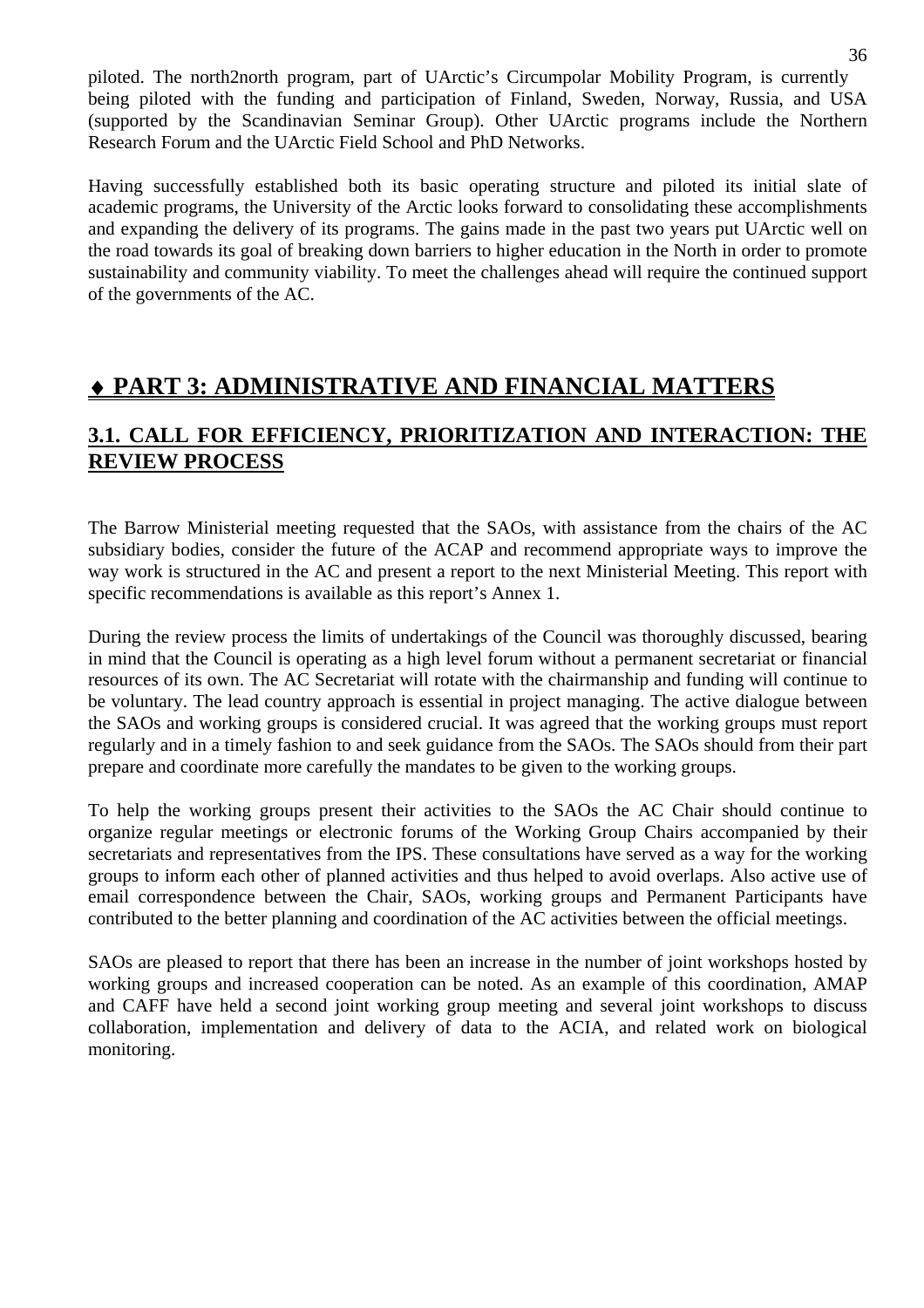# **3.2. ADMINISTRATION**

SAOs acknowledge with appreciation Finland's role in chairing the AC from 2000-2002 and for hosting the 3rd AC Ministerial meeting in Inari Oct 9-10, 2002. Effective use of IT-technologies has proved to be a crucial instrument in the Council's every day work. Distribution of information via email notes and AC's web pages (http://www.arctic-council.org) has proved to be an efficient way of working between the official meetings. During 2000-2002 the AC's web pages have had approximately 250 000 visitors. Also the distribution of Council's meeting documents through the password protected area of the AC's web pages has made it possible for everybody involved with the Council's activities to follow the SAO meeting preparations online. In the rotating chairmanship and secretariat the electronic archives are an important tool contributing to the institutional memory of the Council.

#### **Administration of the working groups**

The operational cost of the AMAP Secretariat was approximately 330 000 USD in 2002. Norway has secured the core funding of the Secretariat since 1991. The number of staff in the AMAP Secretariat is four persons. The CAFF secretariat is collocated with the PAME Secretariat in Akureyri, Iceland. Iceland provide 50 % of the cost of the both secretariats. CAFF Secretariat operates with a approximately 250 000 USD per year. The staff consist of an executive secretary, technical advisor and a part-time administrative assistant. The operational cost of the PAME Secretariat in 2002 is 154 000 USD. The PAME Secretariat consists of an Executive Secretary and a part-time administrative assistant that is shared with CAFF. The Chair of the EPPR working group provides also secretarial assistance. Finland has provided secretarial support for EPPR since 1997. Canada has offered to provide secretarial support for EPPR during its' chairmanship of the working group as of October 2002.

Between 2000-2002 the SDWG Secretariat has been in Finland consisting of one half time Executive Secretary. Canada has offered to host a secretariat for the SDWG, as beginning of November 2002 and has offered to fund 50% of its budget. The aim is to provide secretarial support services to the SDWG. Initially, the intention is to establish a small office comprised of an Executive Secretary, a part-time administrative assistant, with contracted professional services as required.

Norway has chaired and provided secretarial support for ACAP 2000-2002. The secretarial support amounts to about 1/3 man-labour per year, and the operational cost per year has been about 23.000 USD.

The USA has provided support for the CITF initiative directly and indirectly through the Northern Forum Secretariat from 2000-2002 in the amount of 150 000 USD.

#### **Indigenous Peoples Secretariat (IPS)**

The last two years has seen increasing recognition by the world community that the Arctic is an indicator region for global environmental change. Indigenous Peoples have worked to foster this understanding in a number of global processes, including negotiations for the Stockholm POPs Convention. The Convention provides a model for tackling other contaminants threats. It is anticipated that Arctic data and the voices of Indigenous Peoples – which played an important in the success of the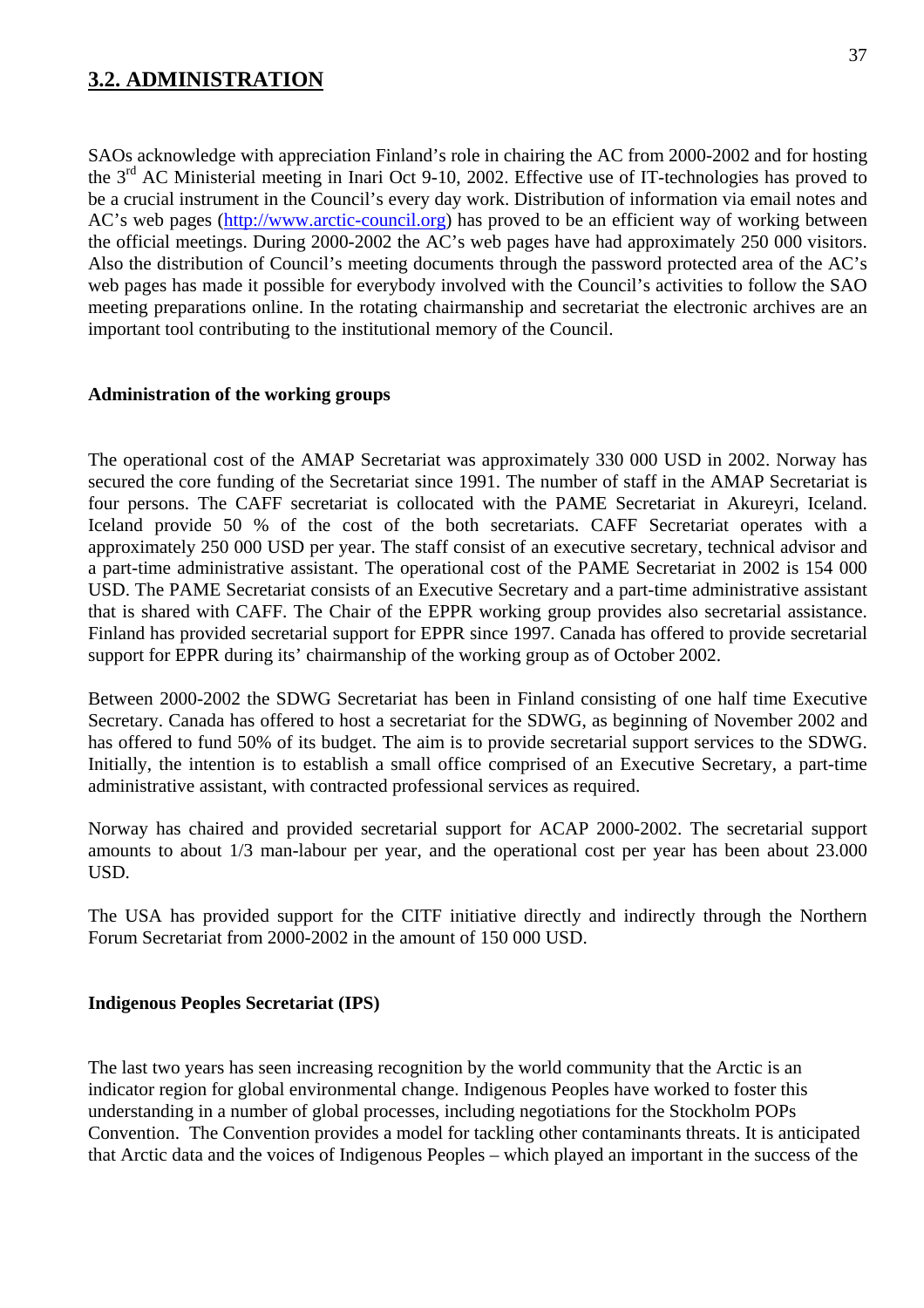Stockholm treaty – will have a similar positive influence on the global mercury assessment now underway.

Climate change, its often dramatic effects on Arctic peoples and ecosystem, and the increasing recognition that the Arctic Indigenous Peoples must be intimately involved in the development of policy responses, is a global issue with varied regional implications. Indigenous perspectives are key to the work of the ACIA. Three representatives of the Permanent Participants sit on the ACIA Steering Committee and all organizations are working to ensure the integration of indigenous knowledge and observations into the assessment. All Permanent Participants and IPS will be involved in the development of ACIA policy recommendations to be developed over the next two years.

The voices of Arctic Indigenous Peoples were also heard at the World Summit on Sustainable Development, held in Johannesburg in August 2002. IPS co-ordinated the development of a brochure for the WSSD which illustrates the co-operation between Permanent Participants and AC states on climate change. The AC is used as an example of the kind of arrangements that could be developed following the Summit to give Indigenous Peoples around the world a voice in determining policies that affect their lands, resources, and cultures. Finland, Iceland, Norway and Sweden provided financial assistance to this project.

As part of the renewal of the mandate of the IPS, the Permanent Participants identified a number of priorities to guide the work Secretariat. These are climate change, contaminants, sustainable development and its relation to land rights, and the need to build human and financial capacity.

IPS continues to receive most of its core funding from the Danish Environmental Protection Agency, a relationship the Permanent Participants appreciate and acknowledge. Other support comes from the Greenland Homerule Government, the Royal Danish Ministry of Foreign Affairs, and the governments of Norway, the United States, Canada, Finland, Iceland and Sweden. Nevertheless, financing remains a continuing issue for all Arctic Indigenous Peoples' organizations and the Secretariat. IPS will continue to work with the AC states and other agencies to try to secure additional funding to enhance the role of the Permanent Participants at the AC and in other international fora.

# **3.3. OUTSIDE INVESTMENT IN AC PROJECTS AND ACTIVITIES**

Many of the projects that have been and will be given priority by the Arctic Council will involve pilot studies demonstrating new technology or new procedures. The SAOs are aware of the growing need to stimulate outside investments in the Arctic as a follow-up to the projects and activities of the Council. International and regional financial institutions tend to finance, however, only those projects they have been able to be involved in already at the pre-investment phase. This would mean that SAOs, on the recommendation of the Working Groups, should alert such institutions and the private sector at an early stage. Keeping in mind the capacity limits of the Council, involvement in the preparation of financially extensive projects and programs should be carefully considered. During the next interministerial period, SAOs will be considering ways to seek professional advice in project preparation for funding among external financing partners.

The voluntary funding of AC activities has functioned so far much better than expected. However, heavy responsibilities lie with the Chair of the Council and the countries hosting Secretariats of the Working Groups as well as for lead countries responsible for specific projects. SAOs are aware of the fact that working groups in particular are increasingly facing difficulties in raising funds for all activities included in their mandates approved by the Ministers. In the future, possibility of approaching the private sector, including relevant foundations, in raising funds should be taken into consideration